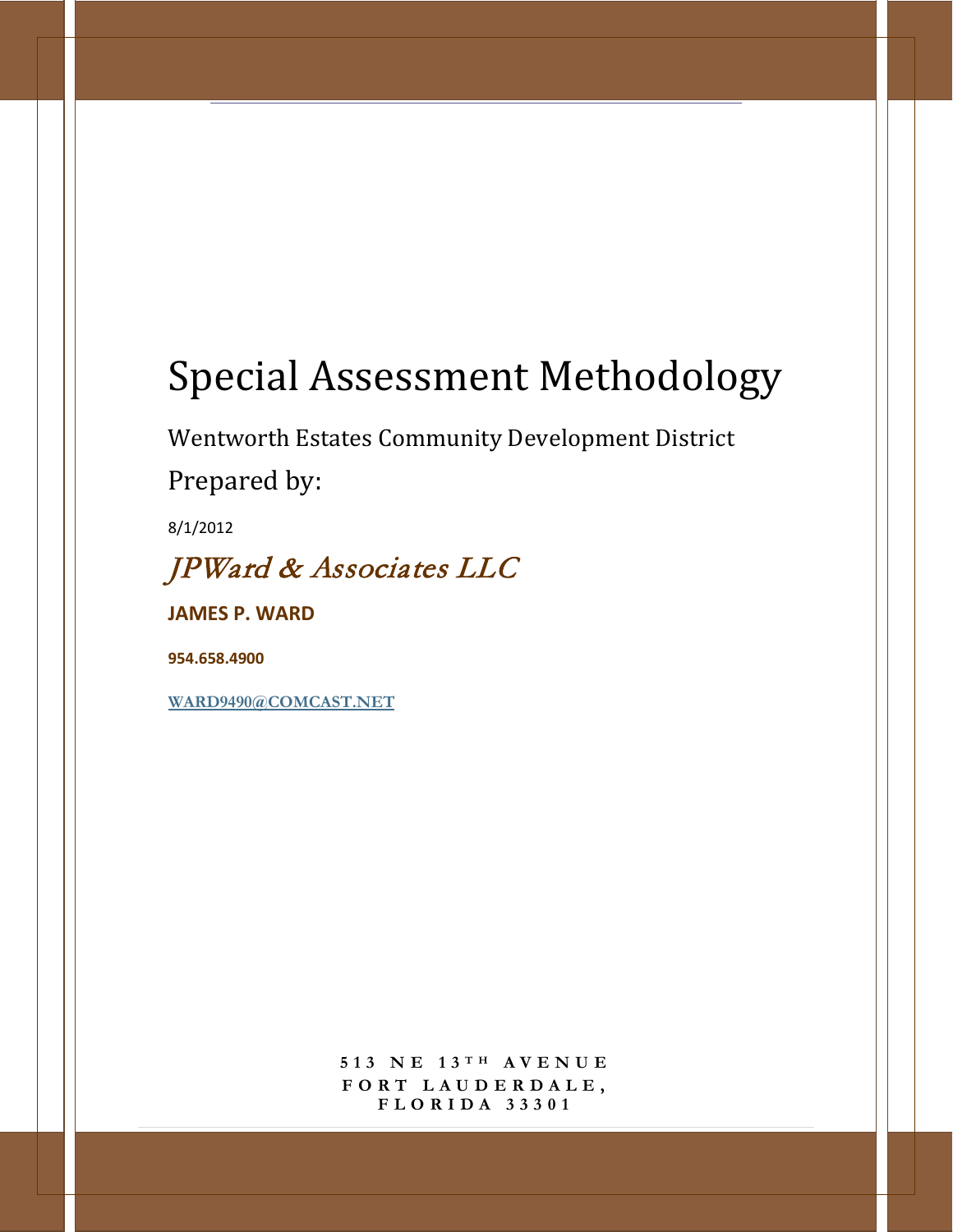# **Table of Contents**

| <b>Section</b> |                        |                                                                                                                          | <b>Page Numbers</b>     |
|----------------|------------------------|--------------------------------------------------------------------------------------------------------------------------|-------------------------|
| 1.0            |                        | <b>BACKGROUND AND THRESHOLD MATTERS</b>                                                                                  | $\overline{2}$          |
| 2.0            | THE DISTRICT           |                                                                                                                          | $2 - 3$                 |
| 3.0            |                        | THE DISTRICT'S CURRENT BOND STRUCTURE                                                                                    | 3                       |
| 4.0            |                        | <b>PURPOSE OF THIS REPORT</b>                                                                                            | 4-5                     |
| 5.0            |                        | <b>METHODOLOGY AND ALLOCATING COSTS AND ASSESSMENTS</b>                                                                  |                         |
|                | 5.1                    | <b>COST ALLOCATION</b>                                                                                                   | $5-6$                   |
|                | 5.2                    | <b>SURFACE WATER MANAGEMENT SYSTEM</b>                                                                                   | 6                       |
|                | 5.3                    | POTBABLE WATER, SANITARY SEWER AND IRRIGATION                                                                            | 6                       |
|                | 5.4                    | <b>ROADWAY IMPROVEMENTS</b>                                                                                              | $\overline{\mathbf{z}}$ |
|                | 5.5                    | <b>EXTERIOR LANDSCAPING, OFF-SITE IMPROVEMENTS,</b><br><b>MITIGATION AND MISCELLANEOUS</b>                               | $\overline{\mathbf{z}}$ |
| 6.0            | <b>SPECIAL BENEFIT</b> | <b>OVERVIEW OF ASSESSMENT METHODOLOGY; SPECIAL PECULIAR</b><br>BENEFIT; REASONABLE AND FAIR APPORTIONMENT; PROPORTIONATE |                         |
|                | 6.1                    | REQUIREMENTS FOR A VALID ASSESSMENT METHODOLOGY                                                                          | 8                       |
|                | 6.2                    | <b>SPECIAL PECULIAR BENEFITS</b>                                                                                         | 9                       |
|                | 6.2.1                  | <b>GENERAL REVIEW</b>                                                                                                    | $9 - 13$                |
|                | 6.3                    | <b>REASONABLE AND FAIR APPORTIONMENT</b>                                                                                 | $13 - 17$               |
|                | 6.4                    | <b>APPLICATION OF THE PROPORTIONATE SPECIAL BENEFITS</b><br>TO THE ALLOCATED COSTS                                       | $17 - 21$               |
| 7.0            |                        | <b>OVERVIEW OF THE INVENTORY ADJUSTMENT DETERMINATION</b>                                                                | $21 - 22$               |
| 8.0            |                        | <b>ALLOCATION OF EXISTING BONDS TO PROPERTIES IN THE DISTRICT</b>                                                        | 22-23                   |
| 9.0            |                        | <b>PRELIMINARY SPECIAL ASSESSMENT ROLL - EXHIBIT I</b>                                                                   | 24-30                   |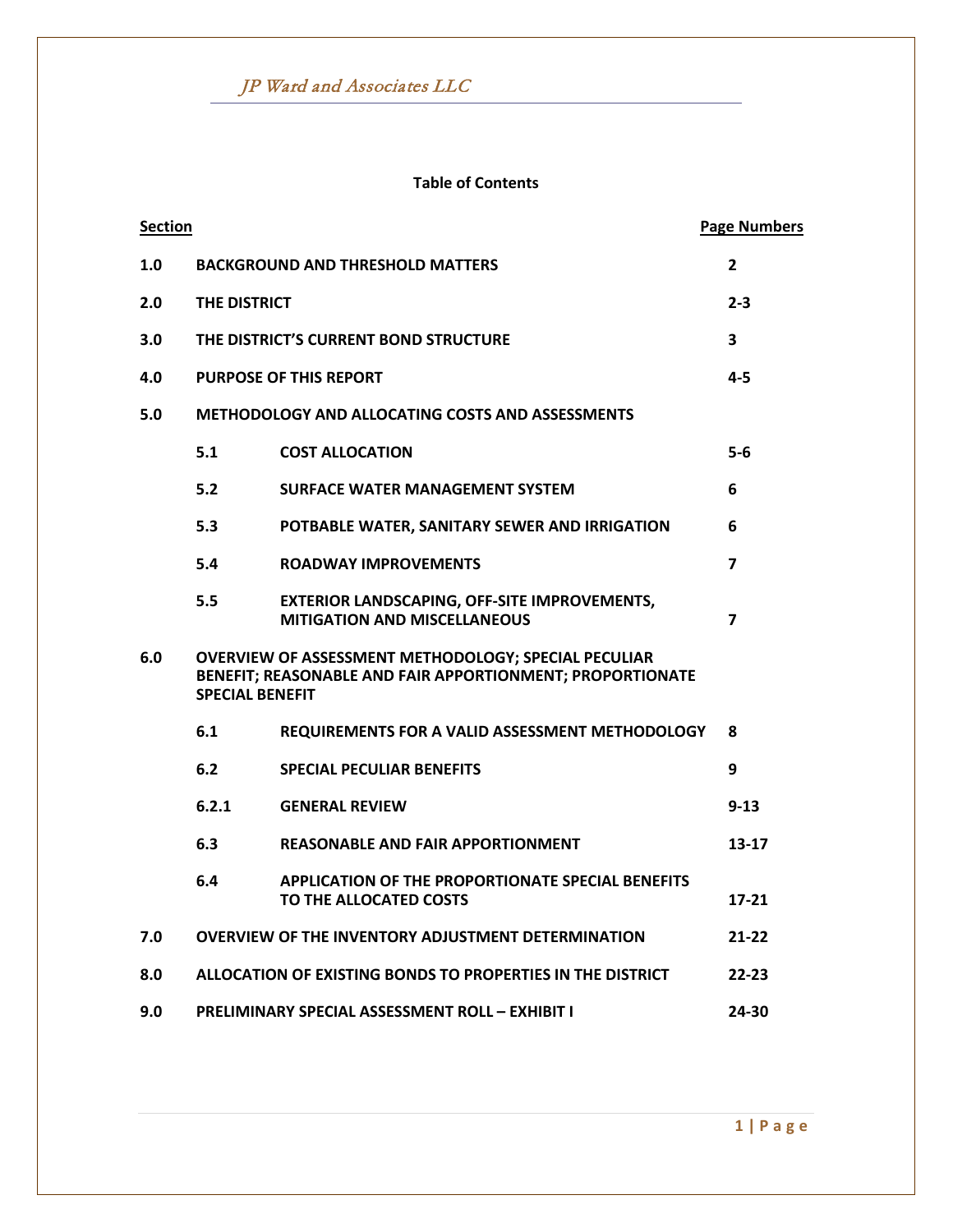# **1.0 BACKGROUND AND THRESHOLD MATTERS**

The District was created and chartered by law and established on the property by Ordinance 2004-37 of the Collier County Board of County Commissioner's effective June 15, 2004, as amended by Ordinance 2006-13 effective April 3, 2006.

The District manages the provision of infrastructure to the community known as Treviso Bay, which is approximately 973 acres of land.

The District's single and special purpose is to manage the construction, acquisition, maintenance and financing of its public works including basic infrastructure, system, facilities, services and improvement.

When the community was initially developed, a variety of infrastructure was provided by the District, including but not limited to: surface water management system, utilities, roadway improvements, exterior landscaping, off-site improvements and mitigation and which was based on a development plan that has been deemed economically infeasible for development. The development plan has been completely changed and the current assessment methodology is no longer applicable to the revised development plan, as such, the District desires to introduce a revised assessment methodology that accounts for that change in the development plan.

This report will identify the three special and peculiar benefits for the works and services including added use of the property, added enjoyment of the property, and probability of increased marketability, value of the property and decreased insurance premiums will be evaluated for each of the revised residential and commercial product types to insure that the new assessments are fair, just and reasonable for all property within the District.

# **2.0 THE DISTRICT**

The District was established by Ordinance of the Board of County Commissioner's of Collier County, Florida, effective June 15, 2004 as amended an noted above and encompasses a total of 973.00 acres. The development, known as Treviso Bay encompasses approximately 1,044 acres and the portion of the project outside of the boundaries of the District are identified as conservation/preserve.

The District encompasses the community known as Treviso Bay and is situated approximately eight miles southwest of Interstate-75. Interstate-75 and U.S. 41 provide direct access to Fort Lauderdale and Miami, respectively. Interstate-75 also provides access to Fort Myers, Sarasota, Tampa and northern Florida. The Southwest Florida International Airport is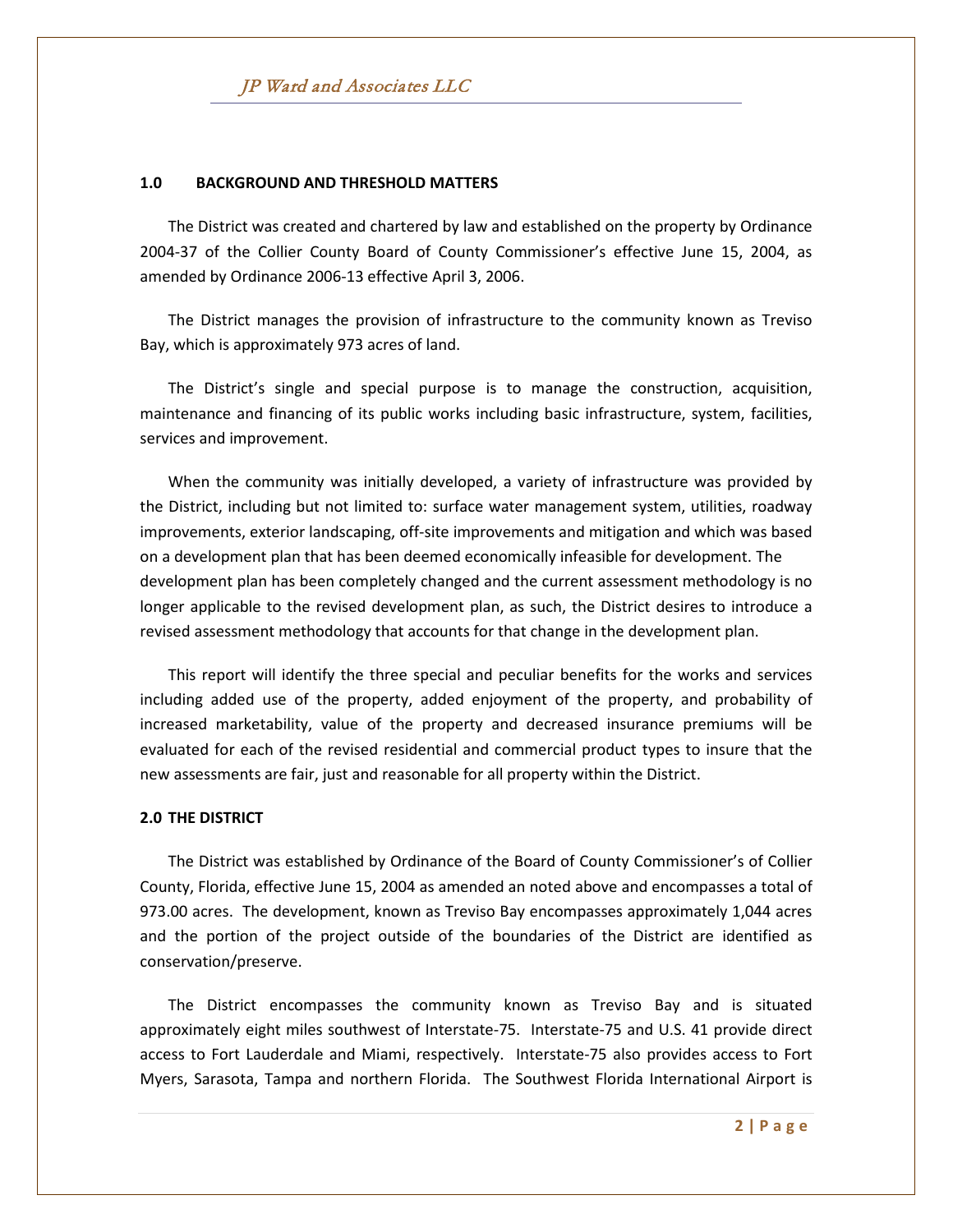located approximately forty (40) minutes north via Interstate-75, and the Miami International Airport is located approximately one (1) hour and forty-five (45) minutes east via Interstate-75.

Subsequent to the issuance of the Bonds as described herein, and due to the economic conditions surrounding the real estate market in general, the original developer, VK Developer's (herein "Original Developer") was unable to successfully market the project, and as such, the Original Developer deemed the development plan not economically feasible and abandoned the project. Subsequently, the Bonds along with the operations and maintenance assessments as described herein, went into default due to the non-payment of assessments.

The District maintained that certain of the Assessments were not timely paid and filed a foreclosure action on July 26, 2010 to collect such delinquent assessments which continued and through actions described herein, was subsequently resolved in December, 2011. In late 2011 Lennar Homes acquired certain portions of the Developer Property through a foreclosure sale on a final judgment in favor of its affiliate, Treviso Holding, the holder of the first mortgage on lands within the District formerly held by the Original Developer. Lennar Homes actively sought and resolved the foreclosure with the District and 100% of the owner's of the Series 2006 A&B Bonds, which essentially paid the principal and interest on the Series 2006B Bonds in full, and agreed to payment of the Series 2006A Bonds pursuant to Settlement and Forbearance Agreement dated December, 2011.

# **3.0 THE DISTRICT'S CURRENT BOND STRUCTURE**

On May 16, 2006 the District issued the following bonds to finance a portion of the District's then Capital Improvement Plan (defined herein) for the community located within the District's boundaries known as Treviso Bay.

|  |                                      | <b>Bond Series Par Issued Outstanding</b> |             | Dated Date Interest Rate Term |                    |
|--|--------------------------------------|-------------------------------------------|-------------|-------------------------------|--------------------|
|  |                                      | Series 2006A \$38,145,000 \$36,770,000    | May 1, 2006 |                               | 5.625% May 1, 2037 |
|  | Series 2006B \$26,315,000 Fully Paid |                                           | May 1, 2006 | 6.000%                        | November 1. 2012   |

In order to secure the payment of the Bonds, and pursuant to Resolutions 2004-15, 2004-16, 2004-18, 2006-03, 2009-07, and 2009-09, among others the District imposed non ad-valorem special assessments on certain developable real property within the boundaries of the District, which property specially benefits from the facilities and services provided by the District as described by the District in the District Engineer's report prepared by Johnson Engineering dated February 2004, as subsequently amended and supplemented from time to time (the "Capital Improvement Plan").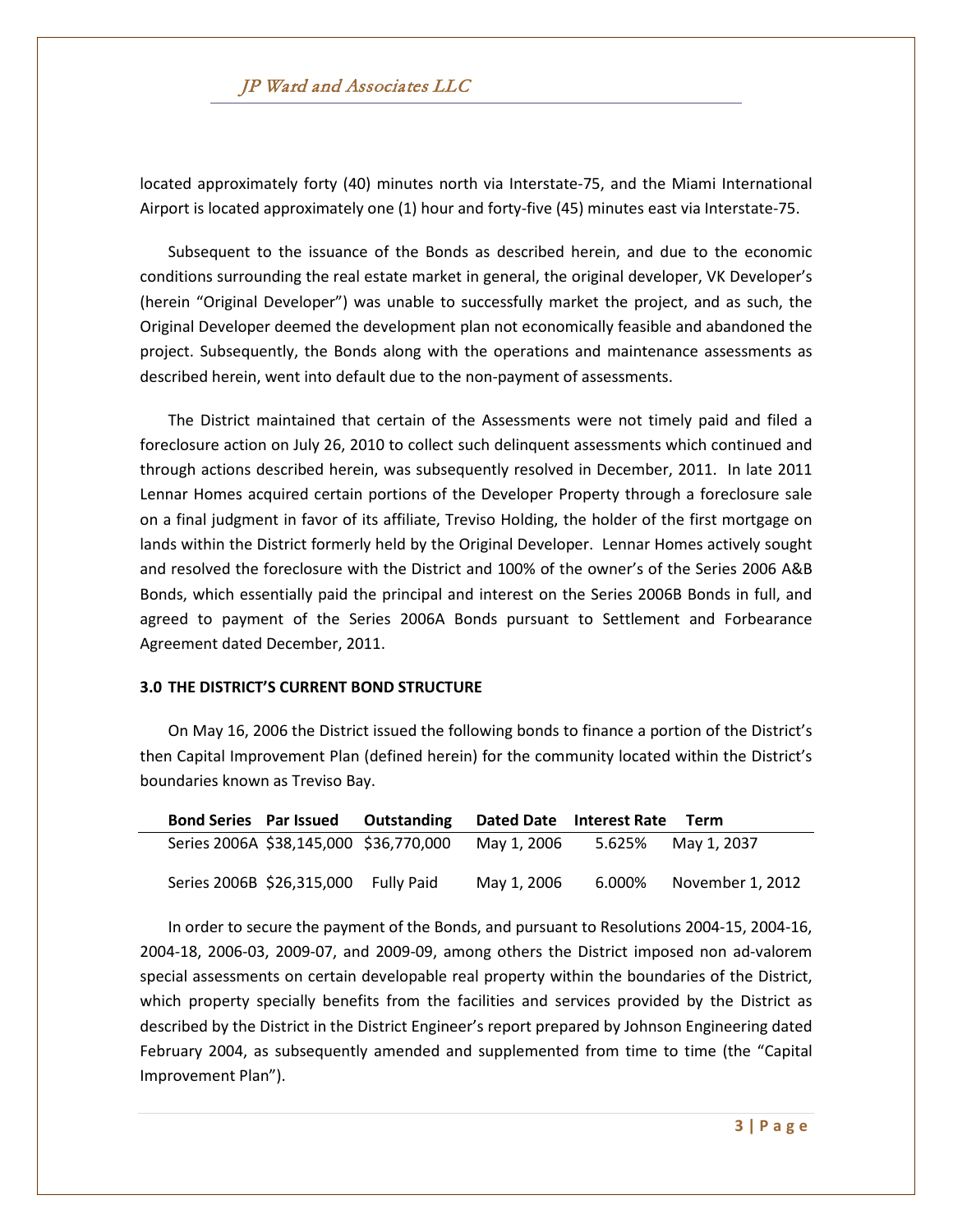#### **4.0 PURPOSE OF THIS REPORT**

In order to improve the marketability and feasibility of the Treviso Bay project, a revised development plan and new product types have been proposed for the community. This requires the District to evaluate the entire special assessments that were levied by the District, in light of the new development plan and in order to insure that the assessments by the District are fair, reasonable, just – and confer a special benefit peculiar to each property by, and received from, the systems, facilities and services provided by the District's capital improvement plan.

With this background, this Special Assessment Report has been developed to provide a roadmap and lays out in detail each step for use by the Board for the imposition and levy of nonad valorem special assessments. This report begins by introducing the Cost Allocation methodology, as prepared by Morris Engineering, Inc. to the Board, and then the report introduces the Assessment Methodology. These two methodologies constitute the District's procedure for instituting the Assessments to fund the capital improvement program for the District.

The Cost Allocation Methodology discloses the computations for the cost and dollar amounts for the systems, facilities and services provided by the District per parcel for each unity type of acre.

The Assessment Methodology outlines the properties within the District that are subject to the Debt Assessment and identifies the special benefit conferred peculiar to each property by, and received from, the systems, facilities and services provided by the District's capital improvement program. The Assessment Methodology will have three primary objectives: (1) to determine the special and peculiar benefits that flow to the assessable properties in the District from the capital improvement plan provided by the District; (2) to apportion the special benefits peculiar to all parcels in a manner that is fair and reasonable, resulting in the proportionate special benefit; and (3) to apply the proportionate special benefit to the proposed allocated costs in each assessment category potentially resulting in a modification to the costs allocated and fixing the assessment per parcel or acre. The first two objectives of the Assessment Methodology set forth a framework to apply to the already allocated costs and dollar amount of assessments associated with the operations and maintenance expenditures benefiting properties. Once the framework is set, the proportionate special benefit may modify the earlier allocated dollar amounts of the assessments per parcel or per acre. The report is designed to conform to the requirements of Florida Law, including but not limited to Chapters 190, 170 and 197, Florida Statutes.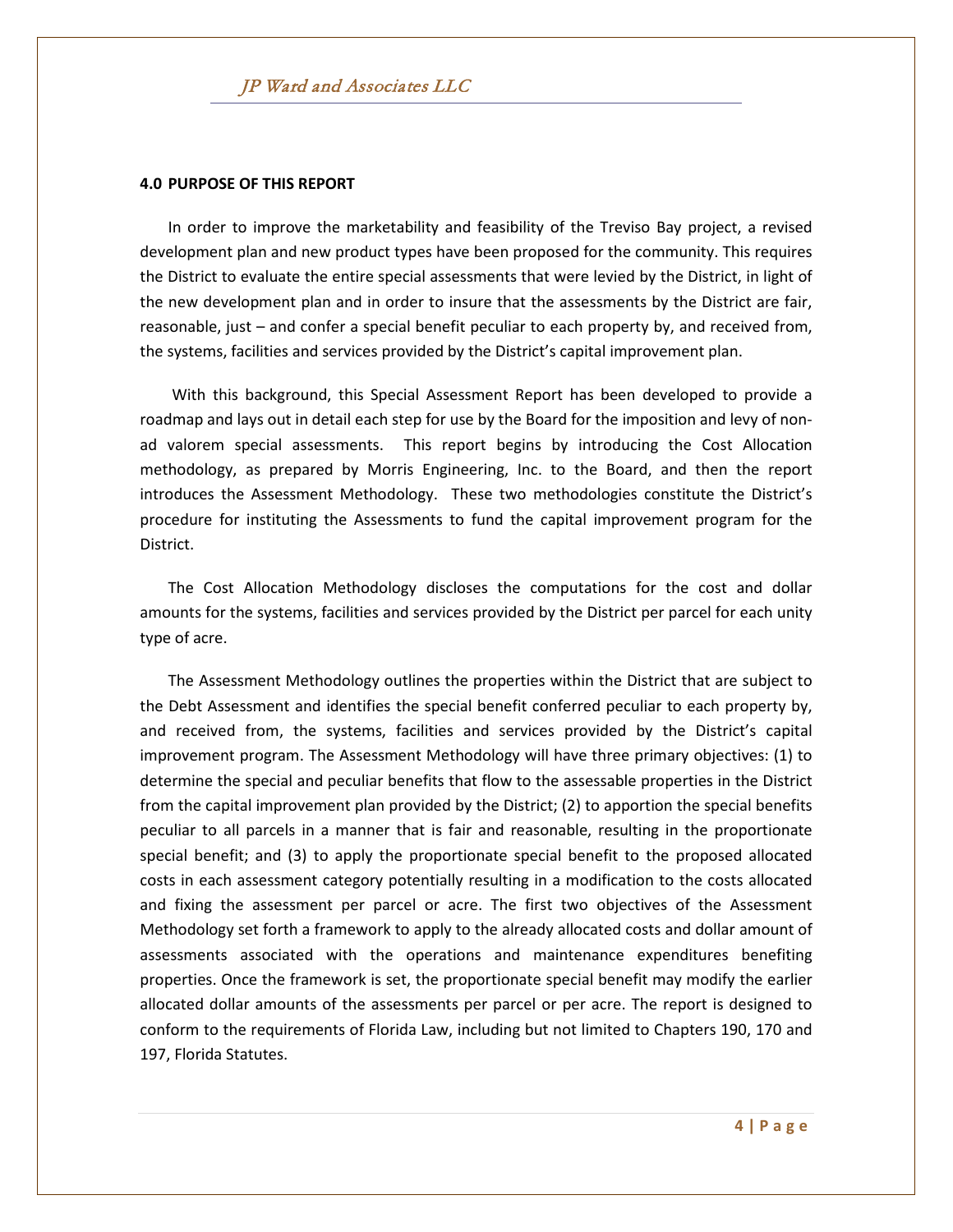The existing systems, facilities and services earlier acquired and constructed by this District produced special benefits, peculiar to both acres and platted parcels, which were apportioned in a manner that is fair and reasonable and which were based on the development plan by the Original Developer. At the request of the majority landowner, Lennar Homes, the District desires to amend it's methodology to reflect a revised development plan and revised product types. Additionally, through time and development, the proportion of the original special benefits for debt has changed and needs to be reapportioned accordingly. Through focused, pinpointed and responsive management by the District of its systems, facilities and services special benefits that flow peculiar to the properties are enhanced.

## **5.0 METHODOLOGY FOR ALLOCATING COSTS AND ASSESSMENTS**

# **5.1 Cost Allocation**

The allocation of costs in the cost allocation methodology is based on accepted practices in accordance with applicable laws and the procedure for the imposition, levy and collection of non-ad valorem special assessments as set forth in the District Charter and in conformity with State laws applicable to such assessments.

The allocation of costs is really in effect a disclosure of the costs as a first step towards determining the final dollar amount of the assessment per unit.

The District's capital program can be broken down into seven (7) broad categories: (1) surface water management system, (2) utilities, (3) roadway improvements, (4) exterior landscaping, (5) off-site improvements, (6) mitigation and (7) miscellaneous. Mitigation as used herein, is both on-site and off-site preserve enhancement, creation and preservation.

These programs have costs identified in Table 1 below and are merely the first step in the special assessments to be paid. To provide further information, the division (i.e., the allocation) of these costs for each program is further discussed in the Morris Engineering, LLC report dated August, 2012.

The special benefits that these programs provide to the properties are more fully disclosed in this report and a preview of some apportionment factors is helpful. The key to such factor is the use of Equivalent Residential Units (ERU's"). These units are a tried and true measurement to compare the costs as divided or allocated.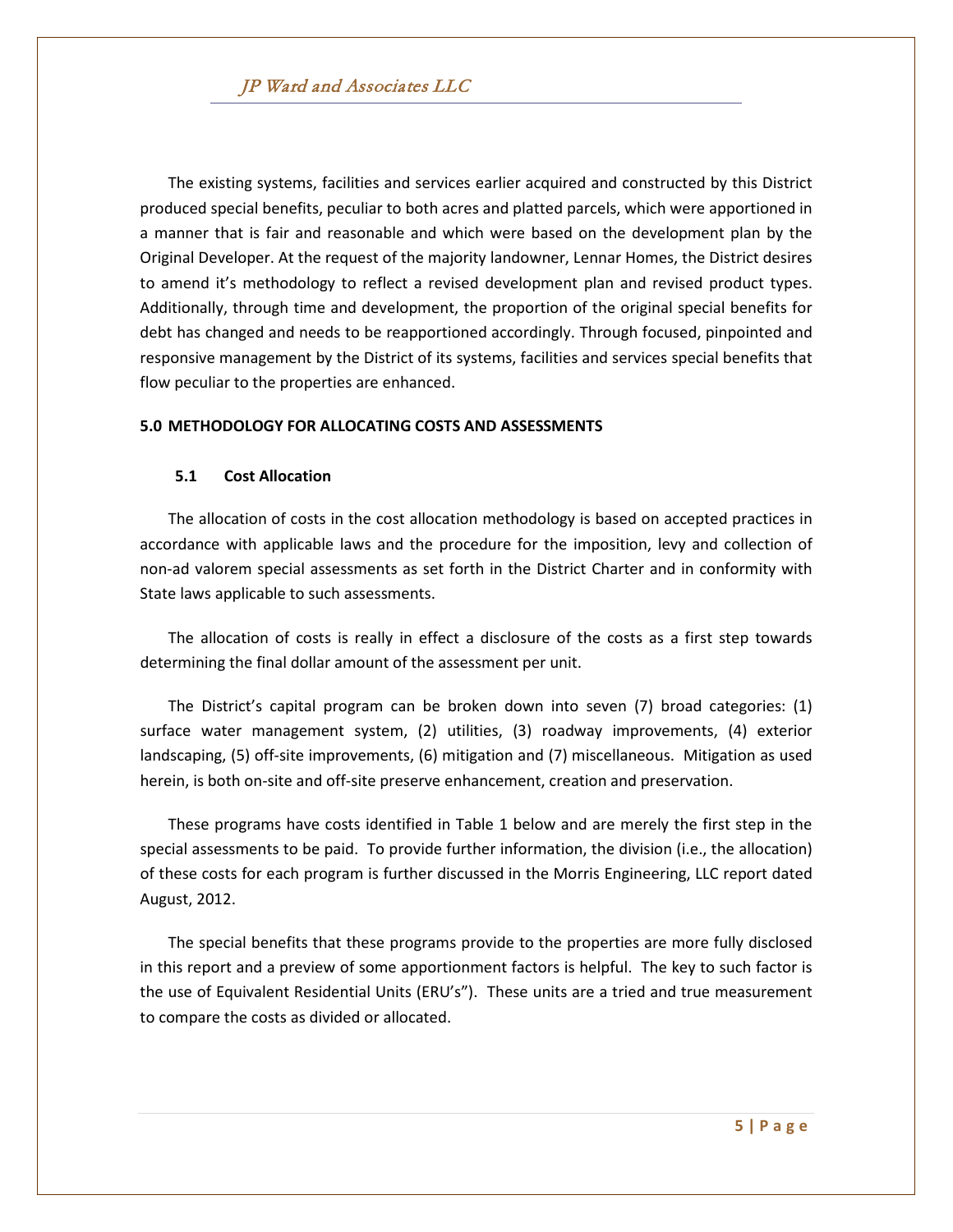| Table 1<br><b>Cost Allocation</b>                    |                                   |
|------------------------------------------------------|-----------------------------------|
| <b>Description</b>                                   | <b>Original</b>                   |
| Surface Water Management System<br>Utilities         | \$21,183,533.25                   |
| Potable Water/Sanitary Sewer<br>Irrigation           | \$6,464,927.88<br>\$2,217,897.07  |
| Roadway Improvements                                 | \$9,356,056.80                    |
| <b>Exterior Landscaping</b><br>Off-Site Improvements | \$1,146,832.80<br>\$2,599,313.47  |
| Mitigation<br>Miscellaneous                          | \$2,944,534.31<br>\$13,328,076.40 |
|                                                      | Total: \$59,241,171.98            |

The District embarked on a capital improvement program in 2006 with the issuance of its Series 2006 A&B Bonds and the above cost allocation was based on an analysis of the Requisitions paid by the District from its Construction & Acquisition Account and will be further modified later in this report based on the Series 2006B Bonds full repayment and the remaining Series 2006A Bonds outstanding.

# **5.2 Surface Water Management System**

The District's surface water management system was designed to be an integrated and functional water management system for the treatment and attenuation of stormwater runoff for the entire District. As such, the allocation of costs are based on the capacity usage anticipated for each land use within the District.

# **5.3 Potable Water, Sanitary Sewer and Irrigation**

The District's utility system consists of potable water, sanitary sewer and irrigation water for the community. Due to the relatively homogenous nature of the community, the potable water and sanitary sewer are divided equally among all property owners, and the irrigation water be further distributed separately between the residential owner's, golf course and commercial property.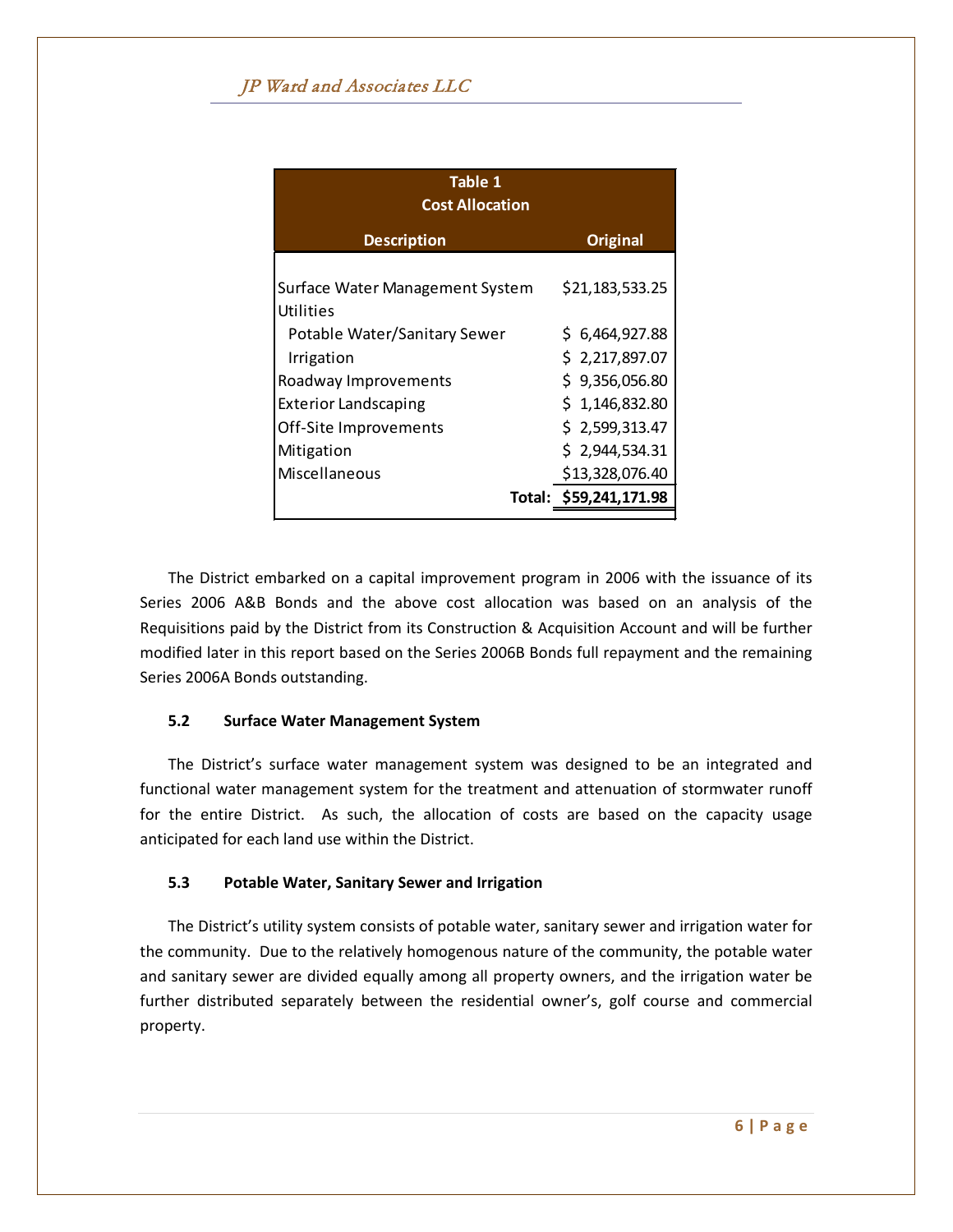#### **5.4 Roadway Improvements**

The Roadway improvements costs are divided between the single family residential, multi family residential and commercial property based on nationally established ITE (International Traffic Engineer's) trip generation rates. The golf course trips are generated only from within the District and as such, no costs are appropriately allocated to the golf course.

#### **5.5 Exterior Landscaping, Off-Site Improvements, Mitigation and Miscellaneous**

The exterior landscaping costs, off-site improvements, mitigation and miscellaneous costs are divided equally among all property owners within the District.

# **6.0 OVERVIEW OF ASSESSMENT METHODOLOGY; SPECIAL PECULIAR BENEFIT; REASONABLE AND FAIR APPORTIONMENT; PROPORTIONATE SPECIAL BENEFIT**

The special benefits peculiar to the properties from construction and acquisition of the existing District systems, facilities and services were previously determined and apportioned by this Board. Therefore, the purpose of this Assessment Methodology is to discuss further enhancement and enjoyment of the property from the District's use of its special pinpointed and focused management capabilities to construct these systems, facilities and services.

The Assessment Methodology herein constitutes a valid and legal methodology for the Wentworth Estates Community Development District in that the District's projects confers special benefits peculiar to the properties and the methodology apportions those benefits in a reasonable and fair manner resulting in and applying the proportionate special benefit. This section is broken down into four (4) subsections:

Subsection 6.1 provides a detailed overview of the requirements for a valid special assessment. In this subsection, Florida's legal requirements to make the assessments liens equal in dignity to property taxes are explained and detailed. (A lien travels with the property and may result in the landowner's loss of the property if the assessments are not paid.)

Subsection 6.2 identifies and details the actual special benefits flowing from the District's construction activities of it's, systems, facilities and services to the properties. A breakdown of each special benefit (added use, added enjoyment, the combination of enhanced value and increased marketability and finally decreased insurance premiums) is provided and the way the properties are benefited is explained.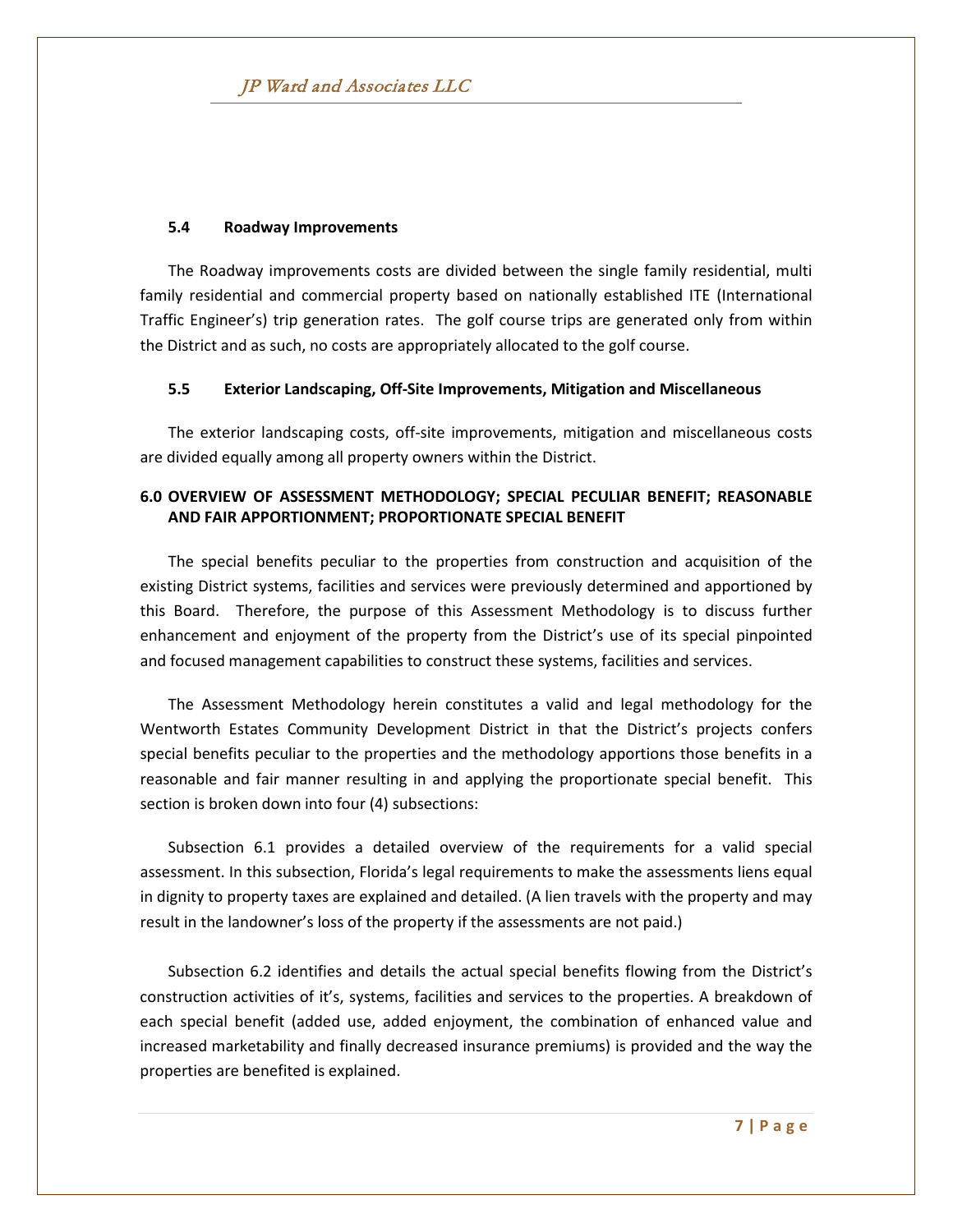Subsection 6.3 covers the apportionment of these special benefits. This subsection shows the proportion of the special benefit flowing to the individual properties. Each of the specific systems, facilities or services create different and distinct special benefits peculiar to certain individual properties than others. That is, the relative magnitude of any one of these special benefits to any one property is proportional to the special benefits to another property.

Subsection 6.4 applies the proportionate special benefit to the dollar amount allocated in the Cost Allocation Methodology.

# **6.1 Requirements For a Valid Assessment Methodology**

Valid assessments under Florida Law must have two (2) requirements that must be met by the Board using this methodology to provide that the assessments will be liens on property equal in dignity to county property tax liens and to justify reimbursement by the property owners to the District for the special benefits received by and peculiar to their properties.

First, the properties assessed must receive, peculiar to the acre or parcel of property, a special benefit that flows as a logical connection from the systems, facilities and services constituting improvements. The courts recognize added use, added enjoyment, enhanced value and decreased insurance premiums as the special benefits that flow as a logical connection from the systems, facilities and services peculiar to the property. Additionally, the properties will receive the special benefit of enhanced marketability.

Second, the special benefits must be fairly and reasonably apportioned in relation to the magnitude of the special benefit received by and peculiar to the various properties being assessed, resulting in the proportionate special benefit to be applied.

Although property taxes are automatically liens on the property, non-ad valorem assessments, including special assessments, are valid liens if the governing Board applies the following test in an informed, non-arbitrary manner. If this test for lienability is determined in a manner that is informed and non-arbitrary by the Board of Supervisors of the District, as a legislative determination, then the special assessments may be imposed, levied, collected and enforced as a first lien on the property equal in dignity to the property tax lien. Florida courts have found that it is not necessary to calculate special benefits with mathematical precision at the time of imposition and levy so long as the levying and imposition process is not arbitrary, capricious or unfair.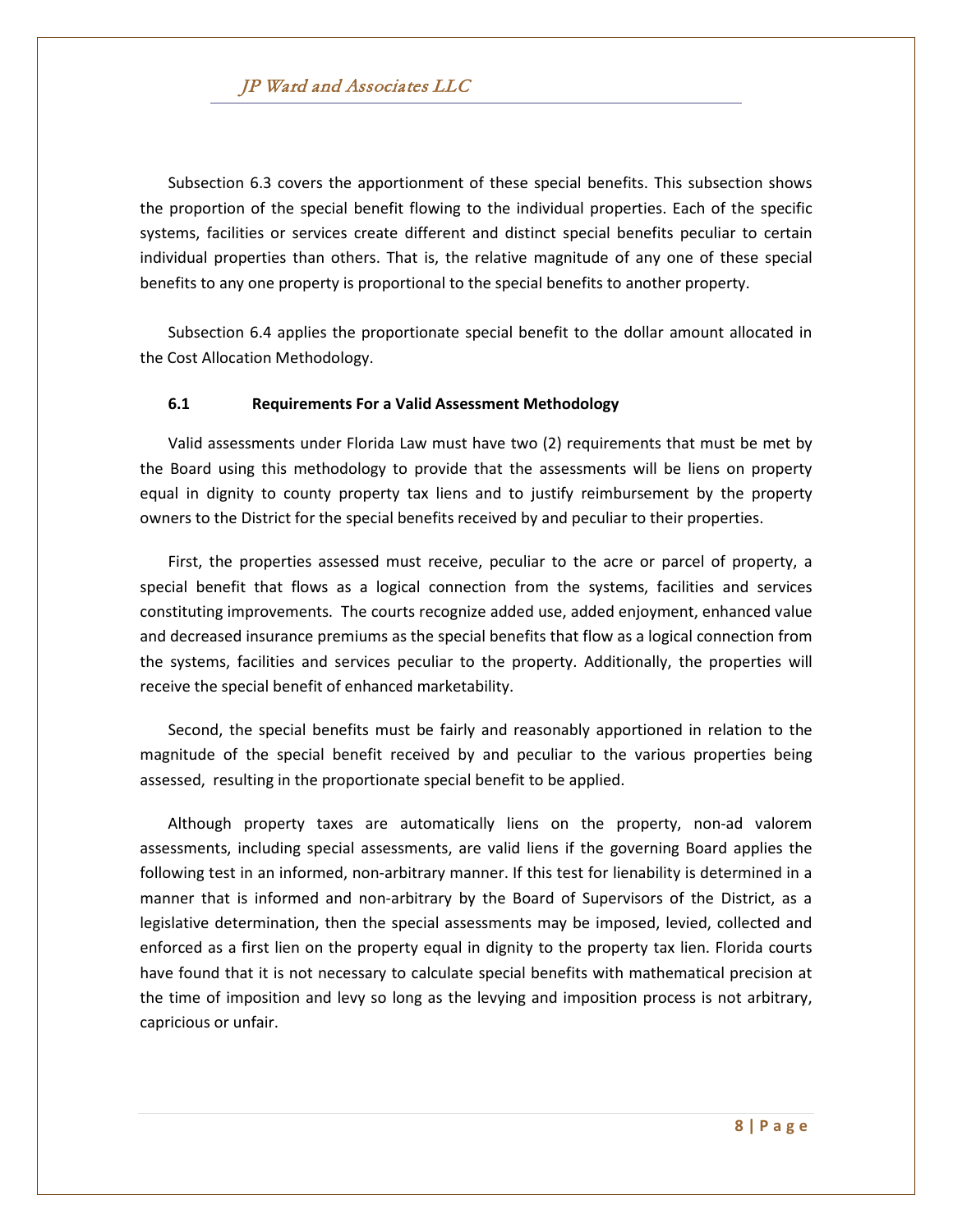## **6.2 Special Peculiar Benefits**

Focused, pinpointed and responsive management by the District of its systems, facilities and services, create and enhance special benefits that flow peculiar to property within the borders of the District, as well as general benefits to the public at large.

All benefits conferred on District properties are special benefits conferred on property because only property within the District will specially benefit from the enhanced services to be provided as a result of these new assessments. Any general benefits resulting from these assessments are incidental and are readily distinguishable from the special benefits that accrue to the property within the District. Properties outside the District do not depend on the District's programs and undertakings in any way for their own benefit and are therefore not considered to receive benefits for the purposes of this methodology. The four assessments imposed by this resolution are designed with the specific properties of the District in mind and for their exclusive special benefit.

#### **6.2.1 General Review**

From the District's projects flows the special benefit peculiar to each parcel or acre of added use of the property. This special benefit of added use of a piece of property contemplates the increased ability to "use" the property for its intended purpose.

The District's projects will also provide another special benefit peculiar to each parcel or acre of added enjoyment of the property. The special benefit of added enjoyment of property contemplates the increase in the satisfaction or quality of use of the specially benefitted property.

Additionally, the District's projects will provide the special benefit peculiar to each parcel or acre of the probability of increased marketability and value of the property. The dollar increase in the value of the property could be determined at a later time by a property appraiser.

Because the benefits of the District control and management are greater than the costs of the assessments, an overall net special benefit occurs. This net special benefit equates into an increase in at least some of the property values of the surrounding homes. An increase in property values makes these properties more marketable and more saleable. Put differently, when a property's value increases and the price a property is for sale remains the same, the property will have a greater chance of being sold; therefore, the marketability of that property is increased.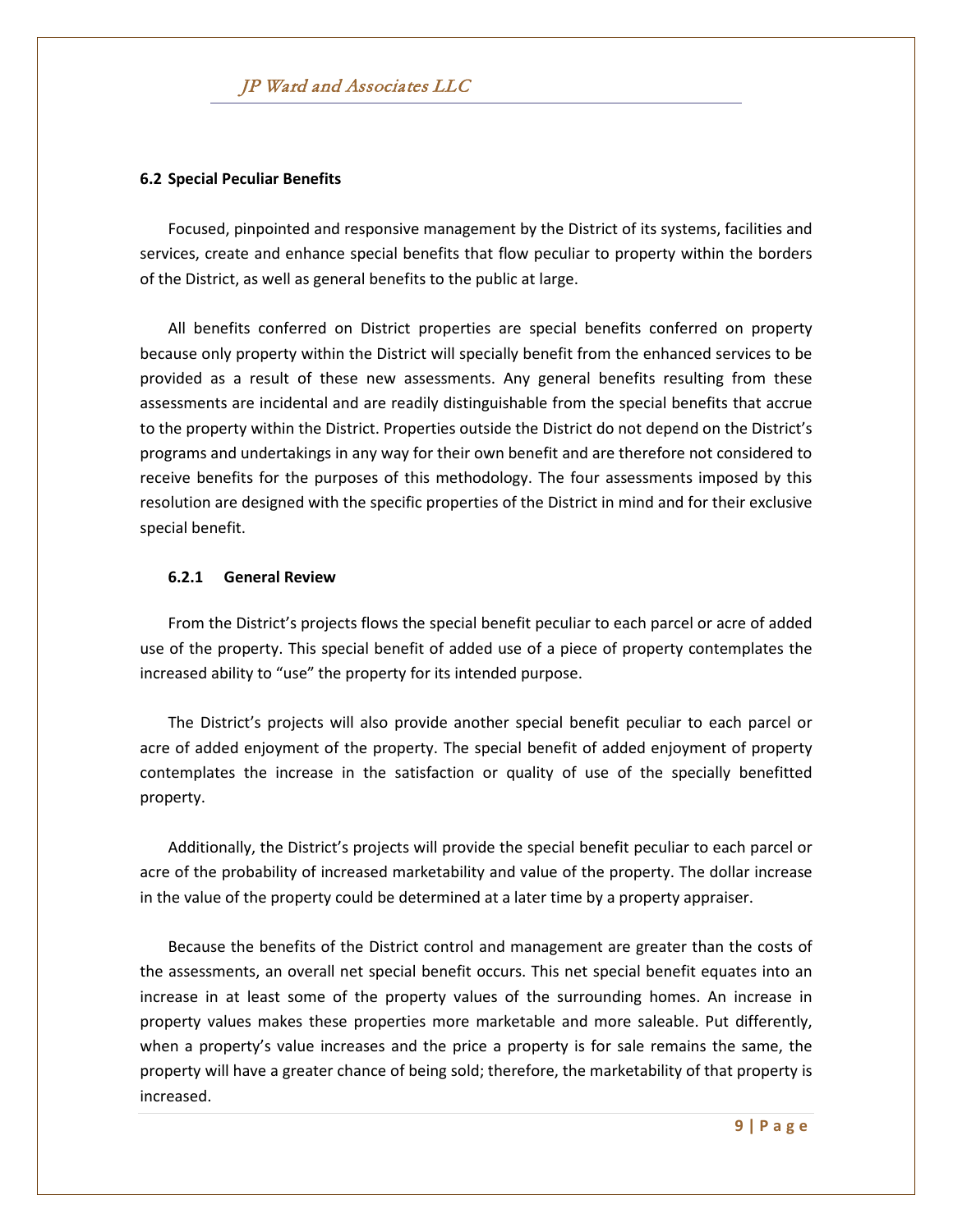Further, a derivative special benefit also exists from this increased marketability. Because of the overall benefit and increases in property values, the surrounding homes will increase in their marketability. More enhanced neighboring properties mean increased marketability. Therefore, even if a single property's value is not increased from the particular District service, many surrounding properties' value will increase, and the non-value improving property will still gain an increase in marketability.

Finally, the District's projects will provide a special benefit peculiar to each parcel or acre of decreased insurance premiums. The monetary decrease in the insurance premiums could be determined at a later time by an insurance adjuster.

These special and peculiar benefits are real and ascertainable, but are not yet capable of being calculated and assessed as to value with mathematical certainty; however, their magnitude can be determined with certainty today. Each special benefit is by orders of magnitude more valuable than the cost of, or the actual assessment imposed and levied for, the services and improvements that they provide peculiar to the receiving properties.

Accordingly, each system, facility and service provided by the District is discussed.

# **(A) Water Management Systems, Facilities and Services**

# **The Special Benefit of Added Use**

From the District's Water Management System flows the special benefit peculiar to each parcel or acre of added use of the property. The special benefits peculiar to each parcel or acre from the Water Management System that contributes, as a logical relationship, to the added use of property throughout the district are flood reduction and prevention and reduced overdrainage. The Golf Course will benefit from increased opportunities for residents to use the course and facilities because the Water Management System will avoid the need to undergo intense revitalization efforts which could render the course (or parts of the course) temporarily unusable. Other individual properties, both residential and commercial, will receive similar benefits, but to a lesser extent than the Golf Course because they have a reduced use of the Water Management System due to the fact that they are proportionally smaller.

# **The Special Benefit of Added Enjoyment**

The District's Water Management Services will also provide a special benefit peculiar to each parcel or acre of added enjoyment of the property. The items contributing, as a logical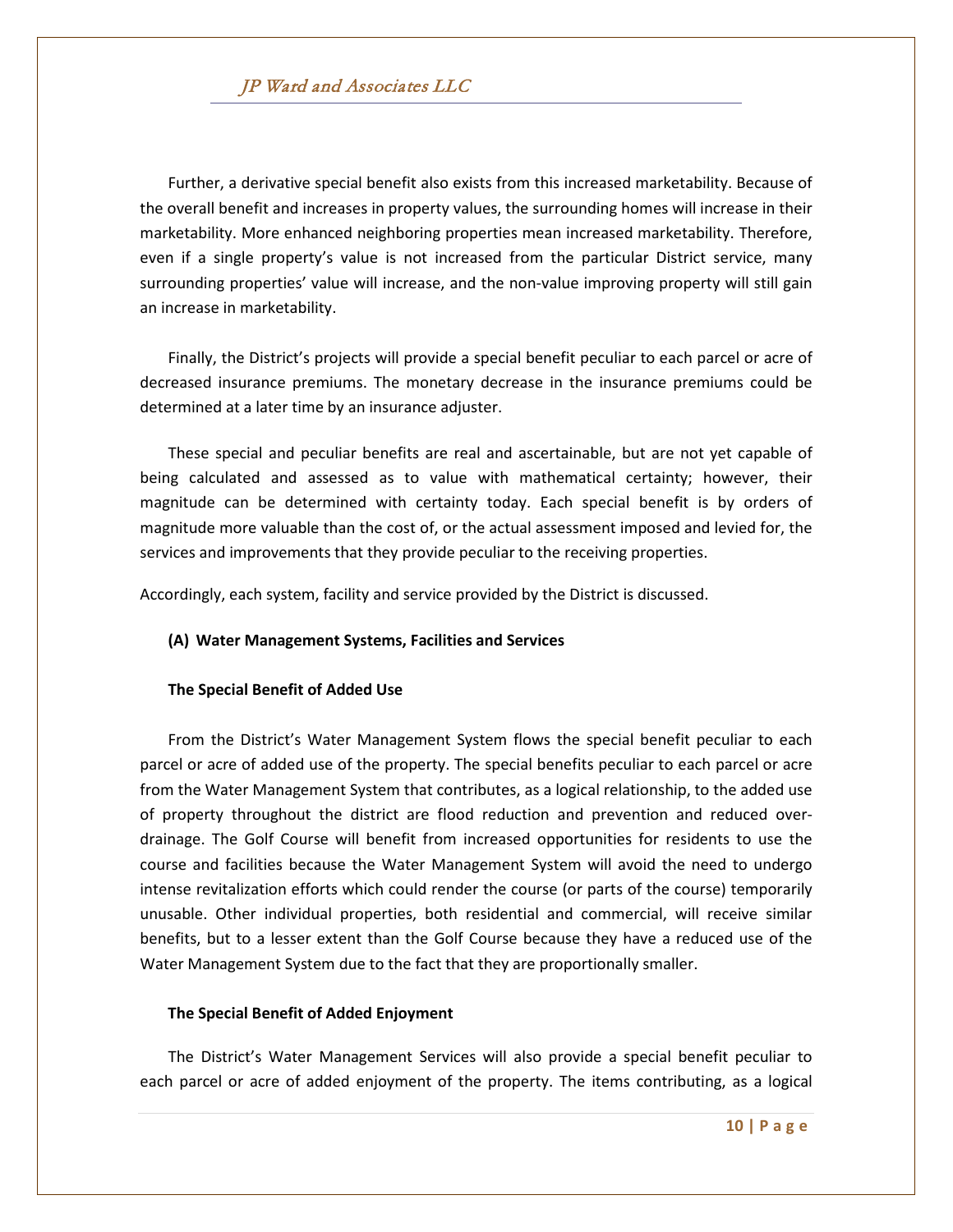relationship, to the special benefit of added enjoyment of the property are reduced pollution on the property and throughout the District, improved water quality throughout the District, and an aesthetic enhancement of property in general through a better-maintained landscape resulting in a clean and pristine environment. Use of the Golf Course will be significantly enhanced by allowing players to enjoy a better game-play experience in playing on well drained, hence dry, lands as well as the satisfaction of playing on a highly maintained course with an admirable beauty as a direct result of that maintenance. Residential and commercial properties within the District will also enjoy the significant decrease in pollutant build up on their lands and common areas and the consequent positive environmental and aesthetic effects on their lands and local community as a direct result of the enhanced Water Management System's construction by focused District management.

#### **The Special Benefit of the Probability of Enhanced Value and Increased Marketability**

The District's stormwater management system will provide further a special benefit peculiar to each parcel or acre in the probability of increased marketability and enhanced value of the property. Specific benefits of this type include decreased landscaping and maintenance costs, reduced environmental degradation, higher quality property maintenance, reduced water treatment costs (since the system is effectively removing a substantial portion of the pollutants before the run-off water reaches a water treatment facility), and increased prestige, attractiveness and revenue generation potential of the Golf Course in particular. Moreover, the enhanced value received by the property will remain despite any change in future use because the stormwater management system benefits the lands of the District irrespective of their current or anticipated purpose. The dollar increase in the value of the property can be determined at a later time by a property appraiser. The Golf Course itself, as a better served entity, will be much more valuable as a result of the stormwater management system and potentially may draw higher revenues should its overall enhancement entice more golfers to visit; this in turn could increase the prestige and visibility of the course, further driving up its market value. Residential and commercial properties would specially benefit from similar value increases directly attributable to better water quality at residents' disposal, less local maintenance and landscaping expenditures, and significantly more attractive individual land lots which by their aesthetic characteristics are more sought after and marketable.

#### **The Special Benefit of Decreased Insurance Premiums**

Finally, the District's control and management of the stormwater management system will provide a special benefit peculiar to each parcel or acre of decreased insurance premiums. The monetary decrease in the insurance premiums could be determined at a later time by an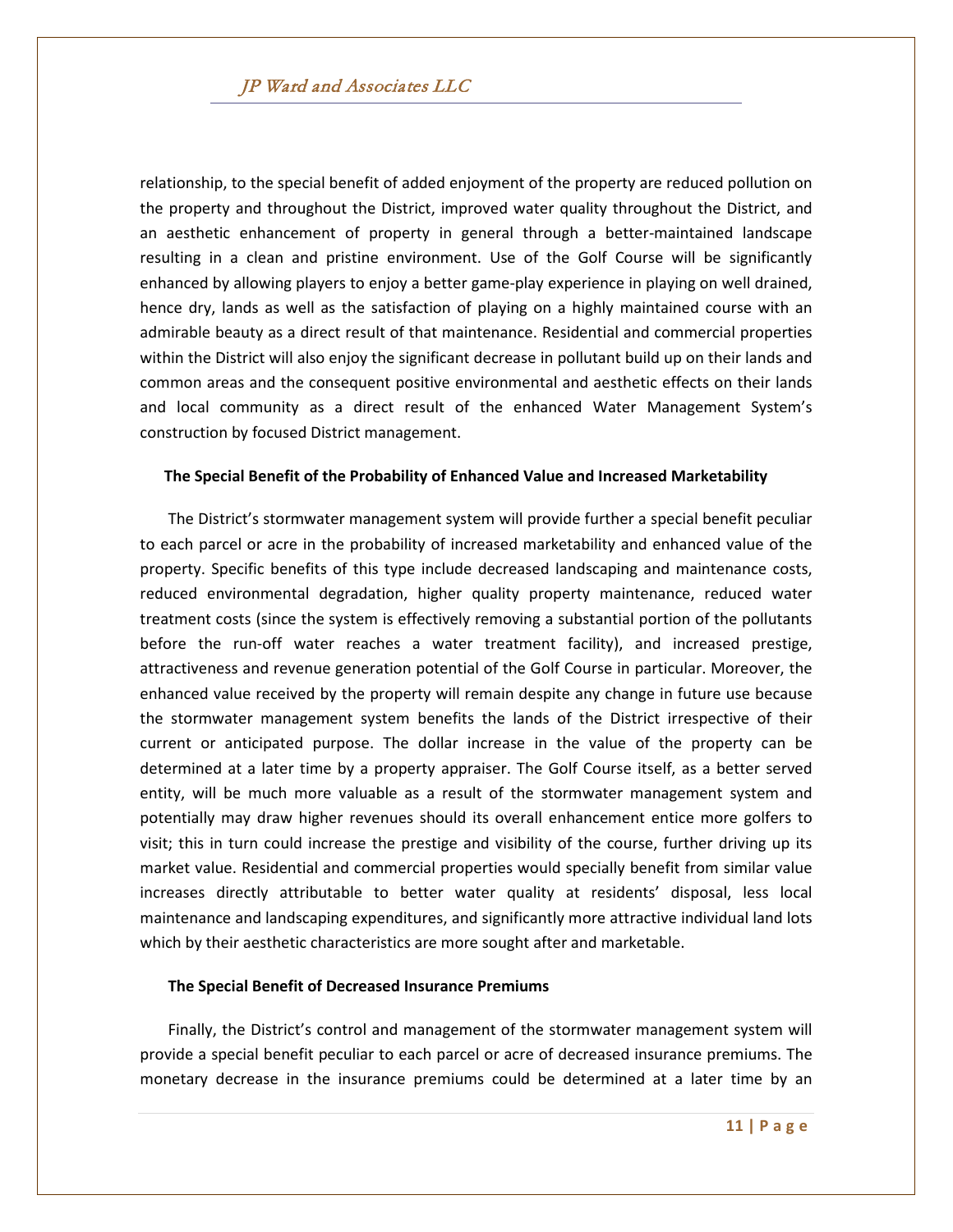insurance adjuster. The Golf Course as well as residential and commercial properties within the District should enjoy significant reductions in insurance costs if the system is proved to decrease pollutants locally in the manner intended as well as provide a means of flood prevention that will reduce the potential for property damage throughout the entire District.

# **(B) Utilities**

From the District's utility systems, including potable water, sanitary sewer and an irrigation system flows the special benefits peculiar to each parcel or acre in terms of added use, added enjoyment, enhanced value and marketability. These services constitute the source of the special benefit peculiar to the property on which the assessment is based because without these services, no capital infrastructure nor its maintenance and operation could ever accrue to the properties.

# **(C) Exterior Landscaping**

From the District's exterior landscaping elements flow special benefits peculiar to each parcel within the District. The Board will provide exterior landscaping which include buffering along Tamiami Trail and other areas of the District. This landscaping was required by Collier County Land Development Code. It is these specific services from which all property will gain and specially benefit from added use, added enjoyment, and enhanced value and marketability.

#### **(D) Off-Site Improvements**

From the District's off-site improvements flow the special benefit peculiar to each parcel or acre within the District. These improvements are primarily transportation related improvements and from these improvements the community will mitigate any transportation related deficiencies of the off-site roadway system that are due to the traffic being generated from the parcels and properties in the District. These off-site improvements would not be required if not for the development of the properties in the District and property within the District will specifically benefit from the better flow of traffic into and out of the District. However, the golf course does not generate any additional traffic, since the golf course is not a public course nor open to membership outside the residential property within the District, as such, the golf course receives no benefit from these off-site improvements. As applicable to the other services, that is, all these special benefits would not exist but for the successful operation of the District's functions and duties by the Board of Supervisors. These services constitute the source of the special benefit peculiar to the property on which the assessment is based since without these services, no development could ever occur.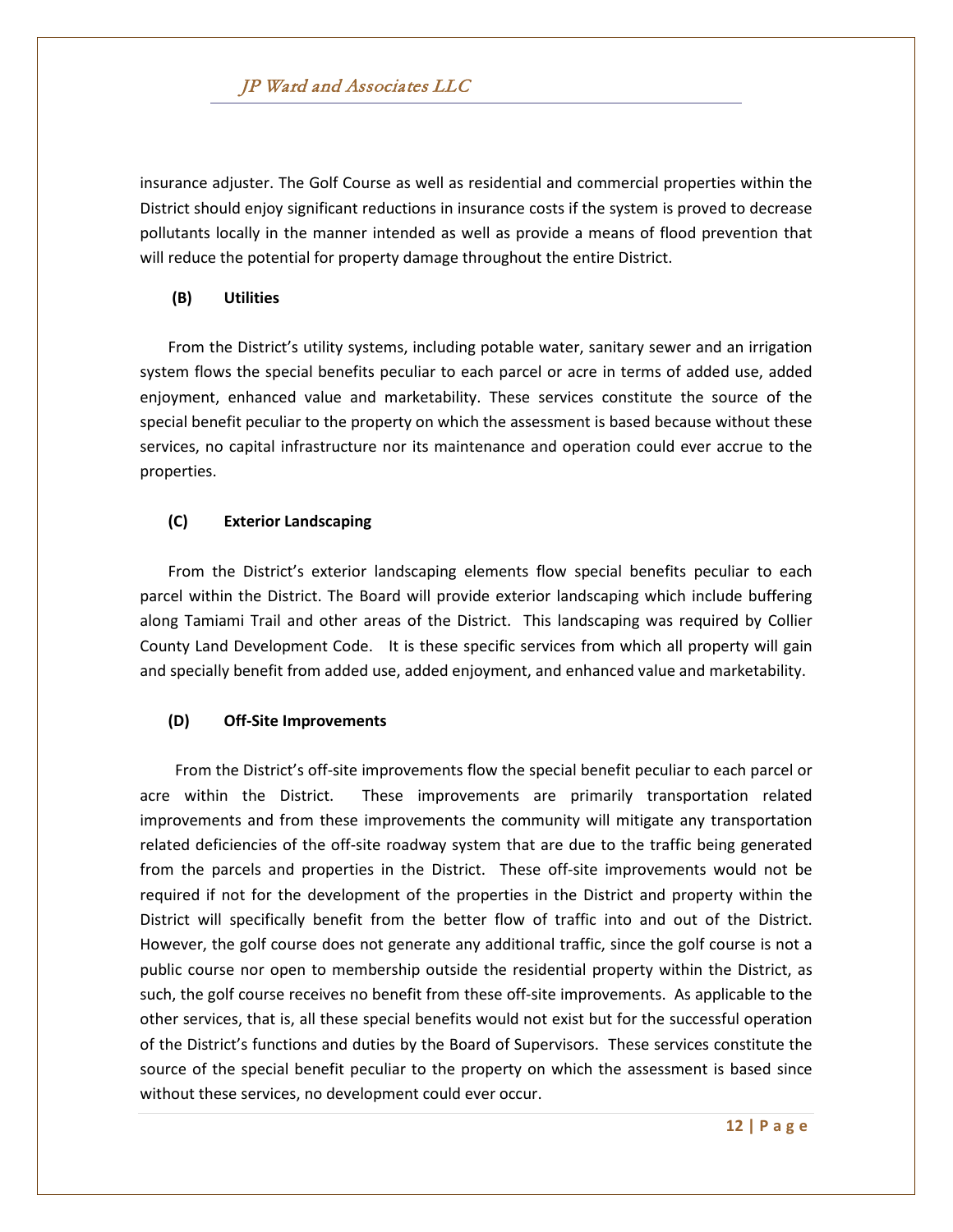#### **(E) Mitigation**

From the mitigation improvements flow the special benefit peculiar to each parcel or acre within the District. These improvements include the construction of wetland, and other habitat replacement due to the development of the community. These mitigation improvements would not be required if not for the development of the properties in the District and these parcels will specifically benefit from increased storm protection and flood damage due to major storm events. These wetland and other habitat replacements increase nature's nurseries for various birds, animals and plant life, and ultimately increase the enjoyment by residents in the District to participate in wetland activities, such as canoeing, bird watching, photography, and other outdoor recreation. As applicable to the other services, that is, all these special benefits would not exist but for the successful operation of the District's functions and duties by the Board of Supervisors. These services constitute the source of the special benefit peculiar to the property on which the assessment is based since without these services, no development could ever occur.

# **(F) Miscellaneous**

From the District's focused and pinpointed management, from these miscellaneous improvements flows the special benefit peculiar to each parcel or acre within the District. These improvements are required and include the necessary soft costs, such as engineering design and inspection, permitting, etc. for all of the other systems, facilities and services. These miscellaneous improvements would not be required if not for the balance of the others systems, facilities and services and as such, development of the properties in the District and these parcels will specifically benefit from all of the other systems, facilities and services. As applicable to the other services, that is, all these special benefits would not exist but for the successful operation of the District's functions and duties by the Board of Supervisors. These services constitute the source of the special benefit peculiar to the property on which the assessment is based since without these services, no development could ever occur.

#### **6.3 Reasonable and Fair Apportionment: The Proportionate Special Benefit**

The special benefits described above must be fairly and reasonably apportioned in relation to the relative magnitude (not the value) of the special benefit received by and peculiar to the various properties being assessed. The magnitude of such benefit is different for each type of property within the District and for each type of assessment on which the special benefit is based. The apportionment here is divided by unit type (as opposed to each individual parcel or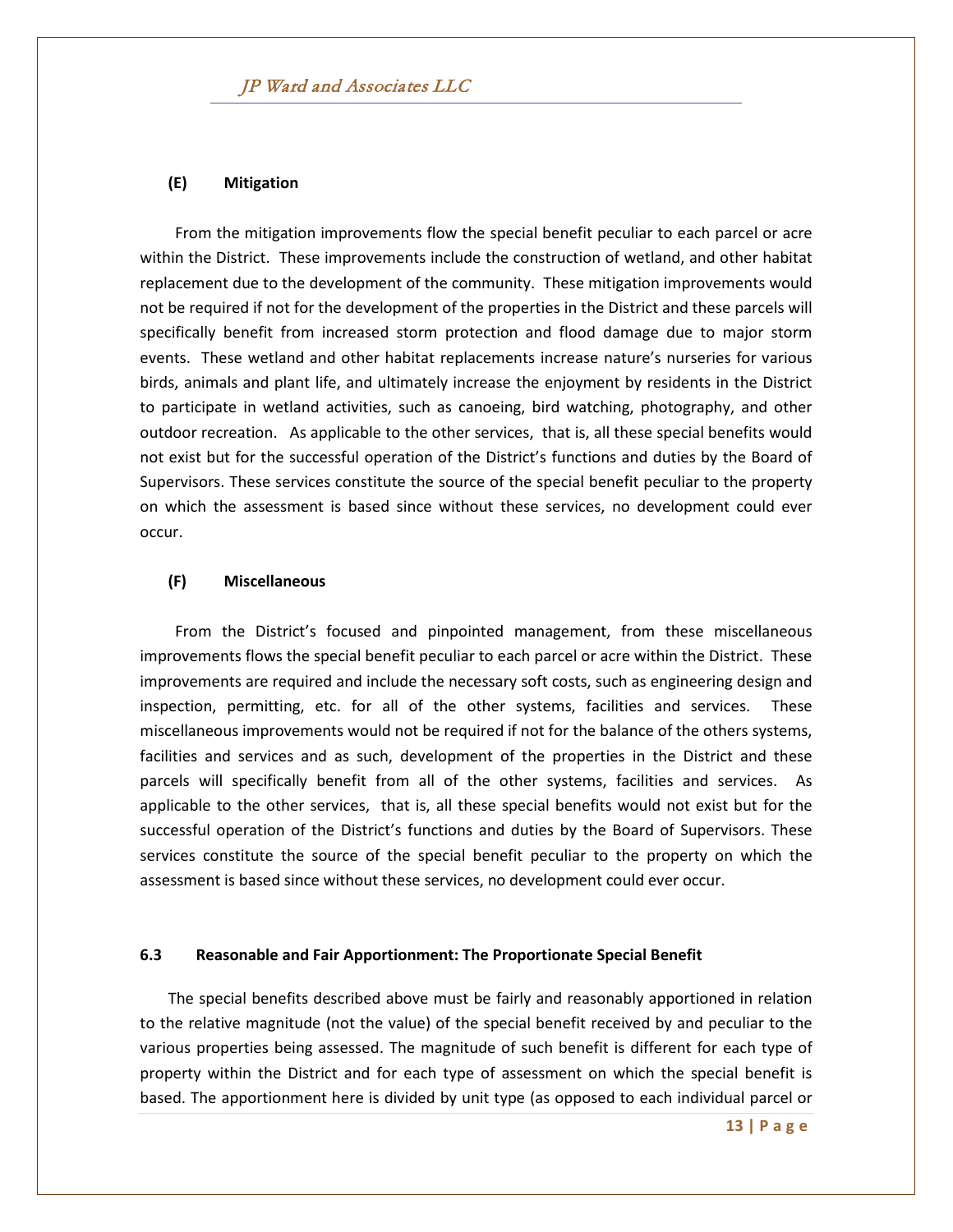acre) because the differences among the parcels and acres in each unit type, while present, are de minimus in this situation. It is illustrative of such benefit which one parcel or acre enjoys in comparison to another parcel or acre and that relationship informs the respective assessments which each parcel or acre must pay; always in proportion to the extent of the total benefit which they receive in relation to all other properties which also enjoy such benefit. All assessments discussed below are either equal to or less than such benefit with which it is associated.

# **(A) Water Management System Apportionment**

The Water Management System provides several special benefits, peculiar to certain properties within the District, as described above in section 6.2(A). Such benefits conferred by this system, as a whole, are to be apportioned to properties based on: (1) common areas that benefit the entire District, (2) common areas that benefit residential only, and (3) specific land uses which generate anticipated runoff based on type of property on a per parcel or per acre basis. These three methods combined will constitute the makeup of the Water Management Services special assessment for each individual parcel or acre.

For the first apportionment method, the District's Water Management assessment will consist of an amount representative of all common areas within the District from which all properties within the District benefit. Because all properties within the District benefit from all District common areas, all properties share in the special benefit conferred on these areas. This is also reflective of the fact that the entire Water Management System is one aggregate system and all properties must bear their share of the respective costs in managing not only their own properties but also of the common areas whose proper functioning is paramount to the integrity of the system as whole.

The second apportionment method addresses the special benefits received by the properties within the residential areas that are common to the residential areas, such as roadways that serve residential areas only, the leisure center and residential common areas as a result of the Water Management system. The residential areas contain additional rights-of-way and common areas that affect water flow only within those residential communities. Therefore, only those properties will receive special benefits from the proper drainage and treatment of stormwater run-off in these areas. Consequently, all properties within these communities are apportioned to reflect the magnitude of these proportionate special benefits.

The third apportionment method, which makes up the remainder of the Water Management assessment, addresses the unit type of individual parcels or acres. Property will be assessed, despite its run-off rate (as calculated in the "Cost Allocation Methodology" above), to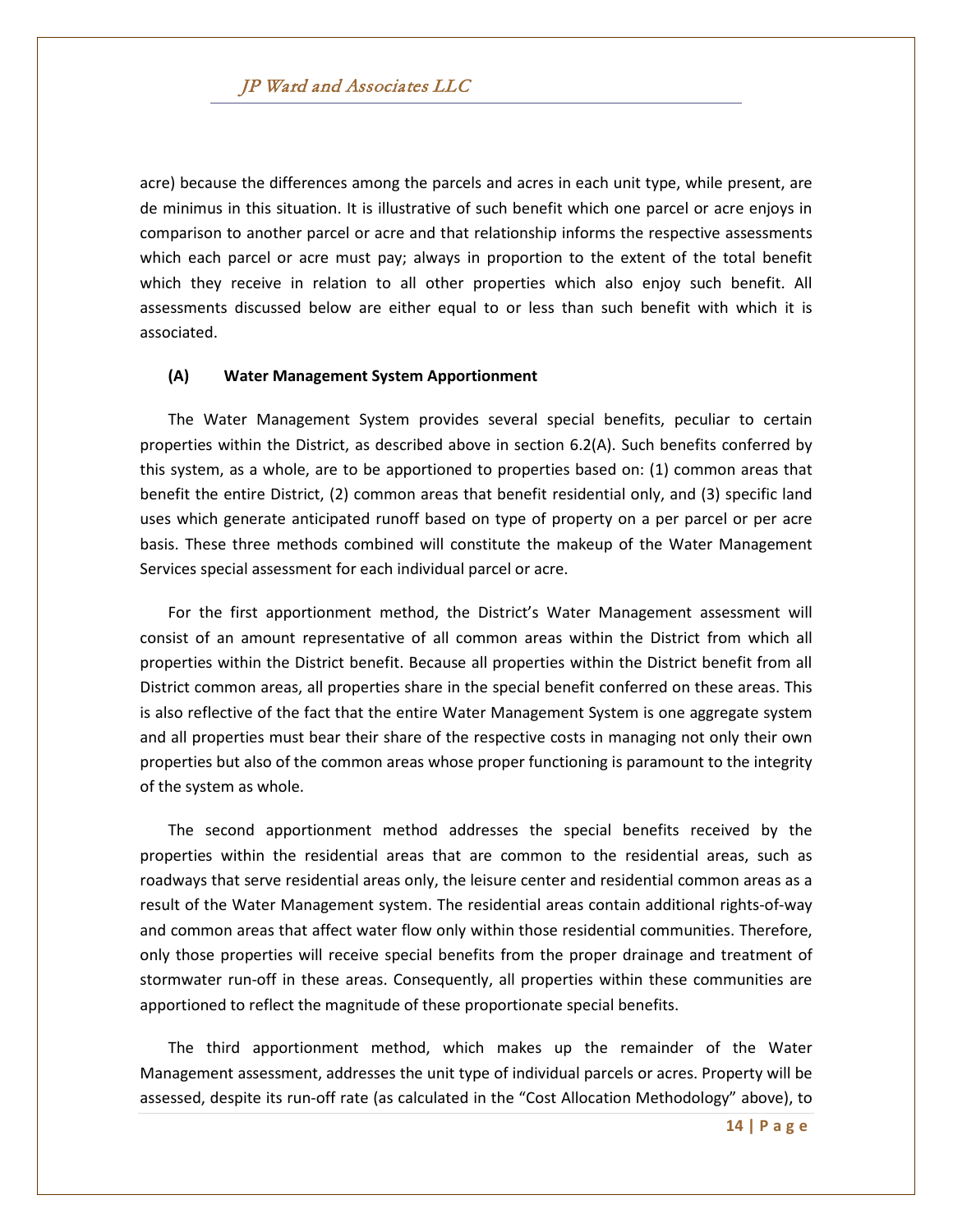reflect the relative magnitude of the individual special benefit it receives proportionally from the entire Water Management System. A considerable portion of the residential properties within the District consists of impervious surfaces and therefore generate significant run-off from storm events.

# **(B) Utilities Apportionment**

The utility services provide special benefits peculiar to all properties within the District in the manner described above. These assessments are apportioned relative to the derivative benefits received by particular properties from Board undertakings in the construction of the infrastructure provision. As explained earlier, because certain properties, by their nature, require more utility services and consideration when it comes to the provision of infrastructure, such properties benefit proportionally more than others within the District. While all properties benefit from these services, they are only assessed in accordance with the proportional benefit they receive. Therefore, the magnitude of the proportional special benefit for each property for this particular assessment varies according to the particular characteristics of the parcel or acre, as well as the apportionment that each unit type receives from the other services.

# **(C) Roadway Apportionment**

The roadway services which benefit the communities are apportioned according to the use, expressed as ITE TRIP generation rates, associated with specific types of property in those communities. Single Family homes generally have more inhabitants, more vehicles, and therefore higher frequency of use of roadways in their respective community. Condominiums, club homes and villas, however, utilize the community roadways less and therefore benefit less than their Single Family unit counterparts. As a result, Single Family units can be said to enjoy the special benefits of these community specific improvements to a larger magnitude than all other types of units. Single Family units within each respective community will therefore be assessed significantly, but not substantially, more than Multi-Family and for the reason that they will be using community roadways more often and hence receive significantly more special benefits from the specific improvements of roadway lighting, signage and maintenance provided by the District.

# **(D) Exterior Landscaping Apportionment**

The exterior landscaping services provide special benefits peculiar to all properties within the District in the manner described above. These assessments are apportioned relative to the derivative benefits received by particular properties from Board undertakings in the construction of the infrastructure. As explained earlier, this is because all properties, by their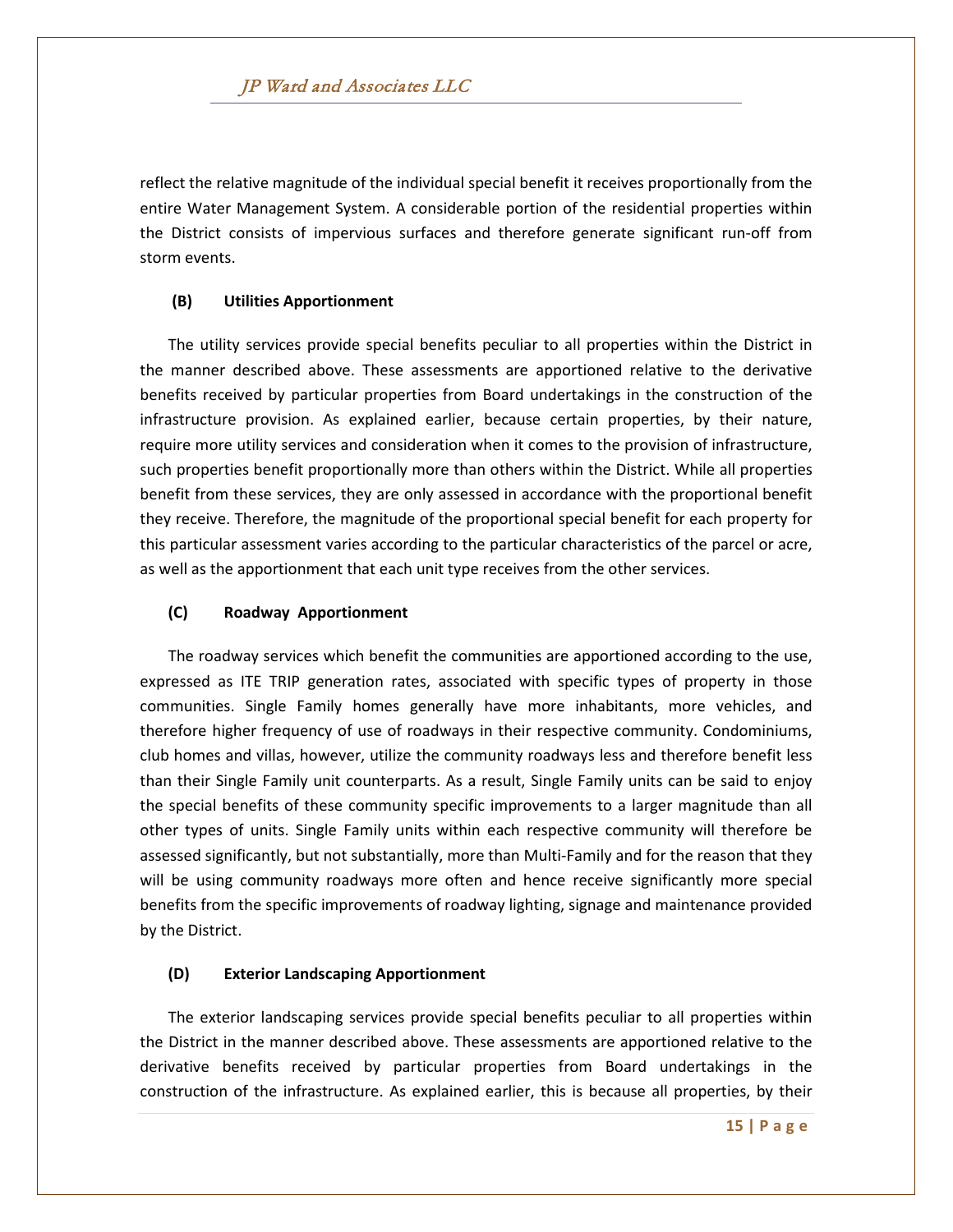nature, require these buffer landscaping areas outside the District in order to develop the property within the District, such properties therefore benefit proportionally. While all properties benefit from these services, they are only assessed in accordance with the proportional benefit they receive. Therefore, the magnitude of the proportional benefit for each property for this particular assessment does not vary according to the particular characteristics of the parcel or acre.

# **(E) Exterior Landscaping Apportionment**

The exterior landscaping services provide special benefits peculiar to all properties within the District in the manner described above. These assessments are apportioned relative to the derivative benefits received by particular properties from Board undertakings in the construction of the infrastructure. As explained earlier, because certain properties, by their nature, require more mitigation consideration when it comes to the provision of infrastructure, such properties benefit proportionally more than others within the District. While all properties benefit from these services, they are only assessed in accordance with the proportional benefit they receive. Therefore, the magnitude of the proportional benefit for each property for this particular assessment varies according to the particular characteristics of the parcel or acre.

# **(F) Off-Site Apportionment**

The off-site services which consist primarily of roadway related improvements within both the Tamiami Trail and Southwest Boulevard right-of-way and which benefit the communities are apportioned according to the use, expressed as ITE TRIP generation rates, associated with specific types of property in those communities. Single Family homes generally have more inhabitants, more vehicles, and therefore higher frequency of use of roadways in their respective community. Condominiums, club homes and villas, however, utilize the community roadways less and therefore benefit less than their Single Family unit counterparts. As a result, Single Family units can be said to enjoy the special benefits of these community specific improvements to a larger magnitude than all other types of units. Single Family units within each respective community will therefore be assessed significantly, but not substantially, more than Multi-Family and for the reason that they will be using community roadways more often and hence receive significantly more special benefits from the specific improvements of roadway lighting, signage and maintenance provided by the District.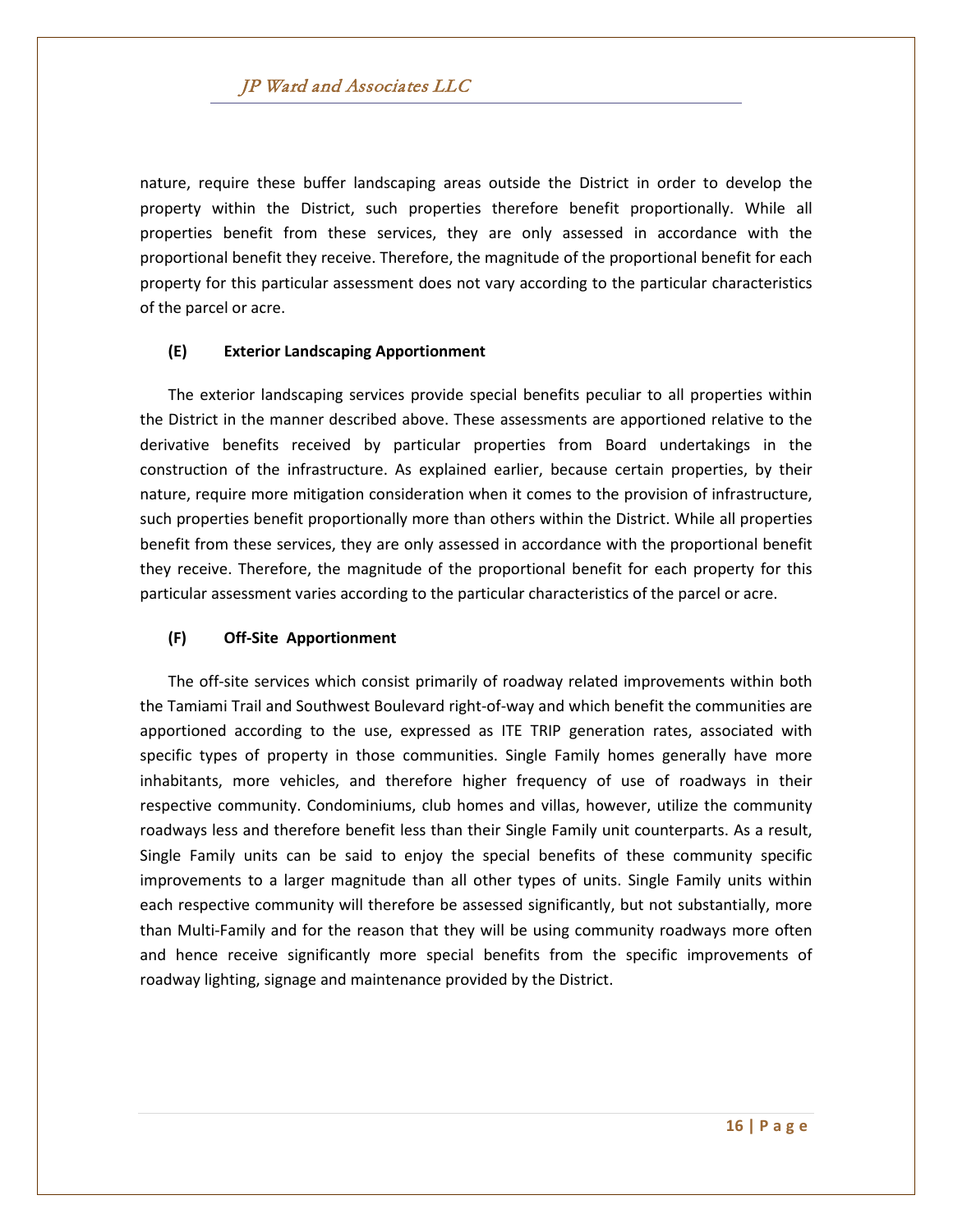## **(G) Mitigation Apportionment**

The mitigation infrastructure services provide special benefits peculiar to all properties within the District in the manner described above. These assessments are apportioned relative to the derivative benefits received by particular properties from Board undertakings in the construction of the infrastructure. As explained earlier, this is because all properties, by their nature, require the replacement of lost wetland and habitat, irrespective of the type of land use. Such properties therefore benefit proportionally. While all properties benefit from these services, they are only assessed in accordance with the proportional benefit they receive. Therefore, the magnitude of the proportional benefit for each property for this particular assessment does not vary according to the particular characteristics of the parcel or acre.

## **(H) Miscellaneous Apportionment**

The miscellaneous services provide special benefits peculiar to all properties within the District in the manner described above. These assessments are apportioned relative to the derivative benefits received by particular properties from Board undertakings in the construction of the infrastructure. As explained earlier, this is because all properties, by their nature, require the these design, inspection, permitting and other costs that are required for the entire infrastructure program, irrespective of the type of land use, such properties therefore benefit proportionally. While all properties benefit from these services, they are only assessed in accordance with the proportional benefit they receive.

# **6.4 Application of the Proportionate Special Benefits to the Allocated Costs**

Accordingly, the reasonable and fair apportionment of the special benefits provided by the District which is peculiar to both the acres and the platted parcels results in the proportionate special benefit which is the final step required under Florida law to complete the fixing of the special assessments to be imposed and levied.

The application of the proportionate special benefit is important. The relative magnitude of each special benefit peculiar to each property for Water Management Services is determined by analyzing the respective acreage of each unit in proportion to the total acreage of the entire District. The relative magnitude of added use is directly related to the total acreage of each unit type. The greater acreage a particular unit occupies, the greater the special benefit received from the District's Water Management System and thus, the greater relative magnitude as compared with the other units. The same analysis was employed for the special benefit of added enjoyment because the Golf Course receives more added enjoyment because its purpose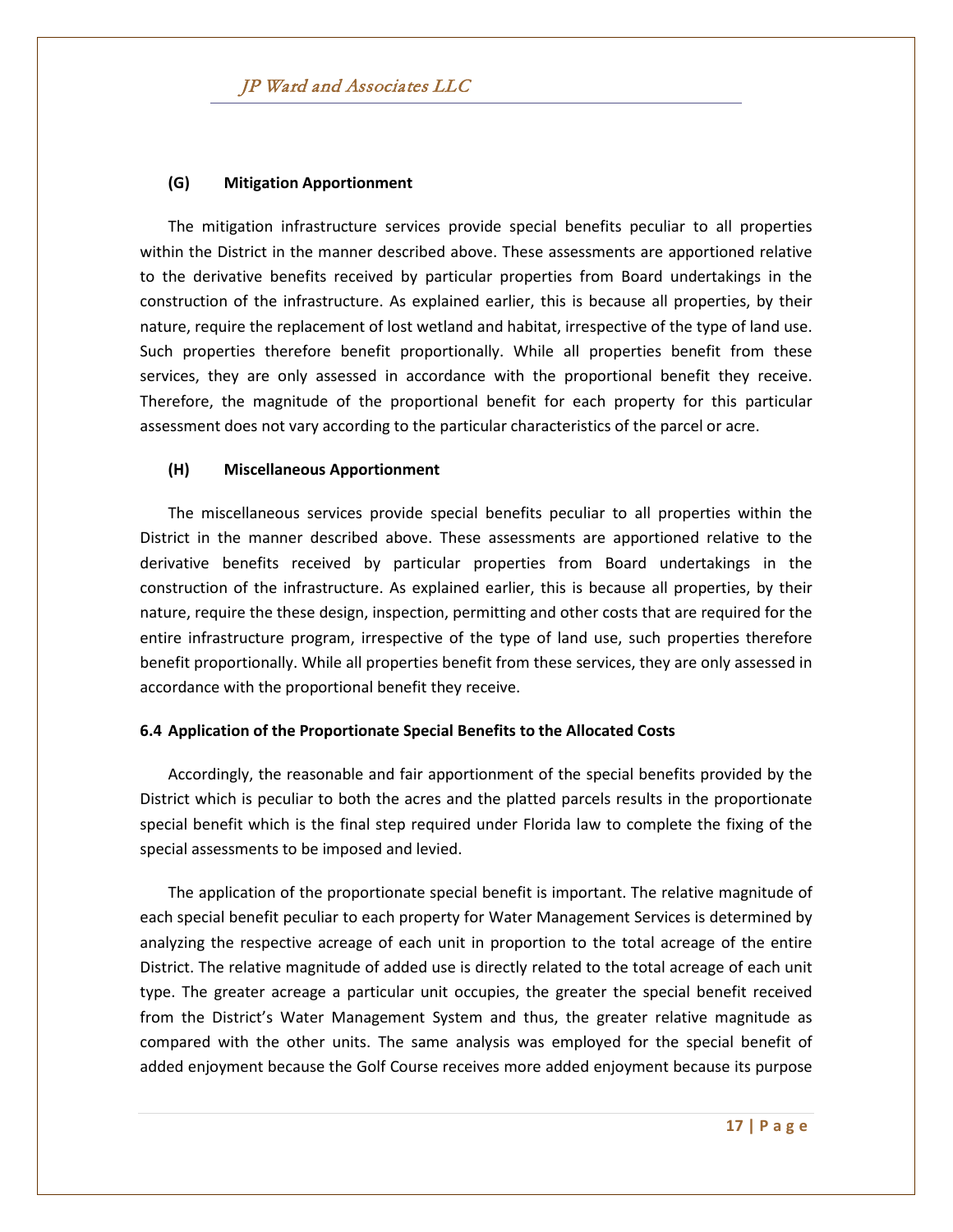is recreational whereas residential plats are mainly for dwelling. Better water management leads to enhanced course conditions and increases the quality and satisfaction of the land use.

|               | <b>Surface Water Management System</b> |               |                        |                   |           |                  |                |                          |                      |  |  |  |  |
|---------------|----------------------------------------|---------------|------------------------|-------------------|-----------|------------------|----------------|--------------------------|----------------------|--|--|--|--|
|               |                                        |               |                        | Percent of        |           |                  |                |                          |                      |  |  |  |  |
|               | <b>Number</b>                          | <b>Number</b> |                        | Cost              |           | <b>Enjoyment</b> |                | <b>Allocation by Use</b> | <b>Allocation by</b> |  |  |  |  |
| Lot Type      | of Units                               | of ERU's      | <b>Cost Allocation</b> | <b>Allocation</b> | Use $(1)$ | (2)              | All $(3)$      | & Enjoyment              | <b>Unit</b>          |  |  |  |  |
| 50' Lot       | 197                                    | 197.00        | \$2,512,918.47         | 11.86%            | 8.90%     | 2.97%            | 11.86%         | \$2,512,918.47           | \$12,755.93          |  |  |  |  |
| 60' Lot       | 46                                     | 55.72         | \$676.807.21           | 3.19%             | 2.40%     | 0.80%            | 3.19%          | \$676.807.21             | \$14,713.20          |  |  |  |  |
| 75' Lot       | 125                                    | 240.64        | \$2.666.034.18         | 12.59%            | 9.44%     | 3.15%            | 12.59%         | \$2.666.034.18           | \$21,328.27          |  |  |  |  |
| 100' Lot      | 67                                     | 299.17        | \$3,005,958.41         | 14.19%            | 10.64%    | 3.55%            | 14.19%         | \$3,005,958.41           | \$44,865.05          |  |  |  |  |
| 150' Lot      | 11                                     | 67.94         | \$667,935.47           | 3.15%             | 2.36%     | 0.79%            | 3.15%          | \$667.935.47             | \$60,721.41          |  |  |  |  |
| Coach Homes   | 220                                    | 69.41         | \$1,410,945.62         | 6.66%             | 5.00%     | 1.67%            | 6.66%          | \$1,410,945.62           | \$6,413.39           |  |  |  |  |
| 2 Story Condo | 216                                    | 90.67         | \$1,594,001.34         | 7.52%             | 5.64%     | 1.88%            | 7.52%          | \$1,594,001.34           | \$7,379.64           |  |  |  |  |
| 4 Story Condo | 330                                    | 138.53        | \$2.435.279.83         | 11.50%            | 8.62%     | 2.87%            | 11.50%         | \$2,435,279.83           | \$7,379.64           |  |  |  |  |
| Commercial    | $\mathbf{1}$                           | 110.16        | \$1,024,242.75         | 4.84%             | 3.63%     | 1.21%            | 4.84%          | \$1,024,242.75           | \$1,024,242.75       |  |  |  |  |
| Golf Course   |                                        | 559.67        | \$5,189,409.98         | 24.50%            | 18.37%    | 6.12%            | 24.50%         | \$5,189,409.98           | \$5,189,409.98       |  |  |  |  |
| TOTAL         | 1214                                   | 1828.91       | \$21,183,533.25        | 100.00%           | 75.00%    |                  | 25.00% 100.00% | \$21,183,533.25          |                      |  |  |  |  |
|               |                                        |               |                        |                   |           |                  |                |                          |                      |  |  |  |  |

(1) Relative Magnitude

(2) Relative Magnitude of Added Enjoyment

(3) Relative Magnitude of All Service

The cost allocation methodology for Utilities, including potable water, sanitary sewer and irrigation was analyzed based on two distinct component parts. First the potable water and sanitary sewer component, flow rates established by Florida Administrative Code for different use types was used. These flow rates help determine the units that use the infrastructure the most, determining the size of pipes and other ancillary facilities for the different unit types, and consequently the most money to be spent on the construction of these facilities.

Similarly for the irrigation system, the cost allocation methodology is based on the use of the facilities with a notable exception, that is the use is based on the average irrigated area for each lot type. The area of land area to be irrigated helps determine the units that use the infrastructure the most, again, also determining the size of pipes and other ancillary facilities for the different unit types, and consequently the most money to be spent on the construction of these facilities.

A similar analysis can be used to determine the relative magnitude of the special benefits peculiar to the properties between the various land use types. The units that cause the most dollars to be spent on the construction of the facilities are the same units are the same units that use the infrastructure the most. The units that use the infrastructure the most are also the same units that benefit the most from the infrastructure. Thus, a direct correlation exists between the units causing the most money to be spent on the cost of construction receiving the most benefits from the capital improvement program.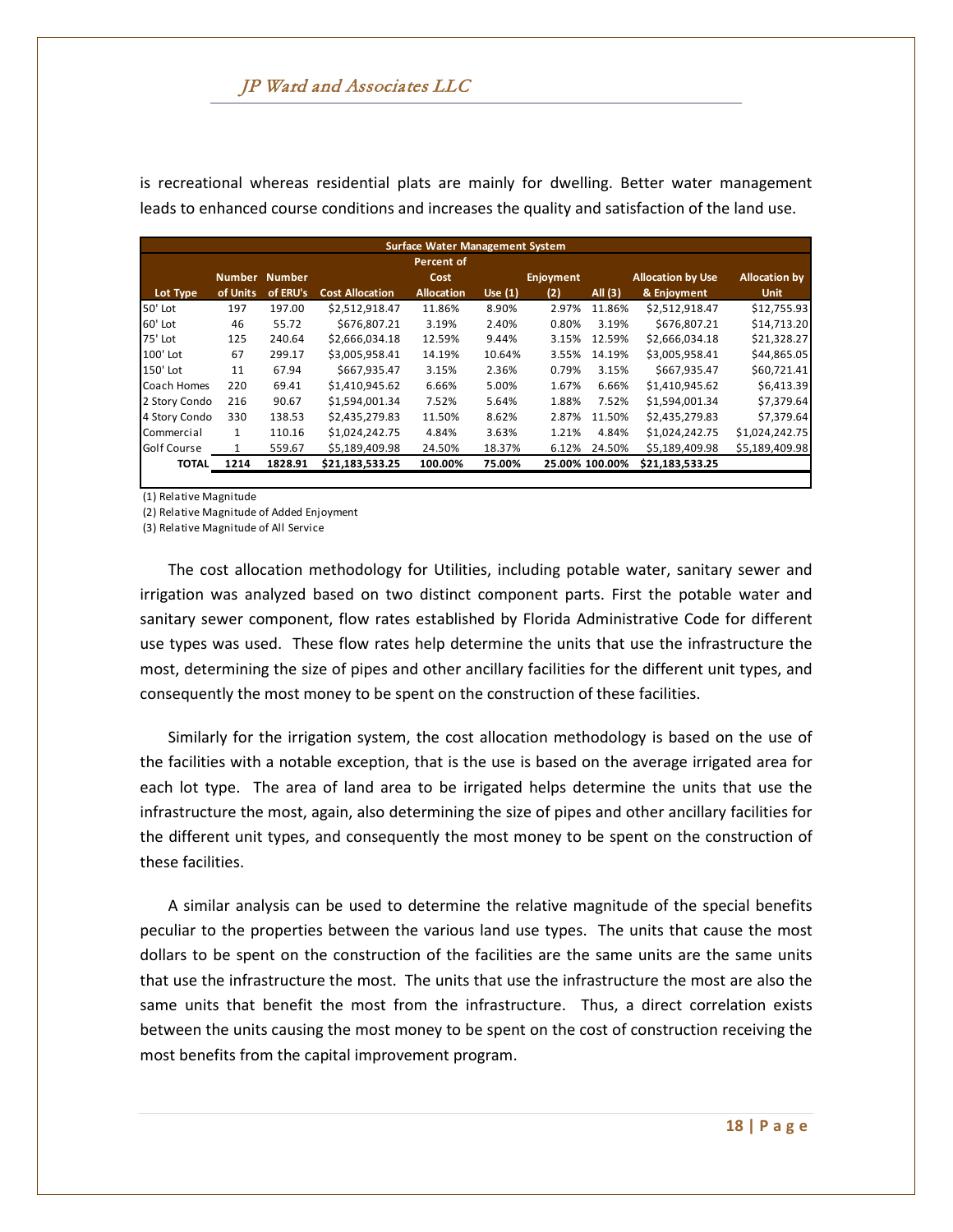|               |               |               |                        | <b>Potable Water and Sanitary Sewer</b> |           |           |           |                          |                      |
|---------------|---------------|---------------|------------------------|-----------------------------------------|-----------|-----------|-----------|--------------------------|----------------------|
|               |               |               |                        | <b>Percent of</b>                       |           |           |           |                          |                      |
|               | <b>Number</b> | <b>Number</b> |                        | Cost                                    |           | Enjoyment |           | <b>Allocation by Use</b> | <b>Allocation by</b> |
| Lot Type      | of Units      | of ERU's      | <b>Cost Allocation</b> | <b>Allocation</b>                       | Use $(1)$ | (2)       | All $(3)$ | & Enjoyment              | <b>Unit</b>          |
| 50' Lot       | 197           | 197.00        | \$1,265,156.42         | 19.57%                                  | 18.59%    | 0.98%     | 19.57%    | \$1,265,156.42           | \$6,422.11           |
| 60' Lot       | 46            | 46.00         | \$295.417.23           | 4.57%                                   | 4.34%     | 0.23%     | 4.57%     | \$295,417.23             | \$6,422.11           |
| 75' Lot       | 125           | 125.00        | \$802.764.22           | 12.42%                                  | 11.80%    | 0.62%     | 12.42%    | \$802.764.22             | \$6,422.11           |
| 100' Lot      | 67            | 67.00         | \$430.281.62           | 6.66%                                   | 6.32%     | 0.33%     | 6.66%     | \$430,281.62             | \$6,422.11           |
| 150' Lot      | 11            | 11.00         | \$70.643.25            | 1.09%                                   | 1.04%     | 0.05%     | 1.09%     | \$70.643.25              | \$6.422.11           |
| Coach Homes   | 220           | 146.67        | \$941.910.02           | 14.57%                                  | 13.84%    | 0.73%     | 14.57%    | \$941.910.02             | \$4,281.41           |
| 2 Story Condo | 216           | 144.00        | \$924.784.39           | 14.30%                                  | 13.59%    | 0.72%     | 14.30%    | \$924,784.39             | \$4,281.41           |
| 4 Story Condo | 330           | 220.00        | \$1,412,865.03         | 21.85%                                  | 20.76%    | 1.09%     | 21.85%    | \$1,412,865.03           | \$4.281.41           |
| Commercial    | 1             | 28.33         | \$181,959.89           | 2.81%                                   | 2.67%     | 0.14%     | 2.81%     | \$181,959.89             | \$181,959.89         |
| Golf Course   | 1             | 21.67         | \$139.145.80           | 2.15%                                   | 2.04%     | 0.11%     | 2.15%     | \$139,145.80             | \$139.145.80         |
| <b>TOTAL</b>  | 1214          | 1006.67       | \$6,464,927.88         | 73.18%                                  | 95.00%    | 5.00%     | 73.18%    | \$4,730,957.16           |                      |

(1) Relative Magnitude

(2) Relative Magnitude of Added Enjoyment

(3) Relative Magnitude of All Service

The cost allocation methodology for roadway improvements and roadway related off-site improvements used ITE (International Traffic Engineers) TRIP rates to determine the allocation of costs for this part of the capital improvement program. The ITE TRIP rates help determine the units that use the infrastructure the most, generating the size of the roadway facilities and consequently cause the most money to be spent in capital on these facilities. A similar analysis can be used to determine the relative magnitude of the special benefits peculiar to the properties in the District. The units that cause the most cost to be spent, and use the infrastructure the most benefit the most from the roadway capital improvement program. Thus, a direct correlation exists between the units causing the most capital to be spent on the roadways and the units receiving the most benefits from the implementation of the capital improvement program.

|               |              |               |    |                        |                   | <b>Roadways</b> |                  |           |                          |    |                      |
|---------------|--------------|---------------|----|------------------------|-------------------|-----------------|------------------|-----------|--------------------------|----|----------------------|
|               |              |               |    |                        | <b>Percent of</b> |                 |                  |           |                          |    |                      |
|               |              | Number Number |    |                        | Cost              |                 | <b>Enjoyment</b> |           | <b>Allocation by Use</b> |    | <b>Allocation by</b> |
| Lot Type      | of Units     | of ERU's      |    | <b>Cost Allocation</b> | <b>Allocation</b> | Use $(1)$       | (2)              | All $(3)$ | & Enjoyment              |    | <b>Unit</b>          |
| 50' Lot       | 197          | 197.00        | Ś. | 1.860.445.33           | 19.88%            | 14.91%          | 4.97%            | 19.88%    | \$1.860.445.33           | Ś. | 9,443.88             |
| 60' Lot       | 46           | 46.00         | Ś  | 434.418.71             | 4.64%             | 3.48%           | 1.16%            | 4.64%     | 434,418.71<br>Ś          | Ś  | 9.443.88             |
| 75' Lot       | 125          | 125.00        | Ś. | 1.180.485.62           | 12.62%            | 9.46%           | 3.15%            | 12.62%    | \$1.180.485.62           | Ś  | 9.443.88             |
| 100' Lot      | 67           | 67.00         | Ś  | 632.740.29             | 6.76%             | 5.07%           | 1.69%            | 6.76%     | S.<br>632.740.29         | Ś. | 9.443.88             |
| 150' Lot      | 11           | 11.00         | Ś  | 103.882.73             | 1.11%             | 0.83%           | 0.28%            | 1.11%     | 103.882.73<br>Ś.         | Ś. | 9.443.88             |
| Coach Homes   | 220          | 154.00        |    | \$1.454.358.28         | 15.54%            | 11.66%          | 3.89%            | 15.54%    | \$1.454.358.28           | Ś. | 6,610.72             |
| 2 Story Condo | 216          | 151.20        |    | \$1.427.915.40         | 15.26%            | 11.45%          | 3.82%            | 15.26%    | \$1.427.915.40           | Ś. | 6.610.72             |
| 4 Story Condo | 330          | 231.00        |    | \$2,181,537.42         | 23.32%            | 17.49%          | 5.83%            | 23.32%    | \$2,181,537.42           | Ś. | 6,610.72             |
| Commercial    | $\mathbf{1}$ | 8.50          | Ś. | 80.273.02              | 0.86%             | 0.64%           | 0.21%            | 0.86%     | Ŝ.<br>80,273.02          | Ś. | 80,273.02            |
| Golf Course   | 1            | N/A           | Ś  |                        | 0.00%             | 0.00%           | 0.00%            | 0.00%     | Ŝ.                       |    | ٠                    |
| <b>TOTAL</b>  | 1214         | 990.70        |    | \$9,356,056.80         | 60.56%            | 75.00%          | 25.00%           | 60.56%    | \$9,356,056.80           |    |                      |

(1) Relative Magnitude

(2) Relative Magnitude of Added Enjoyment

(3) Relative Magnitude of All Service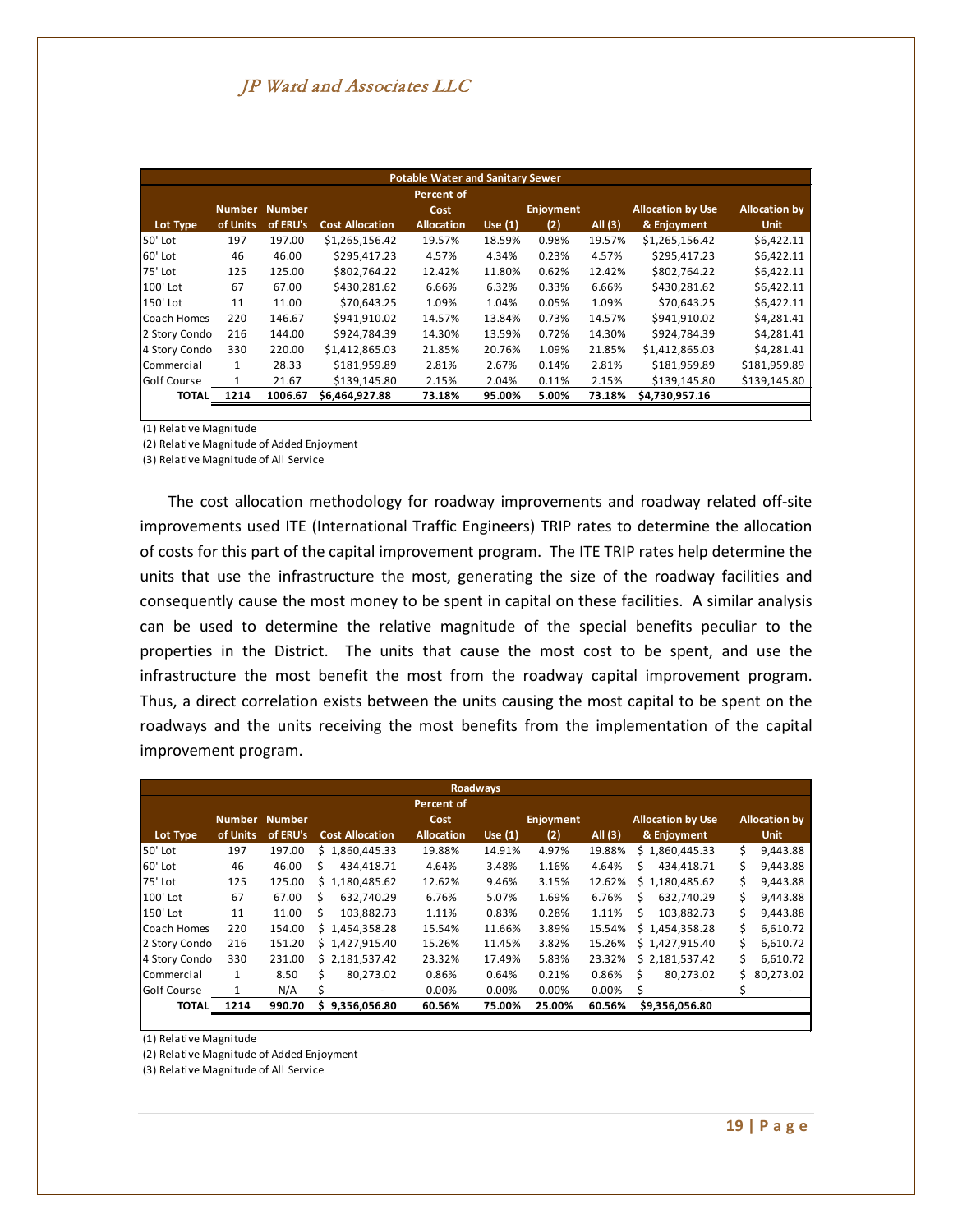|                 |               |               |    |                        | <b>Roadway Offsite Improvements</b> |           |           |              |                          |    |                      |
|-----------------|---------------|---------------|----|------------------------|-------------------------------------|-----------|-----------|--------------|--------------------------|----|----------------------|
|                 |               |               |    |                        | <b>Percent of</b>                   |           |           |              |                          |    |                      |
|                 | <b>Number</b> | <b>Number</b> |    |                        | Cost                                |           | Enjoyment |              | <b>Allocation by Use</b> |    | <b>Allocation by</b> |
| <b>Lot Type</b> | of Units      | of ERU's      |    | <b>Cost Allocation</b> | Allocation                          | Use $(1)$ | (2)       | All $(3)$    | & Enjoyment              |    | <b>Unit</b>          |
| 50' Lot         | 197           | 197           | Ś  | 516.871.66             | 19.88%                              | 4.97%     | 14.91%    | 19.88% \$    | 516,871.66               | Ś. | 2,623.71             |
| 60' Lot         | 46            | 46            | Ś  | 120.690.84             | 4.64%                               | 1.16%     | 3.48%     | 4.64% \$     | 120.690.84               | Ś. | 2,623.71             |
| 75' Lot         | 125           | 125           | Ś  | 327.964.25             | 12.62%                              | 3.15%     | 9.46%     | $12.62\%$ \$ | 327,964.25               | Ś  | 2,623.71             |
| 100' Lot        | 67            | 67            | Ś  | 175.788.84             | 6.76%                               | 1.69%     | 5.07%     | $6.76\%$ \$  | 175.788.84               | Ś  | 2.623.71             |
| 150' Lot        | 11            | 11            | Ś  | 28.860.85              | 1.11%                               | 0.28%     | 0.83%     | $1.11\%$ \$  | 28.860.85                | Ś. | 2,623.71             |
| Coach Homes     | 220           | 154           | Ś  | 404.051.96             | 15.54%                              | 3.89%     | 11.66%    | 15.54% \$    | 404.051.96               | Ś. | 1.836.60             |
| 2 Story Condo   | 216           | 151.2         | Ś  | 396.705.56             | 15.26%                              | 3.82%     | 11.45%    | 15.26% \$    | 396,705.56               | Ś. | 1,836.60             |
| 4 Story Condo   | 330           | 231           | Ś  | 606,077.94             | 23.32%                              | 5.83%     | 17.49%    | 23.32% \$    | 606,077.94               | Ś. | 1,836.60             |
| Commercial      | 1             | 8.5           | \$ | 22,301.57              | 0.86%                               | 0.21%     | 0.64%     | $0.86\%$ \$  | 22,301.57                | Ś. | 22,301.57            |
| Golf Course     |               | N/A           | Ś  | ۰                      | 0.00%                               | $0.00\%$  | 0.00%     | $0.00\%$ \$  |                          |    | ٠                    |
| <b>TOTAL</b>    | 1214          | 990.7         | S. | 2,599,313.47           | 100.00%                             | 25.00%    | 75.00%    | 25.00%       | \$2,599,313.47           |    |                      |

(1) Relative Magnitude

(2) Relative Magnitude of Added Enjoyment

(3) Relative Magnitude of All Service

The cost allocation methodology for project landscaping – off-site, wetland mitigation and miscellaneous infrastructure improvements are all project costs that are due to the development of the District as a whole, in that if it were not for the entire development, specific land uses benefit equally from the entire development program. All properties within the District receive increased enjoyment from the off-site landscaping, wetland mitigation and increased use of all services from the typical soft costs associated with development projects of this size and magnitude. As these miscellaneous services are not attributable to any specific land uses the apportionment of these services is reflective of the special benefits explained earlier in this report.

|                 |          |                  |          |                        | <b>Project Landscaping - Off-Site</b> |           |                  |           |      |                          |    |                      |
|-----------------|----------|------------------|----------|------------------------|---------------------------------------|-----------|------------------|-----------|------|--------------------------|----|----------------------|
|                 |          |                  |          |                        | <b>Percent of</b>                     |           |                  |           |      |                          |    |                      |
|                 | Number   | <b>Number</b>    |          |                        | Cost                                  |           | <b>Enjoyment</b> |           |      | <b>Allocation by Use</b> |    | <b>Allocation by</b> |
| <b>Lot Type</b> | of Units | of ERU's         |          | <b>Cost Allocation</b> | <b>Allocation</b>                     | Use $(1)$ | (2)              | All $(3)$ |      | & Enjoyment              |    | <b>Unit</b>          |
| 50' Lot         | 197      | 197              | Ŝ        | 186.100.54             | 16.23%                                | 4.06%     | 12.17%           | 16.23%    | Ŝ    | 186.100.54               | Ś. | 944.67               |
| 60' Lot         | 46       | 46               | \$       | 43.454.95              | 3.79%                                 | 0.95%     | 2.84%            | 3.79%     | Ŝ.   | 43.454.95                | Ś. | 944.67               |
| 75' Lot         | 125      | 125              | Ŝ.       | 118.084.10             | 10.30%                                | 2.57%     | 7.72%            | 10.30%    | -S   | 118.084.10               | Ś  | 944.67               |
| 100' Lot        | 67       | 67               | \$       | 63.293.08              | 5.52%                                 | 1.38%     | 4.14%            | 5.52%     | S    | 63.293.08                | Ś. | 944.67               |
| 150' Lot        | 11       | 11               | Ŝ.       | 10.391.40              | 0.91%                                 | 0.23%     | 0.68%            | 0.91%     | Ŝ.   | 10.391.40                | Ś. | 944.67               |
| Coach Homes     | 220      | 220 <sup>5</sup> |          | 207,828.02             | 18.12%                                | 4.53%     | 13.59%           | 18.12%    | - \$ | 207,828.02               | \$ | 944.67               |
| 2 Story Condo   | 216      | 216 <sup>5</sup> |          | 204.049.33             | 17.79%                                | 4.45%     | 13.34%           | 17.79%    | - \$ | 204.049.33               | Ś. | 944.67               |
| 4 Story Condo   | 330      | 330 \$           |          | 311.742.03             | 27.18%                                | 6.80%     | 20.39%           | 27.18%    | -S   | 311.742.03               | Ś  | 944.67               |
| Commercial      | 1        |                  | $1\,$ \$ | 944.67                 | 0.08%                                 | 0.02%     | 0.06%            | 0.08%     | .S   | 944.67                   | Ś. | 944.67               |
| Golf Course     | 1        |                  | $1\;$ \$ | 944.67                 | 0.08%                                 | 0.02%     | 0.06%            | 0.08%     | Ś    | 944.67                   | Ś. | 944.67               |
| <b>TOTAL</b>    | 1214     | 1214S            |          | 1,146,832.80           | 100.00%                               | 25.00%    | 75.00%           | 100.00%   |      | \$1,146,832.80           |    |                      |

(1) Relative Magnitude

(2) Relative Magnitude of Added Enjoyment

(3) Relative Magnitude of All Service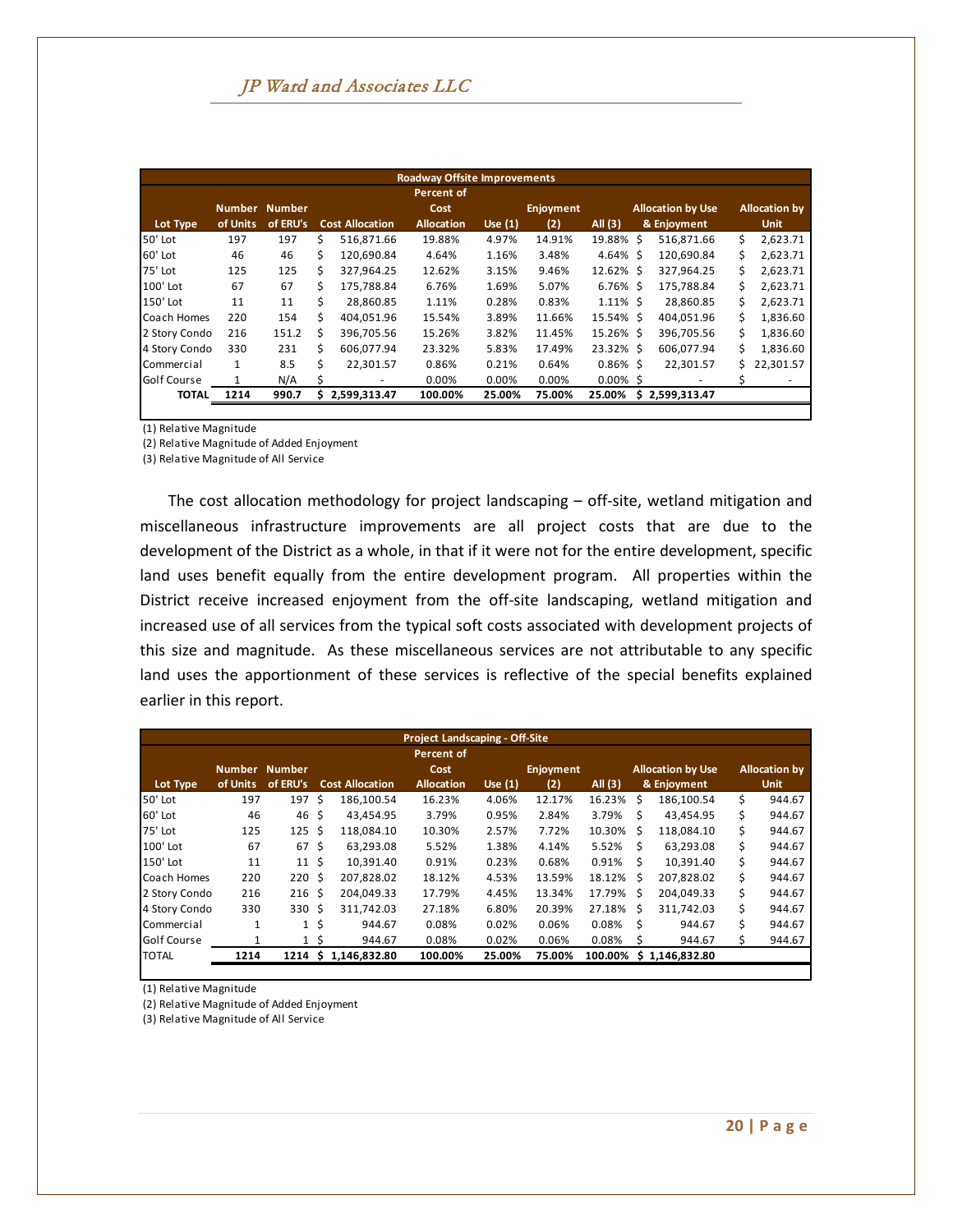|                    | <b>Wetland Mitigation</b> |                  |    |                        |                   |           |           |           |    |                          |    |                      |  |  |
|--------------------|---------------------------|------------------|----|------------------------|-------------------|-----------|-----------|-----------|----|--------------------------|----|----------------------|--|--|
|                    |                           |                  |    |                        | <b>Percent of</b> |           |           |           |    |                          |    |                      |  |  |
|                    | <b>Number</b>             | <b>Number</b>    |    |                        | Cost              |           | Enjoyment |           |    | <b>Allocation by Use</b> |    | <b>Allocation by</b> |  |  |
| Lot Type           | of Units                  | of ERU's         |    | <b>Cost Allocation</b> | <b>Allocation</b> | Use $(1)$ | (2)       | All $(3)$ |    | & Enjoyment              |    | <b>Unit</b>          |  |  |
| <b>50' Lot</b>     | 197                       | 197              | S  | 477.819.82             | 16.23%            | 12.17%    | 4.06%     | 16.23%    | Ŝ  | 477.819.82               | Ś. | 2,425.48             |  |  |
| 160' Lot           | 46                        | 46               | Ś  | 111.572.14             | 3.79%             | 2.84%     | 0.95%     | 3.79%     | Ś  | 111.572.14               | Ś. | 2.425.48             |  |  |
| 75' Lot            | 125                       | 125              | Ŝ. | 303.185.16             | 10.30%            | 7.72%     | 2.57%     | 10.30%    | S  | 303.185.16               | Ś. | 2,425.48             |  |  |
| 100' Lot           | 67                        | 67               | Ś  | 162.507.25             | 5.52%             | 4.14%     | 1.38%     | 5.52%     | Ś  | 162.507.25               | Ś. | 2,425.48             |  |  |
| 150' Lot           | 11                        | 11               | Ś  | 26.680.29              | 0.91%             | 0.68%     | 0.23%     | 0.91%     | Ś  | 26.680.29                | Ś  | 2,425.48             |  |  |
| Coach Homes        | 220                       | 220 <sub>5</sub> |    | 533.605.89             | 18.12%            | 13.59%    | 4.53%     | 18.12%    | Ŝ. | 533,605.89               | Ś. | 2,425.48             |  |  |
| 2 Story Condo      | 216                       | 216              | Ś  | 523.903.96             | 17.79%            | 13.34%    | 4.45%     | 17.79%    | Ŝ  | 523.903.96               | Ś. | 2.425.48             |  |  |
| 4 Story Condo      | 330                       | 330              | Ŝ. | 800.408.83             | 27.18%            | 20.39%    | 6.80%     | 27.18%    | S  | 800,408.83               | Ś  | 2,425.48             |  |  |
| Commercial         | 1                         | $\mathbf{1}$     | \$ | 2.425.48               | 0.08%             | 0.06%     | 0.02%     | 0.08%     | Ś  | 2.425.48                 | Ś  | 2,425.48             |  |  |
| <b>Golf Course</b> |                           | $\mathbf{1}$     | \$ | 2.425.48               | 0.08%             | 0.06%     | 0.02%     | 0.08%     |    | 2.425.48                 | Ś. | 2,425.48             |  |  |
| <b>TOTAL</b>       | 1214                      | 1214             |    | \$2,944,534.31         | 100.00%           | 75.00%    | 25.00%    | 100.00%   |    | \$2.944.534.31           |    |                      |  |  |

(1) Relative Magnitude

(2) Relative Magnitude of Added Enjoyment

(3) Relative Magnitude of All Service

|                   |               |          |                |                        | <b>Miscellaneous</b> |           |                  |             |                                |    |                      |
|-------------------|---------------|----------|----------------|------------------------|----------------------|-----------|------------------|-------------|--------------------------------|----|----------------------|
|                   |               |          |                |                        | <b>Percent of</b>    |           |                  |             |                                |    |                      |
|                   | Number Number |          |                |                        | Cost                 |           | <b>Enjoyment</b> |             | <b>Allocation by Use</b>       |    | <b>Allocation by</b> |
| Lot Type          | of Units      | of ERU's |                | <b>Cost Allocation</b> | <b>Allocation</b>    | Use $(1)$ | (2)              | All $(3)$   | & Enjoyment                    |    | <b>Unit</b>          |
| 50' Lot           | 197           | 197      | S.             | 2,162,793.29           | 0.162273476          | 14.60%    | 1.62%            | 16.23%      | \$2,162,793.29                 | Ś. | 10,978.65            |
| 60' Lot           | 46            | 46       | Ŝ.             | 505.017.72             | 0.037891269          | 3.41%     | 0.38%            | $3.79\%$ \$ | 505.017.72                     | Ś. | 10.978.65            |
| 75' Lot           | 125           | 125      | S.             | 1.372.330.77           | 0.102965404          | 9.27%     | 1.03%            |             | 10.30% \$ 1,372,330.77         | Ś. | 10.978.65            |
| 100' Lot          | 67            | 67       | Ŝ              | 735.569.29             | 0.055189456          | 4.97%     | 0.55%            | $5.52\%$ \$ | 735.569.29                     | Ś. | 10.978.65            |
| 150' Lot          | 11            | 11       | Ŝ.             | 120.765.11             | 0.009060956          | 0.82%     | 0.09%            | $0.91\%$ \$ | 120.765.11                     | Ŝ. | 10.978.65            |
| Coach Homes       | 220           | 220      |                | \$2.415.302.15         | 0.18121911           | 16.31%    | 1.81%            |             | 18.12% \$ 2,415,302.15         | Ś. | 10,978.65            |
| 2 Story Condo     | 216           |          |                | 216 \$ 2.371.387.56    | 0.177924217          | 16.01%    | 1.78%            |             | 17.79% \$ 2,371,387.56         | Ś. | 10.978.65            |
| 4 Story Condo     | 330           | 330      | S.             | 3,622,953.22           | 0.271828666          | 24.46%    | 2.72%            |             | 27.18% \$ 3,622,953.22         | Ś. | 10,978.65            |
| <b>Commercial</b> | $\mathbf{1}$  |          | $1\,$ S        | 10,978.65              | 0.000823723          | 0.07%     | 0.01%            | $0.08\%$ \$ | 10,978.65                      | Ś. | 10,978.65            |
| Golf Course       |               |          | 1 <sup>5</sup> | 10.978.65              | 0.000823723          | 0.07%     | 0.01%            | $0.08\%$ \$ | 10.978.65                      | S. | 10,978.65            |
| <b>TOTAL</b>      | 1214          |          |                | 1214 \$13,328,076.40   | $\mathbf{1}$         | 90.00%    |                  |             | 10.00% 100.00% \$13.328.076.40 |    |                      |
|                   |               |          |                |                        |                      |           |                  |             |                                |    |                      |

(1) Relative Magnitude

(2) Relative Magnitude of Added Enjoyment

(3) Relative Magnitude of All Service

#### **7.0 Overview of the Inventory Adjustment Determination**

The assessment methodology is based on the development plan that is currently proposed by the Developer. As with all projects of this size and magnitude, as development occurs their may be changes to various parts of the proposed project mix, the number of units, the types of units, etc. The inventory adjustment determination mechanism is intended to insure that all of the debt is levied only on developable properties, such that by the end of the development period their will be no remaining debt on any undevelopable property.

Prior to development, assessments are allocated based on the current development plan, then as property is taken from an undeveloped (raw land) state and readied for development, the property is platted or alternatively specific site plans are developed and processed through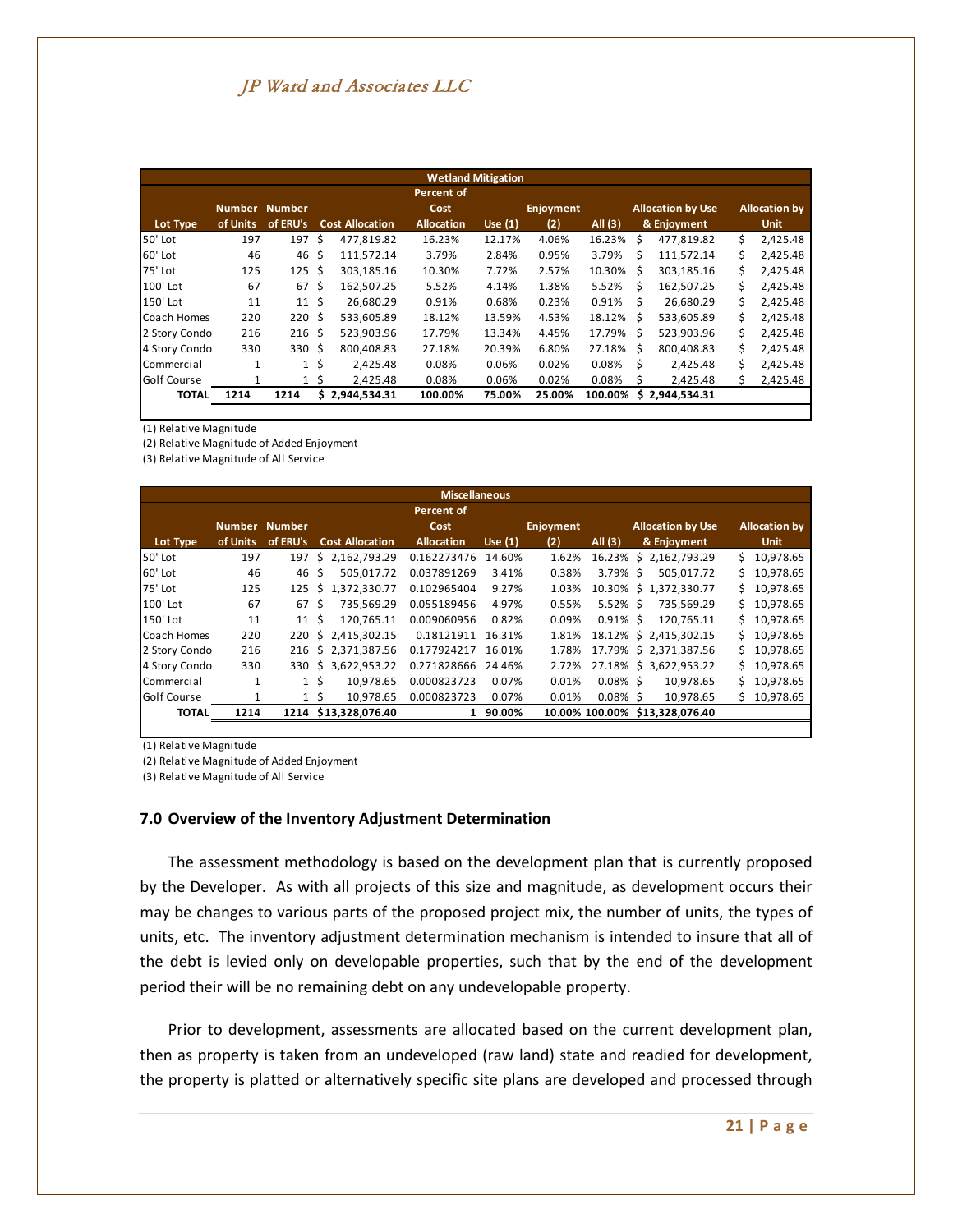the County Property Appraiser, who assigns distinct parcel identification numbers for land that is ready to be built upon. Or in the case of property where a condominium is being developed the land is platted as a large tract of land, and ultimately as the developer files the declaration of condominium, the County Property Appraiser assign distinct parcel identifications to each condominium unit that will be constructed on the property.

When either of these events occur, the District must allocate the appropriate portion of it's debt to the newly established and distinct parcel identification numbers. The inventory adjustment determination allows for the District to take the debt on these large tracks of land, and assign the correct allocation of debt to these newly created units. This mechanism is done to insure that the principal assessment for each type of property constructed never exceed the initially allocated assessment contained in this report.

This is done periodically as determined by the District Manager or their authorized representative, and is intended to insure that the remaining number of units to be constructed can be constructed on the remaining developable land. If at any time, the remaining units are insufficient to absorb the remaining development plan, the developer will be required to make a density reduction payment, such that the debt remaining after the density reduction payment does not exceed principal assessment for each type of property is exceeded in the initially allocated assessment contained in this report.

#### **8.0 Allocation of Existing Bonds to Properties in the District.**

Section 3 of this report outlines the current financing program for the District, the key is the fact that there is far less outstanding debt on the property than was issued in 2006 from the issuance of the District's Series 2006A and 2006B Bonds. This is due to the repayment of principal and interest through the years, and more recently due to the Settlement and Forebearance Agreement between the District, Trustee and Bondholder's of record.

This section of the report takes the assessment levels identified in this report and reduces those by the current outstanding par amount of Series 2006A Bonds outstanding, which is \$36,770,000. The reduction is allocated based on the total apportioned costs by type of unit to the total apportioned costs for all types of products as applied to the outstanding bonds.

From this determination we can compute the remaining outstanding per unit debt, along with the estimated annual debt service, and estimated annual debt service payments on the units.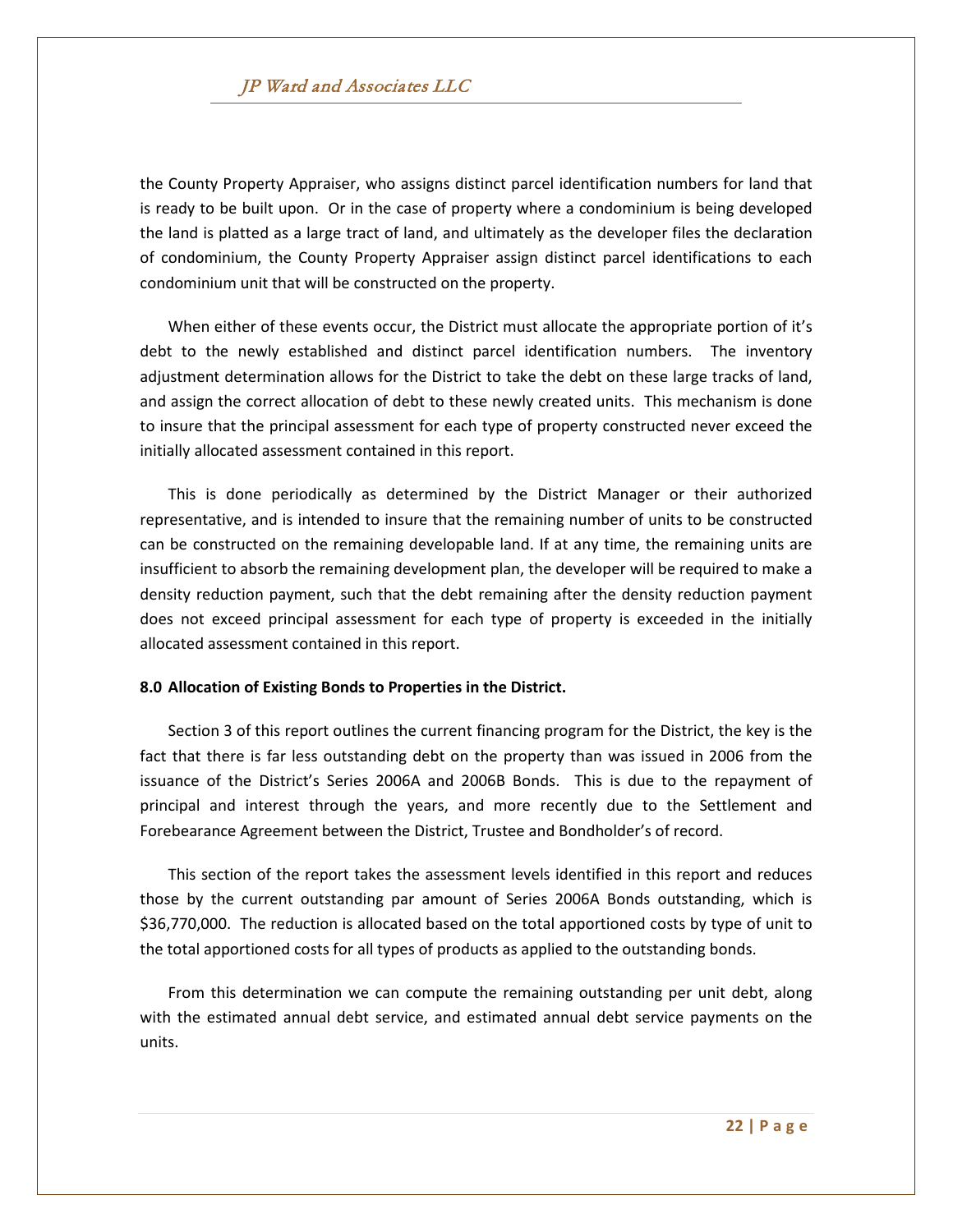|                   |                   |                                    |                   | <b>Total Apportioned Costs after apportionment of Special Benefit Application</b> |   |             |                               |   |                                |                |                      |                 |
|-------------------|-------------------|------------------------------------|-------------------|-----------------------------------------------------------------------------------|---|-------------|-------------------------------|---|--------------------------------|----------------|----------------------|-----------------|
|                   | Surface Water     | <b>Potable Water</b><br>& Sanitary |                   |                                                                                   |   |             |                               |   |                                |                |                      |                 |
| Lot Type          | <b>Management</b> | <b>Sewer</b>                       | <b>Irrigation</b> | <b>Roadways</b>                                                                   |   | Landscaping | Off-Site                      |   | <b>Mitigaion</b>               |                | <b>Miscellaneous</b> | Total           |
| 50' Lot           | \$2.512.918.47    | \$1,265,156.42                     |                   | 364,289.88 \$1,860,445.33                                                         |   | 186.100.54  | \$516.871.66                  |   | \$477.819.82                   |                | \$2.162.793.29       | \$9,346,395.40  |
| 60' Lot           | \$676,807.21      | \$295,417.23                       | 116.961.09 \$     | 434.418.71 \$                                                                     |   | 43.454.95   | \$120,690.84                  |   | \$111,572.14                   | S.             | 505.017.72           | \$2,304,339.89  |
| 75' Lot           | \$2,666,034.18    | \$802,764.22                       |                   | 664.551.64 \$1.180.485.62                                                         |   | 118.084.10  | \$327.964.25                  |   | \$303.185.16                   |                | \$1,372,330.77       | \$7,435,399.94  |
| 100' Lot          | \$3,005,958.41    | \$430,281.62                       | 309.738.85 \$     | 632.740.29 \$                                                                     |   | 63.293.08   | \$175.788.84                  |   | \$162,507.25                   | S.             | 735.569.29           | \$5,515,877.63  |
| 150' Lot          | \$667,935.47      | \$70,643.25                        | 88.992.13 \$      | 103.882.73 \$                                                                     |   | 10.391.40   | \$28,860.85                   |   | $5$ 26.680.29                  | S.             | 120.765.11           | \$1,118,151.24  |
| Coach Homes       | \$1,410,945.62    | \$941,910.02                       |                   | 101.705.30 \$1.454.358.28                                                         | S | 207.828.02  | \$404.051.96                  |   | \$533,605.89                   |                | \$2.415.302.15       | \$7,469,707.23  |
| 2 Story Condo     | \$1,594,001.34    | \$924,784.39                       |                   | 49,928.05 \$1,427,915.40 \$                                                       |   | 204.049.33  | \$396.705.56                  |   | \$523,903.96                   |                | \$2,371,387.56       | \$7,492,675.60  |
| 4 Story Condo     | \$2,435,279.83    | \$1,412,865.03                     |                   | 76,278.97 \$2,181,537.42 \$                                                       |   | 311.742.03  | \$606.077.94                  |   | \$800,408.83                   | \$3.622.953.22 |                      | \$11,447,143.27 |
| <b>Commercial</b> | \$1,024,242.75    | \$181,959.89                       | 46.229.68 \$      | 80.273.02 \$                                                                      |   | 944.67      | \$22,301.57                   | S | 2,425.48                       | - S            | 10.978.65            | \$1,369,355.71  |
| Golf Course       | \$5,189,409.98    | \$139,145.80                       | 399,221.47 \$     |                                                                                   |   | 944.67 \$   |                               |   | 2.425.48 \$                    |                | 10.978.65            | \$5,742,126.05  |
| <b>TOTAL</b>      | \$21,183,533.25   | \$6,464,927.88                     | \$2,217,897.07    | \$9,356,056.80                                                                    |   |             | \$1,146,832.80 \$2,599,313.47 |   | \$2,944,534.31 \$13,328,076.40 |                |                      | \$59,241,171.98 |
|                   |                   |                                    |                   |                                                                                   |   |             |                               |   |                                |                |                      |                 |

# **9.0 Special Assessment Roll**

Based on the foregoing, the Preliminary Special Assessment Roll is attached as Exhibit 1 to this report. A Summary of the Assessment Roll by Product is noted in the above chart.

|                    |               |                                    |                                         | <b>Total Apportioned Costs Modified for Series 2006A Bonds Outstanding.</b> |                                     |                                                          |                              |                               |                   |
|--------------------|---------------|------------------------------------|-----------------------------------------|-----------------------------------------------------------------------------|-------------------------------------|----------------------------------------------------------|------------------------------|-------------------------------|-------------------|
|                    | <b>Number</b> | <b>Total</b><br><b>Apportioned</b> | <b>Percent of</b><br><b>Apportioned</b> | <b>Total</b><br><b>Apportioned</b><br><b>Costs</b>                          | Series 2006 A<br><b>Outstanding</b> | <b>Estimated</b><br><b>Annual Debt</b><br><b>Service</b> | <b>Collection</b><br>Costs & | <b>Total</b><br><b>Annual</b> | <b>Total Debt</b> |
| Lot Type           | of Units      | Costs                              | Costs                                   | <b>Outstanding</b>                                                          | <b>Per Unit</b>                     | Assessment                                               | <b>Discounts</b>             | Payment                       | <b>Service</b>    |
| 50' Lot            | 197           | Ś.<br>9.346.395.40                 | 15.78%                                  | Ś<br>5.801.150.58                                                           | \$.<br>29.447.46                    | \$2,112.89                                               | \$147.90                     | \$2,260.79                    | \$445,375.05      |
| 60' Lot            | 46            | 2,304,339.89<br>Ś.                 | 3.89%                                   | Ś<br>1,430,265.05                                                           | \$<br>31,092.72                     | \$2,230.93                                               | \$156.17                     | \$2,387.10                    | \$109,806.56      |
| 75' Lot            | 125           | 7,435,399.94<br>S                  | 12.55%                                  | \$<br>4,615,027.81                                                          | \$<br>36,920.22                     | \$2,649.06                                               | \$185.43                     | \$2,834.50                    | \$354,312.17      |
| 100' Lot           | 67            | 5,515,877.63<br>Ś.                 | 9.31%                                   | Ś<br>3,423,612.56                                                           | \$<br>51,098.69                     | \$3,666.38                                               | \$256.65                     | \$3,923.03                    | \$262,842.96      |
| 150' Lot           | 11            | 1,118,151.24<br>Ś.                 | 1.89%                                   | Ś.<br>694,017.69                                                            | 63,092.52<br>\$.                    | \$4,526.95                                               | \$316.89                     | \$4,843.84                    | \$53,282.22       |
| Coach Homes        | 220           | 7,469,707.23<br>Ś.                 | 12.61%                                  | Ŝ.<br>4,636,321.76                                                          | \$<br>21,074.19                     | \$1,512.09                                               | \$105.85                     | \$1,617.94                    | \$355,946.98      |
| 2 Story Condo      | 216           | Ś.<br>7,492,675.60                 | 12.65%                                  | Ś<br>4,650,577.84                                                           | Ś.<br>21,530.45                     | \$1,544.83                                               | \$108.14                     | \$1,652.97                    | \$357,041.47      |
| 4 Story Condo      | 330           | \$11,447,143.27                    | 19.32%                                  | Ś<br>7,105,049.48                                                           | \$.<br>21,530.45                    | \$1,544.83                                               | \$108.14                     | \$1,652.97                    | \$545,480.02      |
| Commercial         | $\mathbf{1}$  | 1,369,355.71<br>Ś.                 | 2.31%                                   | \$<br>849,936.08                                                            | \$849,936.08                        | \$60,983.76                                              | \$4,268.86                   | \$65,252.63                   | \$65,252.63       |
| <b>Golf Course</b> | $\mathbf{1}$  | 5,742,126.05<br>S                  | 9.69%                                   | Ŝ<br>3,564,041.15                                                           | \$3,564,041.15                      | \$255,723.52                                             | \$17,900.65                  | \$273,624.17                  | \$273,624.17      |
| <b>TOTAL</b>       | 1214          | \$59,241,171.98                    | 100.00%                                 | 36,770,000.00<br>Ś                                                          |                                     |                                                          |                              |                               | \$2,822,964.22    |
|                    |               |                                    |                                         |                                                                             |                                     |                                                          |                              |                               |                   |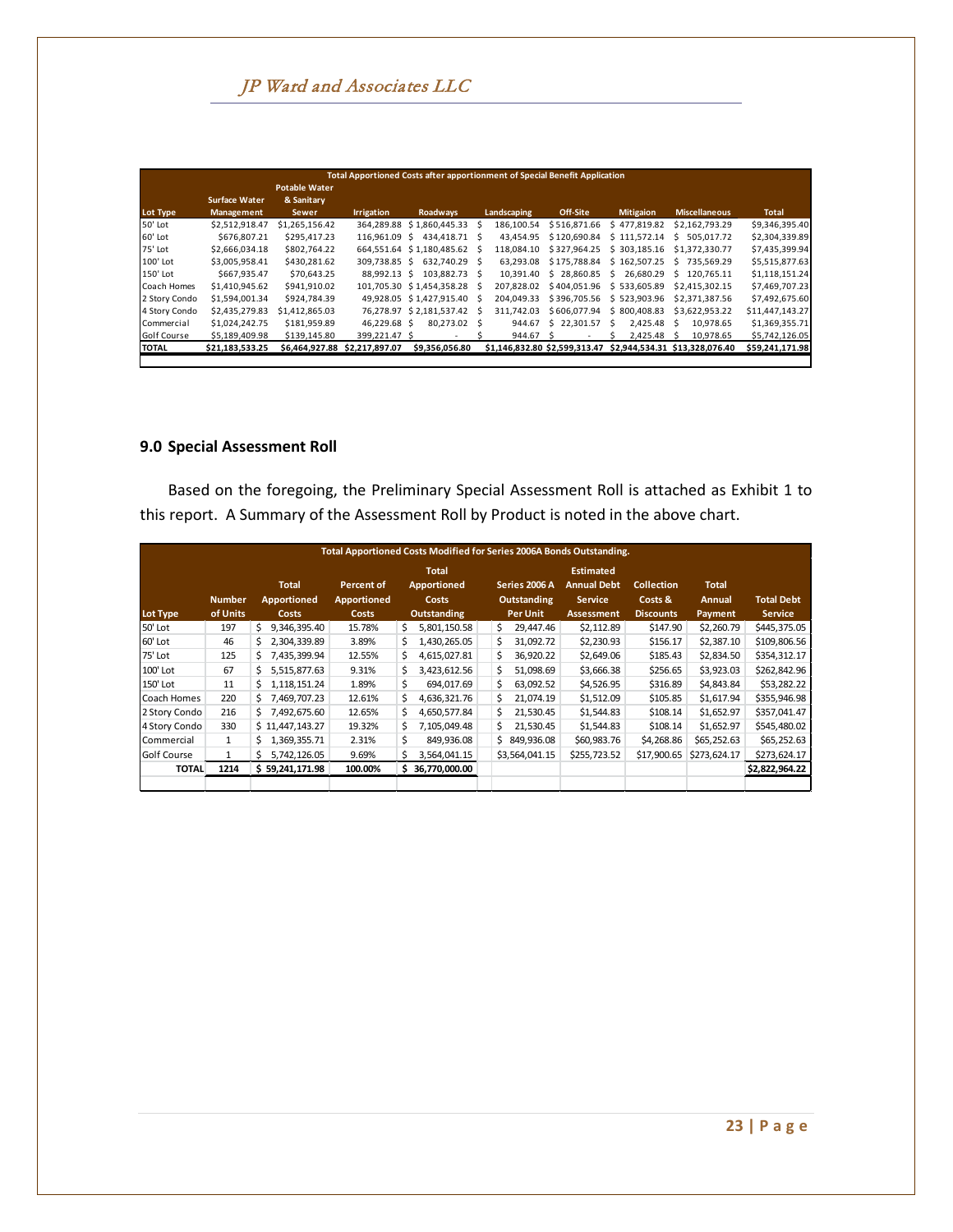|                            |                       |                     |                                |                                      |                                                                  |                                                  |                            |                      |                                        |            |                | <b>Assessment Per</b>                    |                                 |
|----------------------------|-----------------------|---------------------|--------------------------------|--------------------------------------|------------------------------------------------------------------|--------------------------------------------------|----------------------------|----------------------|----------------------------------------|------------|----------------|------------------------------------------|---------------------------------|
| <b>Parcel Number</b>       | Parcel                | Proposed            | ERU's                          | Owner                                |                                                                  | <b>Owner Address 1</b>                           | <b>Owner Address 2</b>     | <b>Owner Address</b> | City                                   |            | State Zip Code | Unit based on                            | <b>Total Assessment</b>         |
|                            | <b>Identification</b> | <b>Unit Type</b>    |                                |                                      |                                                                  |                                                  |                            |                      |                                        |            |                | <b>Future Platted</b>                    |                                 |
|                            |                       |                     |                                |                                      |                                                                  |                                                  |                            |                      |                                        |            |                | <b>Lot Size</b>                          |                                 |
| 29860000027                |                       | Coach               | $\mathbf{1}$                   | TAYLOR MORRISON OF FLORIDA INC       | 501 N CATTLEMEN RD STE 100                                       |                                                  |                            |                      | SARASOTA                               | FL.        | 34232          | \$<br>21,074.19 \$                       | 21,074.19                       |
| 29860000043                |                       | Coach               | 1                              | DUNCAN TRS, F DAVID=& F JOAN         | 6722 COUNTY ROAD 40                                              |                                                  |                            |                      | MOUNT GILEAD                           | OH         | 43338          | 21,074.19<br>Ŝ                           | 21,074.19<br>-Ś                 |
| 29860000069                |                       | Coach               | 1                              | TAYLOR MORRISON OF FLORIDA INC       | 501 N CATTLEMEN RD STE 100                                       |                                                  |                            |                      | SARASOTA                               | FL.        | 34232          | 21,074.19<br>Ŝ                           | 21,074.19<br>-S                 |
| 29860000085                |                       | Coach               | $\mathbf{1}$                   | <b>D G FOSTER LLC</b>                | 9105 PRIMA WAY APT 202                                           |                                                  |                            |                      | <b>NAPLES</b>                          | <b>FL</b>  | 34113          | 21,074.19<br>Ŝ                           | 21,074.19<br>-S                 |
| 29860000108                |                       | Coach               | $\mathbf{1}$                   | HEFFES, HARRY                        | 14 NICOLE TER                                                    |                                                  |                            |                      | EDISON                                 | NJ         | 8820           | 21,074.19<br>S                           | \$<br>21,074.19                 |
| 29860000124                |                       | Coach               | $\mathbf{1}$                   | CARPENTER-STONE TR, KELLY            | <b>CHRISTINE BACKUES TR</b>                                      | <b>D &amp; S GUTHRUL FMLY TRUST</b>              | UTD 4/26/10                | 5643 BANEZ           | SAINT LOUIS                            | MO         | 63128          | \$.<br>21,074.19                         | \$<br>21,074.19                 |
| 29860000140                |                       | Coach               | 1                              | GRANT, LAWRENCE N=& MARY BETH        | PO BOX 2168                                                      |                                                  |                            |                      | LEESBURG                               | VA         | 20177          | 21,074.19<br>Š.                          | $\dot{\mathbf{S}}$<br>21,074.19 |
| 29860000166                |                       | Coach               | 1                              | MEDUGNO, NEIL A                      | 100 HARRISON AVE                                                 |                                                  |                            |                      | WAKEFIELD                              | MA         | 1880           | 21,074.19<br>.S                          | $\dot{\mathbf{S}}$<br>21,074.19 |
| 29860000182                |                       | Coach               | 1                              | TAYLOR MORRISON OF FLORIDA INC       | 501 N CATTLEMEN RD STE 100                                       |                                                  |                            |                      | SARASOTA                               | FL.        | 34232          | 21,074.19<br>-S                          | $\dot{\mathbf{S}}$<br>21,074.19 |
| 29860000205                |                       | Coach               | $\overline{1}$                 | TAYLOR MORRISON OF FLORIDA INC       | 501 N CATTLEMEN RD STE 100                                       |                                                  |                            |                      | SARASOTA                               | FL.        | 34232          | 21,074.19<br>$\mathsf{S}$                | -\$<br>21,074.19                |
| 29860000221                |                       | Coach               | $\overline{1}$                 | <b>WALLBANK TR. JUDITH F</b>         |                                                                  | JUDITH F WALLBANK REV TRUST UTD 12/20/00         | 1250 N DEARBORN ST APT 15D |                      | CHICAGO                                | IL.        | 60610          | 21,074.19<br>-S                          | 21,074.19<br>- \$               |
| 29860000247                |                       | Coach               | 1                              | TAYLOR MORRISON OF FLORIDA INC       | 501 N CATTLEMEN RD STE 100                                       |                                                  |                            |                      | SARASOTA                               | FL.        | 34232          | -\$<br>21,074.19 \$                      | 21,074.19                       |
|                            |                       | Common              |                                |                                      |                                                                  |                                                  |                            |                      |                                        |            |                |                                          |                                 |
| 52532000021                |                       | Area Tract          |                                | LENNAR HOMES LLC                     | % JIM BAVOUSET                                                   | 15550 LIGHTHOUSE DR STE 201                      |                            |                      | CLEARWATER                             | FL         | 33760          | $\mathsf{S}$<br>$-5$                     |                                 |
|                            |                       | Common              |                                |                                      |                                                                  |                                                  |                            |                      |                                        |            |                |                                          |                                 |
| 52532000047                |                       | Area Tract          |                                | LENNAR HOMES LLC                     | % JIM BAVOUSET                                                   | 15550 LIGHTHOUSE DR STE 201                      |                            |                      | CLEARWATER                             | FL.        | 33760          | $\ddot{s}$                               | $\ddot{\mathsf{s}}$             |
|                            |                       | Common              |                                |                                      |                                                                  |                                                  |                            |                      |                                        |            |                |                                          |                                 |
| 52532000063                |                       | Area Tract          |                                | LENNAR HOMES LLC                     | % JIM BAVOUSET                                                   | 15550 LIGHTHOUSE DR STE 201                      |                            |                      | CLEARWATER                             | FL.        | 33760          | $\ddot{\mathsf{s}}$                      | -\$                             |
|                            |                       | <b>Lift Station</b> |                                |                                      |                                                                  |                                                  |                            |                      |                                        |            |                |                                          |                                 |
| 52532000076                |                       | Tract               |                                | LENNAR HOMES LLC                     | % JIM BAVOUSET                                                   | 15550 LIGHTHOUSE DR STE 201                      |                            |                      | CLEARWATER                             | FL.        | 33760          | $\ddot{\varsigma}$                       | $\dot{\mathbf{S}}$              |
| 52532000089                |                       | <b>Lake Tract</b>   |                                | LENNAR HOMES LLC                     | % JIM BAVOUSET                                                   | 15550 LIGHTHOUSE DR STE 201                      |                            |                      | CLEARWATER                             | FL.        | 33760          | - \$<br>٠                                | -S                              |
|                            |                       | EXEMPT -            |                                |                                      |                                                                  |                                                  |                            |                      |                                        |            |                |                                          |                                 |
| 52532000102                |                       | <b>Lake Tract</b>   |                                | WENTWORTH ESTATES COMMUNITY          | <b>DEVELOPMENT DISTRICT</b>                                      | % WRATHELL/HART/HUNT & ASS 6131 LYONS RD STE 100 |                            |                      | COCONUT CREEK FL                       |            | 33073          | $\sim$                                   | - \$                            |
|                            |                       | Portion of          |                                |                                      |                                                                  |                                                  |                            |                      |                                        |            |                |                                          |                                 |
|                            |                       | <b>Treviso Bay</b>  |                                |                                      |                                                                  |                                                  |                            |                      |                                        |            |                |                                          |                                 |
| 52532000128                |                       | <b>Blvd ROW</b>     |                                | LENNAR HOMES LLC                     | % JIM BAVOUSET                                                   | 15550 LIGHTHOUSE DR STE 201                      |                            |                      | CLEARWATER                             | FL.        | 33760          | -\$<br>$\sim$                            | -\$                             |
|                            |                       | Italia Way          |                                |                                      |                                                                  |                                                  |                            |                      |                                        |            |                |                                          |                                 |
| 52532000144                |                       | <b>ROW</b>          |                                | LENNAR HOMES LLC                     | % JIM BAVOUSET                                                   | 15550 LIGHTHOUSE DR STE 201                      |                            |                      | CLEARWATER                             | FL.        | 33760          | -Ś                                       | -Ś                              |
| 52532000186                |                       | 75                  | 1                              | R & D ITALIA LLC                     | 14802 BELLEZZA LN                                                |                                                  |                            |                      | <b>NAPLES</b>                          | FL.        | 34110          | 36,920.22<br>Ŝ                           | 36,920.22<br>-S                 |
| 52532000209                |                       | 75                  | $\mathbf{1}$                   | LENNAR HOMES LLC                     | 10481 BEN C PRT6 ML CYPRS PKWY                                   |                                                  |                            |                      | <b>FORT MYERS</b>                      | FL.        | 33966          | -Ś<br>36,920.22                          | \$<br>36,920.22                 |
| 52532000225                |                       | 75                  | $\mathbf{1}$                   | R & D ITALIA LLC                     | 14802 BELLEZZA LN                                                |                                                  |                            |                      | NAPLES                                 | FL.        | 34110          | -Ś<br>36,920.22                          | -Ś<br>36,920.22                 |
| 52532000241                |                       | 75                  | $\overline{1}$                 | LENNAR HOMES LLC                     | % JIM BAVOUSET                                                   | 15550 LIGHTHOUSE DR STE 201                      |                            |                      | CLEARWATER                             | <b>FL</b>  | 33760          | 36,920.22<br>.S                          | $\dot{\mathbf{S}}$<br>36,920.22 |
| 52532000267                |                       | 75                  | $\overline{1}$                 | LENNAR HOMES LLC                     | % JIM BAVOUSET                                                   | 15550 LIGHTHOUSE DR STE 201                      |                            |                      | CLEARWATER                             | FL.        | 33760          | 36,920.22<br>-S                          | - \$<br>36,920.22               |
| 52532000283                |                       | 75                  | $\overline{1}$                 | LENNAR HOMES LLC                     | 10481 BEN C PRT6 ML CYPRS PKWY                                   |                                                  |                            |                      | <b>FORT MYERS</b>                      | FL.        | 33966          | 36,920.22<br>-S                          | 36,920.22<br>$\dot{\mathbf{S}}$ |
| 52532000306                |                       | 75                  | $\overline{1}$                 | LENNAR HOMES LLC                     | 10481 BEN C PRT6 ML CYPRS PKWY                                   |                                                  |                            |                      | <b>FORT MYERS</b>                      | FL.        | 33966          | 36,920.22<br>-S                          | 36,920.22<br>- \$               |
| 52532000322                |                       | 75                  | $\overline{1}$                 | LENNAR HOMES LLC                     | 10481 BEN C PRT6 ML CYPRS PKWY                                   |                                                  |                            |                      | <b>FORT MYERS</b>                      | FL.        | 33966          | 36.920.22<br>$\mathsf{S}$                | 36,920.22<br>- \$               |
| 52532000348                |                       | 75                  | 1                              | LENNAR HOMES LLC                     | 10481 BEN C PRT6 ML CYPRS PKWY                                   |                                                  |                            |                      | <b>FORT MYERS</b>                      | FL.        | 33966          | \$<br>36,920.22                          | - \$<br>36,920.22               |
| 52532000364                |                       | 75                  | 1                              | LENNAR HHOMES LLC                    | 10481 BEN C PRT6 ML CYPRS PKWY                                   |                                                  |                            |                      | <b>FORT MYERS</b>                      | FL.        | 33966          | \$<br>36,920.22 \$                       | 36,920.22                       |
| 52532000380                |                       | 75                  | $\overline{1}$                 | LENNAR HOMES LLC                     | 10481 BEN C PRT6 ML CYPRS PKWY                                   |                                                  |                            |                      | <b>FORT MYERS</b>                      | FL.        | 33966          | \$<br>36,920.22                          | - \$<br>36,920.22               |
|                            |                       | 75                  | 1                              | LENNAR HOMES LLC                     | 10481 BEN C PRT6 ML CYPRS PKWY                                   |                                                  |                            |                      |                                        | <b>FL</b>  | 33966          | 36,920.22<br>-Ś                          | 36,920.22<br>- \$               |
| 52532000403                |                       |                     | 1                              | LENNAR HOMES LLC                     |                                                                  |                                                  |                            |                      | <b>FORT MYERS</b><br><b>FORT MYERS</b> | FL.        | 33966          | -Ś                                       | - \$<br>36,920.22               |
| 52532000429<br>52532000445 |                       | 75<br>75            | $\mathbf{1}$                   | LENNAR HOMES LLC                     | 10481 BEN C PRT6 ML CYPRS PKWY<br>10481 BEN C PRT6 ML CYPRS PKWY |                                                  |                            |                      | <b>FORT MYERS</b>                      | FL.        | 33966          | 36,920.22<br>\$<br>36,920.22 \$          | 36,920.22                       |
|                            |                       | 75                  |                                |                                      |                                                                  |                                                  |                            |                      |                                        |            |                |                                          |                                 |
| 52532000461                |                       | 75                  | $\mathbf{1}$<br>$\mathbf 1$    | LENNAR HOMES LLC                     | 10481 BEN C PRT6 ML CYPRS PKWY                                   |                                                  |                            |                      | <b>FORT MYERS</b>                      | FL.        | 33966          | $\ddot{\varsigma}$<br>36,920.22 \$       | 36,920.22                       |
| 52532000487                |                       | 75                  | 1                              | LENNAR HOMES LLC<br>LENNAR HOMES LLC | 10481 BEN C PRT6 ML CYPRS PKWY                                   |                                                  |                            |                      | <b>FORT MYERS</b><br><b>FORT MYERS</b> | FL.<br>FL. | 33966<br>33966 | \$<br>36,920.22 \$<br>-Ś                 | 36,920.22<br>36,920.22          |
| 52532000500                |                       |                     |                                |                                      | 10481 BEN C PRT6 ML CYPRS PKWY                                   |                                                  |                            |                      |                                        | FL.        |                | 36,920.22 \$                             |                                 |
| 52532000526                |                       | 75<br>75            | $\mathbf{1}$<br>$\overline{1}$ | LENNAR HOMES LLC                     | 10481 BEN C PRT6 ML CYPRS PKWY                                   |                                                  |                            |                      | <b>FORT MYERS</b>                      | FL.        | 33966<br>33966 | 36,920.22 \$<br>\$<br>36,920.22 \$<br>-S | 36,920.22<br>36,920.22          |
| 52532000542                |                       |                     |                                | LENNAR HOMES LLC                     | 10481 BEN C PRT6 ML CYPRS PKWY                                   |                                                  |                            |                      | <b>FORT MYERS</b>                      |            |                |                                          |                                 |
| 52532000568                |                       | 75                  | $\overline{1}$                 | LENNAR HOMES LLC                     | 10481 BEN C PRT6 ML CYPRS PKWY                                   |                                                  |                            |                      | <b>FORT MYERS</b>                      | FL.        | 33966          | 36,920.22 \$<br>$\mathsf{S}$             | 36,920.22                       |
| 52532000584                |                       | 75                  | $\overline{1}$                 | LENNAR HOMES LLC                     | 10481 BEN C PRT6 ML CYPRS PKWY                                   |                                                  |                            |                      | <b>FORT MYFRS</b>                      | FL.        | 33966          | 36,920.22<br>$\mathsf{S}$                | 36.920.22<br>$\dot{\mathbf{S}}$ |
| 52532000607                |                       | 75                  | <sup>1</sup>                   | LENNAR HOMES LLC                     | 10481 BEN C PRT6 ML CYPRS PKWY                                   |                                                  |                            |                      | <b>FORT MYERS</b>                      | FL.        | 33966          | Ś<br>36,920.22                           | - \$<br>36,920.22               |
| 52532000623                |                       | 75                  | $\mathbf{1}$                   | LENNAR HOMES LLC                     | 10481 BEN C PRT6 ML CYPRS PKWY                                   |                                                  |                            |                      | <b>FORT MYERS</b>                      | FL.        | 33966          | 36,920.22<br>Ŝ                           | -\$<br>36,920.22                |
| 52532000649                |                       | 75                  | 1                              | LENNAR HOMES LLC                     | 10481 BEN C PRT6 ML CYPRS PKWY                                   |                                                  |                            |                      | <b>FORT MYERS</b>                      | <b>FL</b>  | 33966          | 36,920.22<br>Ŝ                           | 36,920.22<br>-Ś                 |
| 52532000665                |                       | 75                  | 1                              | LENNAR HOMES LLC                     | 10481 BEN C PRT6 ML CYPRS PKWY                                   |                                                  |                            |                      | <b>FORT MYERS</b>                      | FL.        | 33966          | 36,920.22<br>Ŝ                           | 36,920.22<br>-Ś                 |
| 52532000681                |                       | 75                  | 1                              | LENNAR HOMES LLC                     | 10481 BEN C PRT6 ML CYPRS PKWY                                   |                                                  |                            |                      | <b>FORT MYERS</b>                      | FL.        | 33966          | 36,920.22<br>Ŝ                           | 36,920.22<br>-Ś                 |
| 52532000704                |                       | 75                  | $\mathbf{1}$                   | LENNAR HOMES LLC                     | 10481 BEN C PRT6 ML CYPRS PKWY                                   |                                                  |                            |                      | <b>FORT MYERS</b>                      | FL.        | 33966          | Ś<br>36,920.22                           | \$<br>36,920.22                 |
| 52532000720                |                       | 75                  | $\mathbf{1}$                   | LENNAR HOMES LLC                     | 10481 BEN C PRT6 ML CYPRS PKWY                                   |                                                  |                            |                      | <b>FORT MYERS</b>                      | FL.        | 33966          | Ś<br>36,920.22                           | -Ś<br>36,920.22                 |
| 52532000746                |                       | 75                  | $\overline{1}$                 | LENNAR HOMES LLC                     | 10481 BEN C PRT6 ML CYPRS PKWY                                   |                                                  |                            |                      | <b>FORT MYERS</b>                      | FL.        | 33966          | 36,920.22<br>.S                          | $\dot{\mathbf{S}}$<br>36,920.22 |
| 52532000762                |                       | 75                  | $\overline{1}$                 | LENNAR HOMES LLC                     | 10481 BEN C PRT6 ML CYPRS PKWY                                   |                                                  |                            |                      | <b>FORT MYERS</b>                      | FL.        | 33966          | 36,920.22<br>-Ś                          | $\dot{\mathbf{S}}$<br>36,920.22 |
| 52532000788                |                       | 75                  | 1                              | LENNAR HOMES LLC                     | 10481 BEN C PRT6 ML CYPRS PKWY                                   |                                                  |                            |                      | <b>FORT MYERS</b>                      | FL.        | 33966          | 36,920.22<br>-Ś                          | 36,920.22<br>$\dot{\mathbf{S}}$ |
| 52532000801                |                       | 75                  | $\overline{1}$                 | LENNAR HOMES LLC                     | 10481 BEN C PRT6 ML CYPRS PKWY                                   |                                                  |                            |                      | <b>FORT MYERS</b>                      | FL.        | 33966          | 36,920.22<br>$\mathsf{S}$                | 36,920.22<br>$\dot{\mathbf{S}}$ |
| 52532000827                |                       | 75                  | $\overline{1}$                 | LENNAR HOMES LLC                     | 10481 BEN C PRT6 ML CYPRS PKWY                                   |                                                  |                            |                      | <b>FORT MYERS</b>                      | FL.        | 33966          | 36.920.22<br>$\mathsf{S}$                | 36.920.22<br>$\dot{\mathbf{S}}$ |
| 52532000843                |                       | 75                  | 1                              | LENNAR HOMES LLC                     | 10481 BEN C PRT6 ML CYPRS PKWY                                   |                                                  |                            |                      | <b>FORT MYERS</b>                      | FL.        | 33966          | \$<br>36,920.22                          | - \$<br>36,920.22               |
| 52532000869                |                       | 75                  | <sup>1</sup>                   | LENNAR HOMES LLC                     | 10481 BEN C PRT6 ML CYPRS PKWY                                   |                                                  |                            |                      | <b>FORT MYERS</b>                      | FL.        | 33966          | \$<br>36,920.22 \$                       | 36,920.22                       |
| 52532000885                |                       | 75                  | <sup>1</sup>                   | LENNAR HOMES LLC                     | 10481 BEN C PRT6 ML CYPRS PKWY                                   |                                                  |                            |                      | <b>FORT MYERS</b>                      | FL.        | 33966          | \$<br>36,920.22                          | - \$<br>36,920.22               |
| 52532000908                |                       | 75                  | 1                              | LENNAR HOMES LLC                     | 10483 BEN C PRT6 ML CYPRS PKWY                                   |                                                  |                            |                      | <b>FORT MYERS</b>                      | FL.        | 33966          | -\$<br>36,920.22 \$                      | 36,920.22                       |
| 52532000924                |                       | 75                  | 1                              | LENNAR HOMES LLC                     | 10481 BEN C PRT6 ML CYPRS PKWY                                   |                                                  |                            |                      | <b>FORT MYERS</b>                      | FL.        | 33966          | \$<br>36,920.22 \$                       | 36,920.22                       |
| 52532000940                |                       | 75                  | $\mathbf{1}$                   | LENNAR HOMES LLC                     | % JIM BAVOUSET                                                   | 15550 LIGHTHOUSE DR STE 201                      |                            |                      | CLEARWATER                             | FL.        | 33760          | $\ddot{\varsigma}$<br>36,920.22 \$       | 36,920.22                       |
| 52532000966                |                       | 75                  | $\mathbf{1}$                   | LENNAR HOMES LLC                     | % JIM BAVOUSET                                                   | 15550 LIGHTHOUSE DR STE 201                      |                            |                      | CLEARWATER                             | FL.        | 33760          | $\ddot{\mathsf{S}}$<br>36,920.22 \$      | 36,920.22                       |
| 52532000982                |                       | 75                  | $\mathbf{1}$                   | LENNAR HOMES LLC                     | 10481 BEN C PRT6 ML CYPRS PKWY                                   |                                                  |                            |                      | <b>FORT MYERS</b>                      | FL.        | 33966          | $\ddot{\mathsf{S}}$<br>36,920.22 \$      | 36,920.22                       |
| 52532001004                |                       | 75                  | 1                              | R & D ITALIA LLC                     | 14802 BELLEZZA LN                                                |                                                  |                            |                      | <b>NAPLES</b>                          | FL.        | 34110          | 36,920.22 \$<br>- \$                     | 36,920.22                       |
|                            |                       | Common              |                                |                                      |                                                                  |                                                  |                            |                      |                                        |            |                |                                          |                                 |
| 55751000029                |                       | Area Tract          |                                | LENNAR HOMES LLC                     | % JIM BAVOUSET                                                   | 15550 LIGHTHOUSE DR STE 201                      |                            |                      | CLEARWATER                             | FL.        | 33760          | $\sim$<br>$\sim 10^{-1}$                 | $\dot{\mathbf{S}}$              |
|                            |                       |                     |                                |                                      |                                                                  |                                                  |                            |                      |                                        |            |                |                                          |                                 |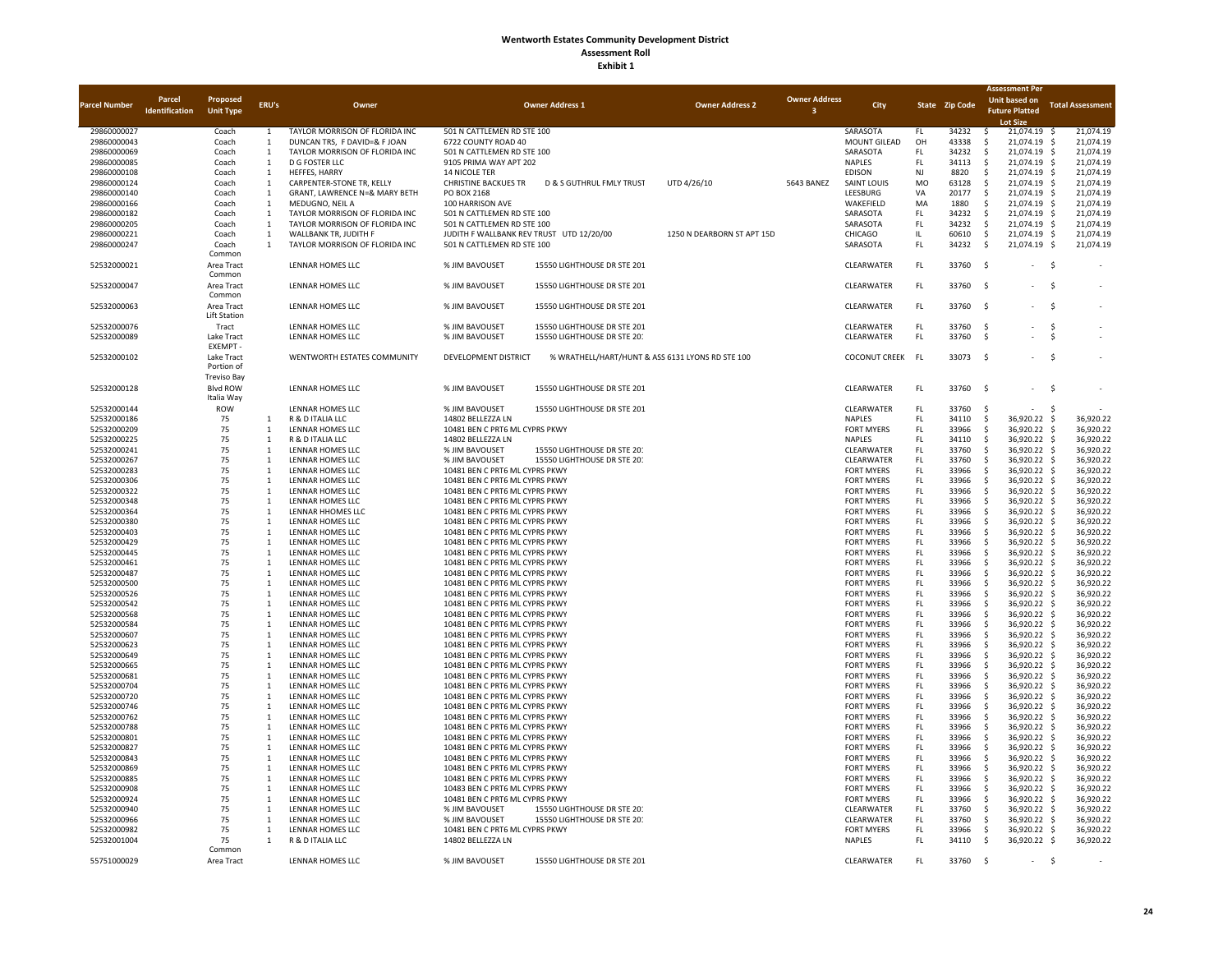| <b>Parcel Number</b>                | Parcel<br>Identification | Proposed<br><b>Unit Type</b>                   | ERU's                        | Owner                                           |                                                            | <b>Owner Address 1</b>                                     | <b>Owner Address 2</b>       | <b>Owner Address</b><br>$\overline{\mathbf{3}}$ | City                             |                  | State Zip Code |                                           | Assessment Per<br><b>Unit based on</b><br><b>Future Platted</b><br>Lot Size | <b>Total Assessment</b>                   |
|-------------------------------------|--------------------------|------------------------------------------------|------------------------------|-------------------------------------------------|------------------------------------------------------------|------------------------------------------------------------|------------------------------|-------------------------------------------------|----------------------------------|------------------|----------------|-------------------------------------------|-----------------------------------------------------------------------------|-------------------------------------------|
| 55751000045                         |                          | Common<br>Area Tract<br>Common                 |                              | LENNAR HOMES LLC                                | % JIM BAVOUSET                                             | 15550 LIGHTHOUSE DR STE 201                                |                              |                                                 | CLEARWATER                       | FL.              | 33760          | - \$                                      | $\ddot{s}$                                                                  |                                           |
| 55751000061                         |                          | Area Tract<br>Common                           |                              | LENNAR HOMES LLC                                | % JIM BAVOUSET                                             | 15550 LIGHTHOUSE DR STE 201                                |                              |                                                 | CLEARWATER                       | FL               | 33760          | -\$                                       | - \$                                                                        |                                           |
| 55751000087                         |                          | Area Tract<br>Common                           |                              | LENNAR HOMES LLC                                | % JIM BAVOUSET                                             | 15550 LIGHTHOUSE DR STE 201                                |                              |                                                 | CLEARWATER                       | FL.              | 33760          | - \$                                      |                                                                             | - \$                                      |
| 55751000100                         |                          | Area Tract<br>Common                           |                              | LENNAR HOMES LLC                                | % JIM BAVOUSET                                             | 15550 LIGHTHOUSE DR STE 201                                |                              |                                                 | CLEARWATER                       | FL.              | 33760          | - \$                                      |                                                                             | - \$                                      |
| 55751000126                         |                          | Area Tract<br>Lift Station                     |                              | LENNAR HOMES LLC                                | % JIM BAVOUSET                                             | 15550 LIGHTHOUSE DR STE 201                                |                              |                                                 | CLEARWATER                       | FL.              | 33760          | -\$                                       |                                                                             | - \$                                      |
| 55751000142<br>55751000168 Parcel I |                          | Tract<br>4 Story MF                            | 180                          | LENNAR HOMES LLC<br>LENNAR HOMES LLC            | % JIM BAVOUSET<br>% JIM BAVOUSET                           | 15550 LIGHTHOUSE DR STE 201<br>15550 LIGHTHOUSE DR STE 201 |                              |                                                 | CLEARWATER<br>CLEARWATER         | FL.<br>FL.       | 33760<br>33760 | S,<br>-Ś                                  | 21,530.45                                                                   | \$<br>$\ddot{\mathsf{s}}$<br>3.875.481.53 |
| 55751000663 Parcel J                |                          | 4 Story MF                                     | 150                          | LENNAR HOMES LLC                                | % JIM BAVOUSET                                             | 15550 LIGHTHOUSE DR STE 201                                |                              |                                                 | CLEARWATER                       | FL.              | 33760          | -Ś                                        | 21.530.45                                                                   | $\frac{1}{2}$<br>3.229.567.95             |
| 55751001109 Parcel K                |                          | 2 Story MF                                     | 60                           | LENNAR HOMES LLC                                | % JIM BAVOUSET                                             | 15550 LIGHTHOUSE DR STE 201                                |                              |                                                 | CLEARWATER                       | FL.              | 33760          | S,                                        | 21,530.45 \$                                                                | 1,291,827.18                              |
| 55751001604 Parcel M                |                          | 100<br>GC-Portion<br>of Golf                   | 39                           | LENNAR HOMES LLC                                | % JIM BAVOUSET                                             | 15550 LIGHTHOUSE DR STE 201                                |                              |                                                 | CLEARWATER                       | FL.              | 33760          | $\ddot{\mathsf{S}}$                       |                                                                             | 51,098.69 \$ 1,992,849.10                 |
| 55751002108                         |                          | Course Tract<br>GC - Portion                   |                              | LENNAR HOMES LLC                                | % JIM BAVOUSET                                             | 15550 LIGHTHOUSE DR STE 201                                |                              |                                                 | CLEARWATER                       | FL.              | 33760          | -\$                                       |                                                                             | S.                                        |
| 55751002124                         |                          | of Golf<br><b>Course Tract</b><br>FC - Portion |                              | LENNAR HOMES LLC                                | % JIM BAVOUSET                                             | 15550 LIGHTHOUSE DR STE 201                                |                              |                                                 | CLEARWATER                       | FL.              | 33760          | - \$                                      |                                                                             | - \$                                      |
| 55751002140                         |                          | of Golf<br>Course Tract<br>$GC -$              |                              | LENNAR HOMES LLC                                | % JIM BAVOUSET                                             | 15550 LIGHTHOUSE DR STE 201                                |                              |                                                 | CLEARWATER                       | FL               | 33760          | -\$                                       |                                                                             | -\$                                       |
| 55751002166                         |                          | Clubhouse<br>Tract                             | $\mathbf{1}$                 | LENNAR HOMES LLC                                | % JIM BAVOUSET                                             | 15550 LIGHTHOUSE DR STE 201                                |                              |                                                 | CLEARWATER                       | FL.              | 33760          |                                           |                                                                             | \$3,564,041.15 \$3,564,041.15             |
|                                     |                          | GC - Portion<br>of Clubhouse                   |                              |                                                 |                                                            |                                                            |                              |                                                 |                                  |                  |                |                                           |                                                                             |                                           |
| 55751002179                         |                          | Tract<br>EXEMPT -                              |                              | LENNAR HOMES LLC                                | % JIM BAVOUSET                                             | 15550 LIGHTHOUSE DR STE 201                                |                              |                                                 | CLEARWATER                       | FL.              | 33760          | $\ddot{\mathsf{S}}$                       |                                                                             | -\$                                       |
| 55751002205                         |                          | Lake Tract<br>EXEMPT -                         |                              | WENTWORTH ESTATES COMMUNITY                     | DEVELOPMENT DISTRICT                                       | % WRATHELL/HART/HUNT & ASS 6131 LYONS RD STE 100           |                              |                                                 | <b>COCONUT CRE</b>               | FK FL            | 33073          | - \$                                      |                                                                             | $\mathsf{S}$                              |
| 55751002221                         |                          | Lake Tract<br>EXEMPT -                         |                              | WENTWORTH ESTATES COMMUNITY                     | DEVELOPMENT DISTRICT                                       | % WRATHELL/HART/HUNT & ASS 6131 LYONS RD STE 100           |                              |                                                 | <b>COCONUT CRE</b>               | FK FL            | 33073          | - \$                                      |                                                                             | -\$                                       |
| 55751002247                         |                          | Lake Tract<br>EXEMPT -                         |                              | WENTWORTH ESTATES COMMUNITY                     | DEVELOPMENT DISTRICT                                       | % WRATHELL/HART/HUNT & ASS 6131 LYONS RD STE 100           |                              |                                                 | <b>COCONUT CRE</b>               | EK FL            | 33073          | -\$                                       |                                                                             | -S                                        |
| 55751002263                         |                          | Lake Tract<br>Preserve                         |                              | WENTWORTH ESTATES COMMUNITY                     | DEVELOPMENT DISTRICT                                       | % WRATHELL/HART/HUNT & ASS 6131 LYONS RD STE 100           |                              |                                                 | <b>COCONUT CRE</b>               | EK FL            | 33073          | -\$                                       |                                                                             | -\$                                       |
| 55751002289                         |                          | Tract<br>Preserve                              |                              | TREVISO BAY DEVELOPMENT LLC                     | 19275 W CAPITOL DR STE 100                                 |                                                            |                              |                                                 | <b>BROOKFIELD</b>                | WI               | 53045          | -\$                                       |                                                                             | -\$                                       |
| 55751002302                         |                          | Tract<br>Preserve                              |                              | TREVISO BAY DEVELOPMENT LLC                     | 19275 W CAPITOL DR STE 100                                 |                                                            |                              |                                                 | <b>BROOKFIELD</b>                | WI               | 53045          | -\$                                       |                                                                             | $\ddot{\varsigma}$                        |
| 55751002328                         |                          | Tract<br>Preserve                              |                              | TREVISO BAY DEVELOPMENT LLC                     | 19275 W CAPITOL DR STE 100                                 |                                                            |                              |                                                 | <b>BROOKFIELD</b>                | WI               | 53045          | $\mathsf{S}$                              |                                                                             | -\$                                       |
| 55751002344                         |                          | Tract<br>Preserve                              |                              | TREVISO BAY DEVELOPMENT LLC                     | 19275 W CAPITOL DR STE 100                                 |                                                            |                              |                                                 | <b>BROOKFIELD</b>                | WI               | 53045          | - \$                                      |                                                                             | - \$                                      |
| 55751002360                         |                          | Tract<br>Portion of<br><b>Treviso Bay</b>      |                              | TREVISO BAY DEVELOPMENT LLC                     | 19275 W CAPITOL DR STE 100                                 |                                                            |                              |                                                 | <b>BROOKFIELD</b>                | WI               | 53045          | - \$                                      | - \$                                                                        |                                           |
| 55751002386                         |                          | <b>Blvd ROW</b><br>Lipari Ct                   |                              | LENNAR HOMES LLC                                | % JIM BAVOUSET                                             | 15550 LIGHTHOUSE DR STE 201                                |                              |                                                 | CLEARWATER                       | FL.              | 33760          | -\$                                       |                                                                             | - \$                                      |
| 55751002409                         |                          | ROW<br>Corso Bello                             |                              | LENNAR HOMES LLC                                | % JIM BAVOUSET                                             | 15550 LIGHTHOUSE DR STE 201                                |                              |                                                 | CLEARWATER                       | FL               | 33760          | $\mathsf{S}$                              | $\sim$                                                                      |                                           |
| 55751002425<br>55751002441          |                          | Dr ROW<br>100                                  | $\mathbf{1}$                 | LENNAR HOMES LLC<br>PASQUALINI, CARLO=& ANTONIA | % JIM BAVOUSET<br>189 BEAVER DAM RD                        | 15550 LIGHTHOUSE DR STE 201                                |                              |                                                 | CLEARWATER<br>KATOONAH           | FL.<br><b>NY</b> | 33760<br>10536 | -Ś<br>-Ś                                  | 51,098.69                                                                   | - S<br>51,098.69<br>- \$                  |
| 55751002467                         |                          | 100                                            | $\mathbf{1}$                 | LENNAR HOMES LLC                                | % JIM BAVOUSET                                             | 15550 LIGHTHOUSE DR STE 201                                |                              |                                                 | CLEARWATER                       | FL.              | 33760          | $\mathsf{\hat{S}}$                        | 51,098.69                                                                   | $\ddot{\mathsf{s}}$<br>51,098.69          |
| 55751002483                         |                          | 100                                            | $\mathbf{1}$                 | LENNAR HOMES LLC                                | % JIM BAVOUSET                                             | 15550 LIGHTHOUSE DR STE 201                                |                              |                                                 | CLEARWATER                       | FL.              | 33760          |                                           | 51,098.69 \$                                                                | 51,098.69                                 |
| 55751002506                         |                          | 100                                            | $\mathbf{1}$                 | LENNAR HOMES LLC                                | % JIM BAVOUSET                                             | 15550 LIGHTHOUSE DR STE 201                                |                              |                                                 | CLEARWATER                       | FL.              | 33760          |                                           | 51,098.69 \$                                                                | 51,098.69                                 |
| 55751002522                         |                          | 100                                            | $\overline{1}$               | MOSEY TR, ANDREA L                              | ANDREA L MOSEY REV LIV TRUST UTD 12/5/03                   |                                                            | 1099 BOSTON TOWNSHIP LINE RD |                                                 | RICHMOND                         | IN               | 47374          |                                           | 51,098.69                                                                   | $\ddot{\mathsf{S}}$<br>51,098.69          |
| 55751002548                         |                          | 100                                            | $\mathbf{1}$                 | LENNAR HOMES LLC                                | % JIM BAVOUSET                                             | 15550 LIGHTHOUSE DR STE 201                                |                              |                                                 | CLEARWATER                       | FL.              | 33760          |                                           | 51,098.69                                                                   | - \$<br>51,098.69                         |
| 55751002564                         |                          | 100                                            | $\mathbf{1}$                 | LENNAR HOMES LLC                                | % JIM BAVOUSET                                             | 15550 LIGHTHOUSE DR STE 201                                |                              |                                                 | CLEARWATER                       | FL.              | 33760          |                                           | 51,098.69                                                                   | - \$<br>51,098.69                         |
| 55751002580<br>55751002603          |                          | 100<br>100                                     | $\mathbf{1}$<br>1            | MOSEY TR, ANDREA L<br>LENNAR HOMES LLC          | ANDREA L MOSEY REV LIV TRUST UTD 12/5/03<br>% JIM BAVOUSET | 15550 LIGHTHOUSE DR STE 201                                | 1099 BOSTON TOWNSHIP LINE RD |                                                 | RICHMOND<br>CLEARWATER           | IN<br>FL.        | 47374<br>33760 | -S                                        | 51,098.69<br>51,098.69                                                      | - \$<br>51,098.69<br>- \$<br>51,098.69    |
| 55751002629                         |                          | 100                                            | 1                            | REED II, MILAN S=& SHERYL                       | PO BOX 490                                                 |                                                            |                              |                                                 | LUDINGTON                        | MI               | 49431          |                                           | 51,098.69                                                                   | - \$<br>51,098.69                         |
| 55751002645                         |                          | 100                                            | 1                            | LENNAR HOMES LLC                                | % JIM BAVOUSET                                             | 15550 LIGHTHOUSE DR STE 201                                |                              |                                                 | CLEARWATER                       | FL.              | 33760          | S,                                        | 51,098.69                                                                   | - \$<br>51,098.69                         |
| 55751002661                         |                          | 100                                            | 1                            | LENNAR HOMES LLC                                | % JIM BAVOUSET                                             | 15550 LIGHTHOUSE DR STE 201                                |                              |                                                 | CLEARWATER                       | FL.              | 33760          | S.                                        | 51,098.69                                                                   | - \$<br>51,098.69                         |
| 55751002687                         |                          | 100                                            | 1                            | <b>NLP FINANCE LLC</b>                          | 665 SIMONDS RD                                             |                                                            |                              |                                                 | WILLIAMSTOW                      | $N$ $M/$         | 1267           | -Ś                                        | 51,098.69                                                                   | $\ddot{\mathsf{s}}$<br>51,098.69          |
| 55751002700<br>55751002726          |                          | 100<br>100                                     | $\mathbf{1}$<br>$\mathbf{1}$ | <b>SCE PARTNERS LLC</b><br>LENNAR HOMES LLC     | 8891 BRIGHTON LN STE 100<br>% JIM BAVOUSET                 | 15550 LIGHTHOUSE DR STE 201                                |                              |                                                 | <b>BONITA SPRI</b><br>CLEARWATER | NGS F<br>FL.     | 34135<br>33760 | $\ddot{\mathsf{s}}$<br>$\mathsf{\hat{S}}$ | 51,098.69 \$<br>51,098.69 \$                                                | 51,098.69<br>51,098.69                    |
|                                     |                          |                                                |                              |                                                 |                                                            |                                                            |                              |                                                 |                                  |                  |                |                                           |                                                                             |                                           |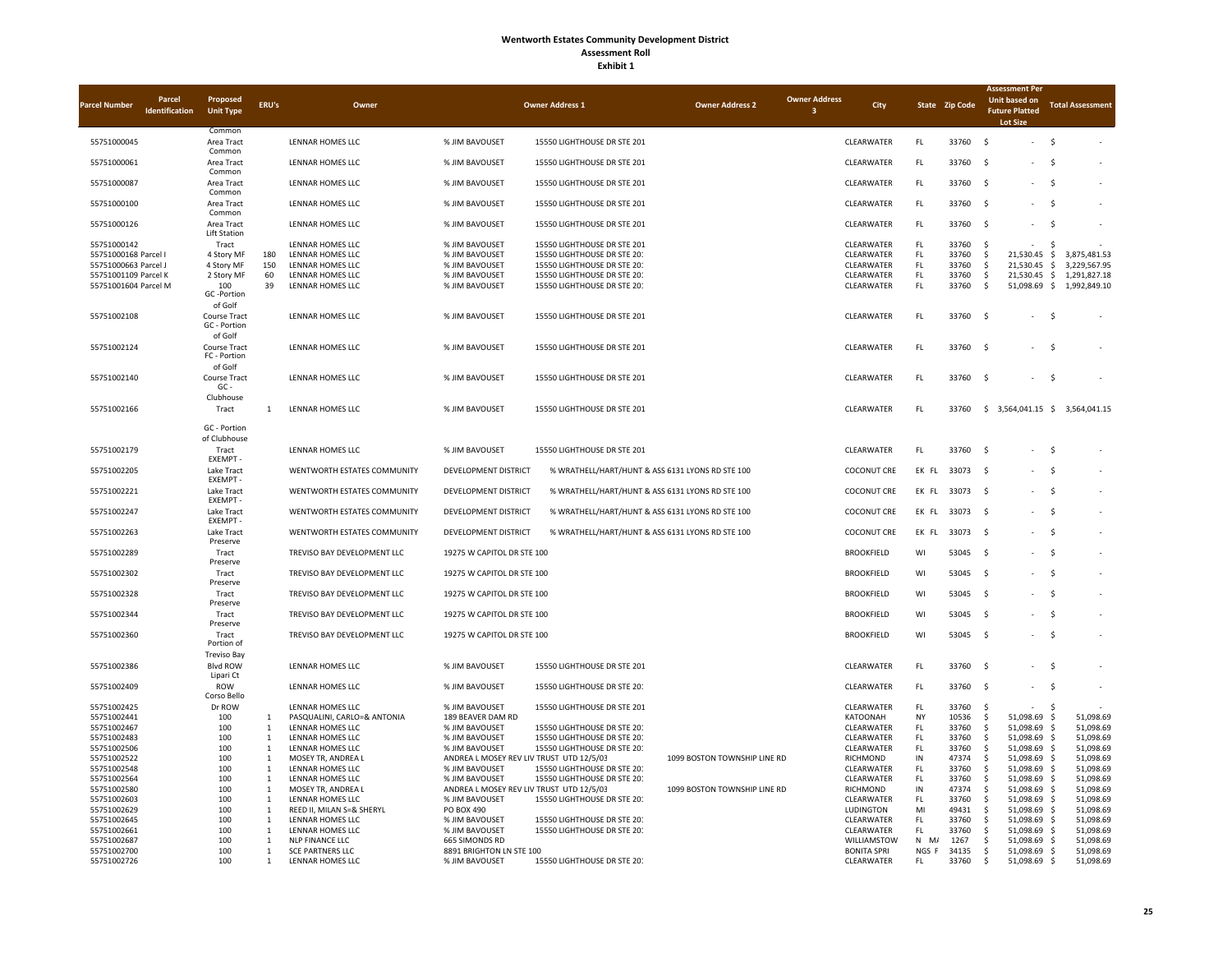|                            |                       |                      |                              |                                      |                                  |                                                            |                        |                      |                          |             |                | <b>Assessment Pe</b>                               |                            |                         |
|----------------------------|-----------------------|----------------------|------------------------------|--------------------------------------|----------------------------------|------------------------------------------------------------|------------------------|----------------------|--------------------------|-------------|----------------|----------------------------------------------------|----------------------------|-------------------------|
| <b>Parcel Number</b>       | Parcel                | Proposed             | ERU's                        | Owner                                |                                  | <b>Owner Address 1</b>                                     | <b>Owner Address 2</b> | <b>Owner Address</b> | City                     |             | State Zip Code | Unit based on                                      |                            | <b>Total Assessment</b> |
|                            | <b>Identification</b> | <b>Unit Type</b>     |                              |                                      |                                  |                                                            |                        | ♠                    |                          |             |                | <b>Future Platted</b>                              |                            |                         |
|                            |                       |                      |                              |                                      |                                  |                                                            |                        |                      |                          |             |                | <b>Lot Size</b>                                    |                            |                         |
| 55751002742<br>55751002768 |                       | 100<br>100           | $\mathbf{1}$<br>$\mathbf{1}$ | LENNAR HOMES LLC<br>LENNAR HOMES LLC | % JIM BAVOUSET<br>% JIM BAVOUSET | 15550 LIGHTHOUSE DR STE 201<br>15550 LIGHTHOUSE DR STE 201 |                        |                      | CLEARWATER<br>CLEARWATER | FL.<br>FL.  | 33760<br>33760 | 51,098.69<br>-Ś<br>51,098.69<br>$\dot{\mathbf{S}}$ | - \$<br>$\mathsf{\hat{S}}$ | 51,098.69<br>51,098.69  |
| 55751002784                |                       | 100                  | $\mathbf{1}$                 | LENNAR HOMES LLC                     | % JIM BAVOUSET                   | 15550 LIGHTHOUSE DR STE 201                                |                        |                      | CLEARWATER               | FL.         | 33760          | 51,098.69<br>$\dot{\mathbf{S}}$                    | $\mathbf{\hat{S}}$         | 51,098.69               |
| 55751002807                |                       | 100                  | $\mathbf{1}$                 | <b>SCE PARTNERS LLC</b>              | 8891 BRIGHTON LN STF 100         |                                                            |                        |                      | <b>BONITA SPRI</b>       | <b>NGS</b>  | 34135          | 51,098.69<br>- \$                                  | $\mathbf{\hat{S}}$         | 51,098.69               |
| 55751002823                |                       | 100                  | 1                            | LENNAR HOMES LLC                     | % JIM BAVOUSET                   | 15550 LIGHTHOUSE DR STE 201                                |                        |                      | CLEARWATER               | FL.         | 33760          | 51,098.69<br>-S                                    | $\mathsf{\hat{S}}$         | 51,098.69               |
| 55751002849                |                       | 100                  | $\mathbf{1}$                 | NLP FINANCE LLC                      | 665 SIMONDS RD                   |                                                            |                        |                      | WILLIAMSTOW              | N<br>M.     | 1267           | 51.098.69<br><sup>\$</sup>                         | s.                         | 51.098.69               |
| 55751002865                |                       | 100                  | $\mathbf{1}$                 | LENNAR HOMES LLC                     | % JIM BAVOUSET                   | 15550 LIGHTHOUSE DR STE 201                                |                        |                      | CLEARWATER               | FL.         | 33760          | 51,098.69<br>Ŝ.                                    | $\mathbf{\hat{S}}$         | 51,098.69               |
| 55751002881                |                       | 100                  | 1                            | LENNAR HOMES LLC                     | % JIM BAVOUSET                   | 15550 LIGHTHOUSE DR STE 201                                |                        |                      | CLEARWATER               | <b>FL</b>   | 33760          | 51,098.69<br>Ŝ.                                    | -\$                        | 51,098.69               |
| 55751002904                |                       | 100                  | $\mathbf{1}$                 | LENNAR HOMES LLC                     | % JIM BAVOUSET                   | 15550 LIGHTHOUSE DR STE 201                                |                        |                      | CLEARWATER               | FL.         | 33760          | 51.098.69<br><sup>\$</sup>                         | s.                         | 51.098.69               |
| 55751002920                |                       | 100                  | $\mathbf{1}$                 | LENNAR HOMES LLC                     | % JIM BAVOUSET                   | 15550 LIGHTHOUSE DR STE 201                                |                        |                      | CLEARWATER               | FL.         | 33760          | 51,098.69<br>Ŝ.                                    | $\mathbf{\hat{S}}$         | 51,098.69               |
| 55751002946                |                       | 100                  | 1                            | <b>SCE PARTNERS LLC</b>              | 8891 BRIGHTON LN STE 100         |                                                            |                        |                      | <b>BONITA SPRI</b>       | <b>NGS</b>  | 34135          | 51,098.69<br>Ŝ.                                    | -\$                        | 51,098.69               |
| 55751002962                |                       | 100                  | $\mathbf{1}$                 | GRAFT, EDWARD H                      | PO BOX 517                       |                                                            |                        |                      | <b>ACMF</b>              | MI          | 49610          | 51,098.69<br>-S                                    | $\mathbf{\hat{S}}$         | 51,098.69               |
| 55751002988                |                       | 100                  | $\overline{1}$               | LENNAR HOMES LLC                     | % JIM BAVOUSET                   | 15550 LIGHTHOUSE DR STE 201                                |                        |                      | CLEARWATER               | <b>FL</b>   | 33760          | 51,098.69<br>.\$                                   | $\mathbf{\hat{S}}$         | 51,098.69               |
| 55751003000                |                       | 75                   | 1.85                         | LENNAR HOMES LLC                     | % JIM BAVOUSET                   | 15550 LIGHTHOUSE DR STE 201                                |                        |                      | CLEARWATER               | <b>FL</b>   | 33760          | 36,920.22<br>Ŝ.                                    | -Ś                         | 68,302.41               |
| 55751003026                |                       | 75                   | 1.85                         | LENNAR HOMES LLC                     | % JIM BAVOUSET                   | 15550 LIGHTHOUSE DR STE 201                                |                        |                      | CLEARWATER               | <b>FL</b>   | 33760          | 36,920.22<br>Ŝ.                                    | - Ś                        | 68,302.41               |
| 55751003042                |                       | 75                   | 1.85                         | LENNAR HOMES LLC                     | % JIM BAVOUSET                   | 15550 LIGHTHOUSE DR STE 201                                |                        |                      | <b>CLEARWATER</b>        | FL.         | 33760          | 36,920.22<br><sup>\$</sup>                         | $\dot{\mathbf{S}}$         | 68.302.41               |
| 55751003068                |                       | 75                   | 1.85                         | LENNAR HOMES LLC                     | % JIM BAVOUSET                   | 15550 LIGHTHOUSE DR STE 201                                |                        |                      | CLEARWATER               | <b>FL</b>   | 33760          | 36,920.22<br>.s                                    | -Ś                         | 68,302.41               |
| 55751003084                |                       | 75                   | 1.85                         | LENNAR HOMES LLC                     | % JIM BAVOUSET                   | 15550 LIGHTHOUSE DR STE 201                                |                        |                      | CLEARWATER               | <b>FL</b>   | 33760          | 36,920.22<br>.s                                    | -\$                        | 68,302.41               |
| 55751003107                |                       | 75                   | 1.85                         | LENNAR HOMES LLC                     | % JIM BAVOUSET                   | 15550 LIGHTHOUSE DR STE 201                                |                        |                      | CLEARWATER               | FL          | 33760          | 36,920.22<br><sup>\$</sup>                         | $\dot{\mathbf{S}}$         | 68,302.41               |
| 55751003123                |                       | 75                   | 1.85                         | LENNAR HOMES LLC                     | % JIM BAVOUSET                   | 15550 LIGHTHOUSE DR STE 201                                |                        |                      | CLEARWATER               | <b>FL</b>   | 33760          | 36,920.22<br>.S                                    | -Ś                         | 68,302.41               |
| 55751003149                |                       | 75                   | 1.85                         | LENNAR HOMES LLC                     | % JIM BAVOUSET                   | 15550 LIGHTHOUSE DR STE 201                                |                        |                      | CLEARWATER               | <b>FL</b>   | 33760          | 36,920.22                                          | -\$                        | 68,302.41               |
| 55751003165                |                       | 75                   | 1.85                         | LENNAR HOMES LLC                     | % JIM BAVOUSET                   | 15550 LIGHTHOUSE DR STE 201                                |                        |                      | CLEARWATER               | FL          | 33760          | 36,920.22<br>.\$                                   | \$                         | 68,302.41               |
| 55751003181                |                       | 75                   | 1.85                         | LENNAR HOMES LLC                     | % JIM BAVOUSET                   | 15550 LIGHTHOUSE DR STE 201                                |                        |                      | CLEARWATER               | <b>FL</b>   | 33760          | 36,920.22<br>.\$                                   | -\$                        | 68,302.41               |
| 55751003204                |                       | 75                   | 1.85                         | LENNAR HOMES LLC                     | % JIM BAVOUSET                   | 15550 LIGHTHOUSE DR STE 201                                |                        |                      | CLEARWATER               | <b>FL</b>   | 33760          | 36,920.22                                          | -\$                        | 68,302.41               |
| 55751003220                |                       | 75                   | 1.85                         | LENNAR HOMES LLC                     | % JIM BAVOUSET                   | 15550 LIGHTHOUSE DR STE 201                                |                        |                      | CLEARWATER               | <b>FL</b>   | 33760          | 36,920.22<br>.S                                    | -\$                        | 68,302.41               |
| 55751003246                |                       | 75                   | 1.85                         | LENNAR HOMES LLC                     | % JIM BAVOUSET                   | 15550 LIGHTHOUSE DR STE 201                                |                        |                      | CLEARWATER               | <b>FL</b>   | 33760          | 36,920.22<br>.S                                    | -\$                        | 68,302.41               |
| 55751003262                |                       | 75                   | 1.85                         | LENNAR HOMES LLC                     | % JIM BAVOUSET                   | 15550 LIGHTHOUSE DR STE 201                                |                        |                      | CLEARWATER               | <b>FL</b>   | 33760          | .s<br>36,920.22                                    | - Ś                        | 68,302.41               |
| 55751003288                |                       | 75                   | 1.85                         | LENNAR HOMES LLC                     | % JIM BAVOUSET                   | 15550 LIGHTHOUSE DR STE 201                                |                        |                      | CLEARWATER               | <b>FL</b>   | 33760          | 36,920.22<br>-S                                    | - Ś                        | 68,302.41               |
| 55751003301                |                       | 75                   | 1.85                         | LENNAR HOMES LLC                     | % JIM BAVOUSET                   | 15550 LIGHTHOUSE DR STE 201                                |                        |                      | CLEARWATER               | FL          | 33760          | 36,920.22<br>.S                                    | \$                         | 68,302.41               |
| 55751003327                |                       | 75                   | 1.85                         | LENNAR HOMES LLC                     | % JIM BAVOUSET                   | 15550 LIGHTHOUSE DR STE 201                                |                        |                      | CLEARWATER               | <b>FL</b>   | 33760          | 36,920.22<br>.\$                                   | -\$                        | 68,302.41               |
| 55751003343                |                       | 75                   | 1.85<br>1.85                 | LENNAR HOMES LLC<br>LENNAR HOMES LLC | % JIM BAVOUSET                   | 15550 LIGHTHOUSE DR STE 201                                |                        |                      | CLEARWATER               | FL          | 33760          | 36,920.22<br>-S<br>.s                              | - Ś                        | 68,302.41               |
| 55751003369                |                       | 75                   | 1.85                         |                                      | % JIM BAVOUSET                   | 15550 LIGHTHOUSE DR STE 201                                |                        |                      | CLEARWATER               | <b>FL</b>   | 33760          | 36,920.22<br>-Ś                                    | \$<br>\$                   | 68,302.41               |
| 55751003385                |                       | 75<br>Community      |                              | LENNAR HOMES LLC                     | % JIM BAVOUSET                   | 15550 LIGHTHOUSE DR STE 201                                |                        |                      | CLEARWATER               | <b>FL</b>   | 33760          | 36,920.22                                          |                            | 68,302.41               |
| 55751004025                |                       | Center               |                              | LENNAR HOMES LLC                     | % JIM BAVOUSET                   | 15550 LIGHTHOUSE DR STE 201                                |                        |                      | CLEARWATER               | FL.         | 33760          | - \$                                               | $\mathsf{\hat{S}}$         |                         |
|                            |                       | Common               |                              |                                      |                                  |                                                            |                        |                      |                          |             |                |                                                    |                            |                         |
| 66748000021                |                       | Area Tract           |                              | LENNAR HOMES LLC                     | % JIM BAVOUSET                   | 15550 LIGHTHOUSE DR STE 201                                |                        |                      | CLEARWATER               | FL          | 33760          | - \$                                               | -Ś                         |                         |
|                            |                       | Drainage             |                              |                                      |                                  |                                                            |                        |                      |                          |             |                |                                                    |                            |                         |
| 66748000047                |                       | Tract                |                              | LENNAR HOMES LLC                     | % JIM BAVOUSET                   | 15550 LIGHTHOUSE DR STE 201                                |                        |                      | CLEARWATER               | FL          | 33760          | - \$                                               | $\leq$                     |                         |
| 66748000050                |                       | <b>EXEMPT</b>        |                              | FLORIDA POWER & LIGHT COMPANY        | PO BOX 14000                     |                                                            |                        |                      | <b>JUNO BEACH</b>        | FL          | 33408          | - \$                                               | -Ś                         |                         |
|                            |                       | Drainage             |                              |                                      |                                  |                                                            |                        |                      |                          |             |                |                                                    |                            |                         |
| 66748000063                |                       | Tract                |                              | LENNAR HOMES LLC                     | % JIM BAVOUSET                   | 15550 LIGHTHOUSE DR STE 201                                |                        |                      | CLEARWATER               | FL.         | 33760          | - \$                                               | s.                         |                         |
|                            |                       | Common               |                              |                                      |                                  |                                                            |                        |                      |                          |             |                |                                                    |                            |                         |
| 66748000102                |                       | Area Tract           |                              | LENNAR HOMES LLC                     | % JIM BAVOUSET                   | 15550 LIGHTHOUSE DR STE 201                                |                        |                      | CLEARWATER               | FL          | 33760          | - \$                                               | \$                         |                         |
|                            |                       | Common               |                              |                                      |                                  |                                                            |                        |                      |                          |             |                |                                                    |                            |                         |
| 66748000128                |                       | Area Tract           |                              | LENNAR HOMES LLC                     | % JIM BAVOUSET                   | 15550 LIGHTHOUSE DR STE 201                                |                        |                      | CLEARWATER               | FL.         | 33760          | - \$                                               | $\mathsf{\hat{S}}$         |                         |
|                            |                       | Common               |                              |                                      |                                  |                                                            |                        |                      |                          |             |                |                                                    |                            |                         |
| 66748000144                |                       | Area Tract           |                              | LENNAR HOMES LLC                     | % JIM BAVOUSET                   | 15550 LIGHTHOUSE DR STE 201                                |                        |                      | CLEARWATER               | FL.         | 33760          | $\ddot{\mathsf{s}}$                                | $\mathsf{\hat{S}}$         |                         |
|                            |                       | Common               |                              |                                      |                                  |                                                            |                        |                      |                          |             |                |                                                    |                            |                         |
| 66748000160                |                       | Area Tract           |                              | LENNAR HOMES LLC                     | % JIM BAVOUSET                   | 15550 LIGHTHOUSE DR STE 201                                |                        |                      | CLEARWATER               | FL          | 33760          | - \$                                               | $\mathsf{\hat{S}}$         |                         |
|                            |                       | Common               |                              |                                      |                                  |                                                            |                        |                      |                          |             |                |                                                    |                            |                         |
| 66748000186                |                       | Area Tract           |                              | LENNAR HOMES LLC                     | % JIM BAVOUSET                   | 15550 LIGHTHOUSE DR STE 201                                |                        |                      | CLEARWATER               | FL.         | 33760          | - \$                                               | $\ddot{\mathsf{s}}$        |                         |
|                            |                       | Common               |                              |                                      |                                  |                                                            |                        |                      |                          |             |                |                                                    |                            |                         |
| 66748000209                |                       | Area Tract           |                              | LENNAR HOMES LLC                     | % JIM BAVOUSET                   | 15550 LIGHTHOUSE DR STE 201                                |                        |                      | CLEARWATER               | FL          | 33760          | - \$                                               | -\$                        |                         |
|                            |                       | Common               |                              |                                      |                                  |                                                            |                        |                      |                          |             |                |                                                    |                            |                         |
| 66748000225                |                       | Area Tract           |                              | LENNAR HOMES LLC                     | % JIM BAVOUSET                   | 15550 LIGHTHOUSE DR STE 201                                |                        |                      | CLEARWATER               | <b>FL</b>   | 33760          | -\$                                                | $\dot{\mathbf{S}}$         |                         |
| 66748000241 Parcel N       |                       | 50                   | 13                           | LENNAR HOMES LLC                     | % JIM BAVOUSET                   | 15550 LIGHTHOUSE DR STE 201                                |                        |                      | CLEARWATER               | <b>FL</b>   | 33760          | 29,447.46<br>-Ś                                    | \$                         | 382,817.04              |
| 66748000241 Parcel O       |                       | 50                   | 37                           |                                      |                                  |                                                            |                        |                      |                          |             |                | 29,447.46 \$                                       |                            | 1.089.556.20            |
| 66748000241 Parcel R       |                       | 50                   | 13                           |                                      |                                  |                                                            |                        |                      |                          |             |                | 29,447.46                                          | $\ddot{\mathsf{s}}$        | 382,817.04              |
| 66748000241 Parcel P/Q     |                       | Coach                | 92                           |                                      |                                  |                                                            |                        |                      |                          |             |                | 21,074.19 \$ 1,938,825.46                          |                            |                         |
| 66748000241 Parcel S       |                       | 2 Story MF<br>Future | 156                          |                                      |                                  |                                                            |                        |                      |                          |             |                | 21,530.45 \$ 3,358,750.66                          |                            |                         |
|                            |                       | Community            |                              |                                      |                                  |                                                            |                        |                      |                          |             |                |                                                    |                            |                         |
|                            |                       |                      |                              |                                      |                                  |                                                            |                        |                      |                          |             |                |                                                    |                            |                         |
| 66748000746                |                       | Center               |                              | LENNAR HOMES LLC                     | % JIM BAVOUSET                   | 15550 LIGHTHOUSE DR STE 201                                |                        |                      | CLEARWATER               | <b>FL</b>   | 33760          | -\$                                                | .s                         |                         |
| 66748001240 Parcel F       |                       | 75<br><b>EXEMPT-</b> | 46                           | LENNAR HOMES LLC                     | % JIM BAVOUSET                   | 15550 LIGHTHOUSE DR STE 201                                |                        |                      | CLEARWATER               | FL          | 33760          | 36,920.22 \$<br>\$                                 |                            | 1,698,330.23            |
| 66748001745                |                       | Lake Tract           |                              | WENTWORTH ESTATES COMMUNITY          | DEVELOPMENT DISTRICT             | % WRATHELL/HART/HUNT & ASS 6131 LYONS RD STE 100           |                        |                      | <b>COCONUT CRE</b>       | EK FL       | 33073          | - \$                                               | -Ś                         |                         |
|                            |                       | EXEMPT-              |                              |                                      |                                  |                                                            |                        |                      |                          |             |                |                                                    |                            |                         |
| 66748001761                |                       | Lake Tract           |                              | WENTWORTH ESTATES COMMUNITY          | DEVELOPMENT DISTRICT             | % WRATHELL/HART/HUNT & ASS 6131 LYONS RD STE 100           |                        |                      | <b>COCONUT CRE</b>       | EK FL 33073 |                | - \$                                               | -\$                        |                         |
|                            |                       | EXEMPT -             |                              |                                      |                                  |                                                            |                        |                      |                          |             |                |                                                    |                            |                         |
| 66748001787                |                       | Lake Tract           |                              | WENTWORTH ESTATES COMMUNITY          | DEVELOPMENT DISTRICT             | % WRATHELL/HART/HUNT & ASS 6131 LYONS RD STE 100           |                        |                      | <b>COCONUT CRE</b>       |             | EK FL 33073 \$ | $\sim$                                             | -Ś                         |                         |
|                            |                       |                      |                              |                                      |                                  |                                                            |                        |                      |                          |             |                |                                                    |                            |                         |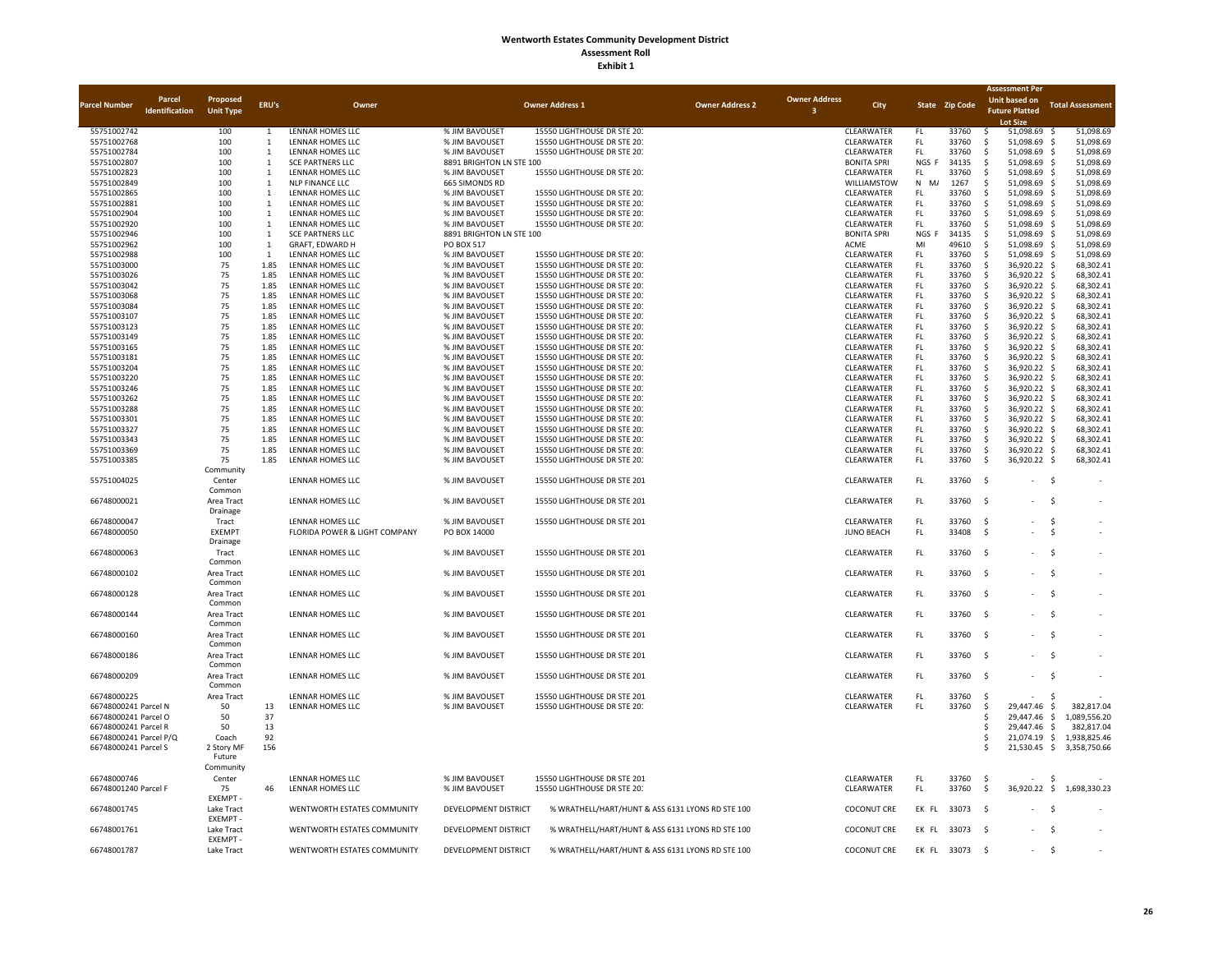| <b>Parcel Number</b>       | Parcel<br>Identification | Proposed<br><b>Unit Type</b>                     | ERU's                          | Owner                                           |                                        | <b>Owner Address 1</b>                                                          | <b>Owner Address 2</b> | <b>Owner Address</b><br>♠ | City                      |                 | State Zip Code | <b>Assessment Per</b><br><b>Unit based on</b><br><b>Future Platted</b><br>Lot Size |                                                      | <b>Total Assessment</b>          |
|----------------------------|--------------------------|--------------------------------------------------|--------------------------------|-------------------------------------------------|----------------------------------------|---------------------------------------------------------------------------------|------------------------|---------------------------|---------------------------|-----------------|----------------|------------------------------------------------------------------------------------|------------------------------------------------------|----------------------------------|
| 66748001800<br>66748001826 |                          | EXEMPT -<br>Lake Tract<br>Lake Tract<br>Preserve |                                | WENTWORTH ESTATES COMMUNITY<br>LENNAR HOMES LLC | DEVELOPMENT DISTRICT<br>% JIM BAVOUSET | % WRATHELL/HART/HUNT & ASS 6131 LYONS RD STE 100<br>15550 LIGHTHOUSE DR STE 201 |                        |                           | COCONUT CRE<br>CLEARWATER | EK FL<br>FL.    | 33073<br>33760 | $\ddot{\mathsf{S}}$<br>$\mathsf{\hat{S}}$                                          | $\mathsf{\hat{S}}$<br>$\overline{\phantom{a}}$<br>÷, | $\ddot{\mathsf{s}}$              |
| 66748001884                |                          | Tract<br>Preserve                                |                                | LENNAR HOMES LLC                                | % JIM BAVOUSET                         | 15550 LIGHTHOUSE DR STE 201                                                     |                        |                           | CLEARWATER                | FL.             | 33760          | - \$                                                                               | -\$                                                  |                                  |
| 66748001907                |                          | Tract<br>Preserve                                |                                | LENNAR HOMES LLC                                | % JIM BAVOUSET                         | 15550 LIGHTHOUSE DR STE 201                                                     |                        |                           | CLEARWATER                | FL              | 33760          | -Ś                                                                                 | $\ddot{\mathsf{s}}$                                  |                                  |
| 66748001923                |                          | Tract<br>Preserve                                |                                | LENNAR HOMES LLC                                | % JIM BAVOUSET                         | 15550 LIGHTHOUSE DR STE 201                                                     |                        |                           | CLEARWATER                | FL              | 33760          | $\mathbf{\hat{S}}$                                                                 | $\mathsf{\hat{S}}$                                   |                                  |
| 66748001949                |                          | Tract<br>Preserve                                |                                | LENNAR HOMES LLC                                | % JIM BAVOUSET                         | 15550 LIGHTHOUSE DR STE 201                                                     |                        |                           | CLEARWATER                | <b>FL</b>       | 33760          | $\ddot{\mathsf{S}}$                                                                | \$                                                   |                                  |
| 66748001965                |                          | Tract<br>Preserve                                |                                | LENNAR HOMES LLC                                | % JIM BAVOUSET                         | 15550 LIGHTHOUSE DR STE 201                                                     |                        |                           | CLEARWATER                | FL.             | 33760          | -\$                                                                                | -\$<br>٠                                             |                                  |
| 66748001981                |                          | Tract<br>Preserve                                |                                | LENNAR HOMES LLC                                | % JIM BAVOUSET                         | 15550 LIGHTHOUSE DR STE 201                                                     |                        |                           | CLEARWATER                | FL.             | 33760          | -\$                                                                                | -\$                                                  |                                  |
| 66748002003                |                          | Tract<br>Preserve                                |                                | LENNAR HOMES LLC                                | % JIM BAVOUSET                         | 15550 LIGHTHOUSE DR STE 201                                                     |                        |                           | CLEARWATER                | FL              | 33760          | -\$                                                                                | -\$                                                  |                                  |
| 66748002029                |                          | Tract<br>Preserve                                |                                | LENNAR HOMES LLC                                | % JIM BAVOUSET                         | 15550 LIGHTHOUSE DR STE 201                                                     |                        |                           | CLEARWATER                | FL.             | 33760          | $\mathsf{\hat{S}}$                                                                 | $\mathsf{\hat{S}}$                                   |                                  |
| 66748002045                |                          | Tract<br>Preserve                                |                                | LENNAR HOMES LLC                                | % JIM BAVOUSET                         | 15550 LIGHTHOUSE DR STE 201                                                     |                        |                           | CLEARWATER                | ${\sf FL}$      | 33760          | -Ś                                                                                 | $\ddot{\mathsf{s}}$                                  |                                  |
| 66748002061                |                          | Tract<br>Portion of<br><b>Treviso Bay</b>        |                                | LENNAR HOMES LLC                                | % JIM BAVOUSET                         | 15550 LIGHTHOUSE DR STE 201                                                     |                        |                           | CLEARWATER                | <b>FL</b>       | 33760          | $\ddot{\mathsf{S}}$                                                                | -\$                                                  |                                  |
| 66748002087                |                          | <b>Blvd ROW</b><br>Piacere Way                   |                                | LENNAR HOMES LLC                                | % JIM BAVOUSET                         | 15550 LIGHTHOUSE DR STE 201                                                     |                        |                           | CLEARWATER                | FL.             | 33760          | - \$                                                                               | - \$<br>٠                                            |                                  |
| 66748002100                |                          | <b>ROW</b>                                       |                                | LENNAR HOMES LLC                                | % JIM BAVOUSET                         | 15550 LIGHTHOUSE DR STE 201                                                     |                        |                           | CLEARWATER                | FL.             | 33760          | - \$                                                                               | - \$<br>$\sim$                                       |                                  |
| 66748002126<br>66748002142 |                          | Pavia Ct ROW<br>50                               | 1                              | LENNAR HOMES LLC<br>LENNAR HOMES LLC            | % JIM BAVOUSET<br>% JIM BAVOUSET       | 15550 LIGHTHOUSE DR STE 201<br>15550 LIGHTHOUSE DR STE 201                      |                        |                           | CLEARWATER<br>CLEARWATER  | FL.<br>FL.      | 33760<br>33760 | -Ś<br>\$                                                                           | 29,447.46<br>-\$                                     | -\$<br>29,447.46                 |
| 66748002168                |                          | 50                                               | 1                              | LENNAR HOMES LLC                                | % JIM BAVOUSET                         | 15550 LIGHTHOUSE DR STE 201                                                     |                        |                           | CLEARWATER                | FL.             | 33760          | S,                                                                                 | 29,447.46<br>-Ś                                      | 29.447.46                        |
| 66748002184                |                          | 50                                               | 1                              | LENNAR HOMES LLC                                | % JIM BAVOUSET                         | 15550 LIGHTHOUSE DR STE 201                                                     |                        |                           | CLEARWATER                | FL.             | 33760          | -Ś                                                                                 | 29,447.46<br>$\ddot{\mathsf{S}}$                     | 29,447.46                        |
| 66748002207                |                          | 50                                               | 1                              | <b>LENNAR HOMES LLC</b>                         | % JIM BAVOUSET                         | 15550 LIGHTHOUSE DR STE 201                                                     |                        |                           | CLEARWATER                | FL.             | 33760          | -Ś                                                                                 | 29,447.46<br>$\ddot{\mathsf{S}}$                     | 29,447.46                        |
| 66748002223                |                          | 50                                               | 1<br>$\mathbf{1}$              | LENNAR HOMES LLC                                | % JIM BAVOUSET                         | 15550 LIGHTHOUSE DR STE 201                                                     |                        |                           | CLEARWATER                | <b>FL</b>       | 33760          | -Ś<br>-Ś                                                                           | 29,447.46<br>$\ddot{\mathsf{S}}$                     | 29,447.46                        |
| 66748002249<br>66748002265 |                          | 50<br>50                                         | 1                              | LENNAR HOMES LLC<br>LENNAR HOMES LLC            | % JIM BAVOUSET<br>% JIM BAVOUSET       | 15550 LIGHTHOUSE DR STE 201<br>15550 LIGHTHOUSE DR STE 201                      |                        |                           | CLEARWATER<br>CLEARWATER  | <b>FL</b><br>FL | 33760<br>33760 | -Ś                                                                                 | 29,447.46 \$<br>29,447.46<br>-\$                     | 29,447.46<br>29,447.46           |
| 66748002281                |                          | 50                                               | 1                              | LENNAR HOMES LLC                                | % JIM BAVOUSET                         | 15550 LIGHTHOUSE DR STE 201                                                     |                        |                           | CLEARWATER                | FL.             | 33760          | -Ś                                                                                 | 29,447.46<br>-\$                                     | 29,447.46                        |
| 66748002304                |                          | 50                                               | 1                              | LENNAR HOMES LLC                                | % JIM BAVOUSET                         | 15550 LIGHTHOUSE DR STE 201                                                     |                        |                           | CLEARWATER                | FL.             | 33760          | -Ś                                                                                 | 29,447.46<br>-\$                                     | 29,447.46                        |
| 66748002320                |                          | 50                                               | $\overline{1}$                 | LENNAR HOMES LLC                                | % JIM BAVOUSET                         | 15550 LIGHTHOUSE DR STE 201                                                     |                        |                           | CLEARWATER                | FL.             | 33760          | $\mathsf{\hat{S}}$                                                                 | 29.447.46<br>-\$                                     | 29,447.46                        |
| 66748002346                |                          | 50                                               | $\overline{1}$                 | LENNAR HOMES LLC                                | % JIM BAVOUSET                         | 15550 LIGHTHOUSE DR STE 201                                                     |                        |                           | CLEARWATER                | FL.             | 33760          | $\mathsf{\hat{S}}$                                                                 | 29.447.46<br>-\$                                     | 29.447.46                        |
| 66748002362                |                          | 50                                               | 1                              | LENNAR HOMES LLC                                | % JIM BAVOUSET                         | 15550 LIGHTHOUSE DR STE 201                                                     |                        |                           | CLEARWATER                | FL              | 33760          | -Ś<br>-Ś                                                                           | 29,447.46                                            | -\$<br>29,447.46                 |
| 66748002388<br>66748002401 |                          | 50<br>50                                         | $\,$ 1 $\,$<br>1               | LENNAR HOMES LLC<br>LENNAR HOMES LLC            | % JIM BAVOUSET<br>% JIM BAVOUSET       | 15550 LIGHTHOUSE DR STE 201<br>15550 LIGHTHOUSE DR STE 201                      |                        |                           | CLEARWATER<br>CLEARWATER  | FL<br>FL        | 33760<br>33760 | -Ś                                                                                 | 29,447.46<br>-\$<br>29,447.46                        | 29,447.46<br>-\$<br>29,447.46    |
| 66748002427                |                          | 50                                               | $\mathbf{1}$                   | <b>LENNAR HOMES LLC</b>                         | % JIM BAVOUSET                         | 15550 LIGHTHOUSE DR STE 201                                                     |                        |                           | CLEARWATER                | <b>FL</b>       | 33760          | -Ś                                                                                 | 29,447.46                                            | $\ddot{\varsigma}$<br>29,447.46  |
| 66748002443                |                          | 50                                               | $\mathbf{1}$                   | <b>LENNAR HOMES LLC</b>                         | % JIM BAVOUSET                         | 15550 LIGHTHOUSE DR STE 201                                                     |                        |                           | CLEARWATER                | FL.             | 33760          | $\mathsf{\hat{S}}$                                                                 | 29,447.46                                            | $\ddot{\varsigma}$<br>29,447.46  |
| 66748002469                |                          | 50                                               | $\mathbf{1}$                   | LENNAR HOMES LLC                                | % JIM BAVOUSET                         | 15550 LIGHTHOUSE DR STE 201                                                     |                        |                           | CLEARWATER                | FL              | 33760          | \$                                                                                 | 29,447.46                                            | \$<br>29,447.46                  |
| 66748002485                |                          | 50                                               | $\mathbf{1}$                   | LENNAR HOMES LLC                                | % JIM BAVOUSET                         | 15550 LIGHTHOUSE DR STE 201                                                     |                        |                           | CLEARWATER                | FL              | 33760          | \$                                                                                 | 29,447.46                                            | \$<br>29,447.46                  |
| 66748002508<br>66748002524 |                          | 50<br>50                                         | $\mathbf{1}$<br>1              | LENNAR HOMES LLC<br>LENNAR HOMES LLC            | % JIM BAVOUSET<br>% JIM BAVOUSET       | 15550 LIGHTHOUSE DR STE 201<br>15550 LIGHTHOUSE DR STE 201                      |                        |                           | CLEARWATER<br>CLEARWATER  | FL<br>FL.       | 33760<br>33760 | -Ś<br>-Ś                                                                           | 29,447.46<br>29,447.46<br>- \$                       | \$<br>29,447.46<br>29,447.46     |
| 66748002540                |                          | 50                                               | 1                              | LENNAR HOMES LLC                                | % JIM BAVOUSET                         | 15550 LIGHTHOUSE DR STE 201                                                     |                        |                           | CLEARWATER                | FL.             | 33760          | -Ś                                                                                 | 29,447.46<br>-\$                                     | 29,447.46                        |
| 66748002566                |                          | 50                                               | $\overline{1}$                 | LENNAR HOMES LLC                                | % JIM BAVOUSET                         | 15550 LIGHTHOUSE DR STE 201                                                     |                        |                           | CLEARWATER                | FL.             | 33760          | $\mathsf{\hat{S}}$                                                                 | 29,447.46<br>-\$                                     | 29,447.46                        |
| 66748002582                |                          | 50                                               | $\overline{1}$                 | LENNAR HOMES LLC                                | % JIM BAVOUSET                         | 15550 LIGHTHOUSE DR STE 201                                                     |                        |                           | CLEARWATER                | FL.             | 33760          | $\mathsf{\hat{S}}$                                                                 | 29,447.46<br>-\$                                     | 29,447.46                        |
| 66748002605                |                          | 50                                               | $\overline{1}$                 | LENNAR HOMES LLC                                | % JIM BAVOUSET                         | 15550 LIGHTHOUSE DR STE 201                                                     |                        |                           | CLEARWATER                | FL.             | 33760          | $\mathsf{\hat{S}}$                                                                 | 29.447.46<br>-\$                                     | 29.447.46                        |
| 66748002621<br>66748002647 |                          | 50<br>50                                         | $\mathbf{1}$<br>1              | LENNAR HOMES LLC<br>LENNAR HOMES LLC            | % JIM BAVOUSET<br>% JIM BAVOUSET       | 15550 LIGHTHOUSE DR STE 201<br>15550 LIGHTHOUSE DR STE 201                      |                        |                           | CLEARWATER<br>CLEARWATER  | FL.<br>FL.      | 33760<br>33760 | -Ś<br>-Ś                                                                           | 29,447.46<br>-\$<br>29,447.46<br>-\$                 | 29,447.46<br>29,447.46           |
| 66748002663                |                          | 50                                               | 1                              | LENNAR HOMES LLC                                | % JIM BAVOUSET                         | 15550 LIGHTHOUSE DR STE 201                                                     |                        |                           | CLEARWATER                | FL.             | 33760          |                                                                                    | 29,447.46                                            | $\ddot{\varsigma}$<br>29,447.46  |
| 66748002689                |                          | 50                                               | $\mathbf{1}$                   | <b>LENNAR HOMES LLC</b>                         | % JIM BAVOUSET                         | 15550 LIGHTHOUSE DR STE 201                                                     |                        |                           | CLEARWATER                | FL.             | 33760          | -Ś                                                                                 | 29,447.46<br>$\ddot{\mathsf{S}}$                     | 29,447.46                        |
| 66748002702                |                          | 50                                               | $\mathbf{1}$                   | LENNAR HOMES LLC                                | % JIM BAVOUSET                         | 15550 LIGHTHOUSE DR STE 201                                                     |                        |                           | CLEARWATER                | FL.             | 33760          | -Ś                                                                                 | 29,447.46<br>$\ddot{\mathsf{S}}$                     | 29.447.46                        |
| 66748002728                |                          | 50                                               | $\mathbf{1}$                   | LENNAR HOMES LLC                                | % JIM BAVOUSET                         | 15550 LIGHTHOUSE DR STE 201                                                     |                        |                           | CLEARWATER                | <b>FL</b>       | 33760          | $\mathsf{\hat{S}}$                                                                 | 29,447.46<br>$\ddot{\mathsf{S}}$                     | 29,447.46                        |
| 66748002744                |                          | 50<br>50                                         | $\mathbf{1}$<br>$\overline{1}$ | LENNAR HOMES LLC<br>LENNAR HOMES LLC            | % JIM BAVOUSET                         | 15550 LIGHTHOUSE DR STE 201                                                     |                        |                           | CLEARWATER<br>CLEARWATER  | <b>FL</b><br>FL | 33760<br>33760 | $\mathsf{\hat{S}}$<br>-Ś                                                           | 29,447.46<br>$\ddot{\mathsf{S}}$<br>29,447.46<br>-\$ | 29,447.46<br>29,447.46           |
| 66748002760<br>66748002786 |                          | 50                                               | $\overline{1}$                 | LENNAR HOMES LLC                                | % JIM BAVOUSET<br>% JIM BAVOUSET       | 15550 LIGHTHOUSE DR STE 201<br>15550 LIGHTHOUSE DR STE 201                      |                        |                           | CLEARWATER                | FL              | 33760          | $\mathsf{\hat{S}}$                                                                 | 29,447.46<br>-\$                                     | 29,447.46                        |
| 66748002809                |                          | 50                                               | 1                              | LENNAR HOMES LLC                                | % JIM BAVOUSET                         | 15550 LIGHTHOUSE DR STE 201                                                     |                        |                           | CLEARWATER                | FL.             | 33760          | -Ś                                                                                 | 29,447.46<br>-\$                                     | 29,447.46                        |
| 66748002825                |                          | 50                                               | $\overline{1}$                 | LENNAR HOMES LLC                                | % JIM BAVOUSET                         | 15550 LIGHTHOUSE DR STE 201                                                     |                        |                           | CLEARWATER                | FL.             | 33760          | $\mathsf{\hat{S}}$                                                                 | 29,447.46<br>-\$                                     | 29,447.46                        |
| 66748002841                |                          | 50                                               | $\overline{1}$                 | LENNAR HOMES LLC                                | % JIM BAVOUSET                         | 15550 LIGHTHOUSE DR STE 201                                                     |                        |                           | CLEARWATER                | FL.             | 33760          | $\mathsf{\hat{S}}$                                                                 | 29.447.46<br>-\$                                     | 29,447.46                        |
| 66748002867                |                          | 50                                               | 1                              | LENNAR HOMES LLC                                | % JIM BAVOUSET                         | 15550 LIGHTHOUSE DR STE 201                                                     |                        |                           | CLEARWATER                | FL              | 33760          | -Ś<br>-Ś                                                                           | 29,447.46                                            | -\$<br>29,447.46                 |
| 66748002883<br>66748002906 |                          | 50<br>50                                         | $\mathbf{1}$<br>1              | LENNAR HOMES LLC<br>LENNAR HOMES LLC            | % JIM BAVOUSET<br>% JIM BAVOUSET       | 15550 LIGHTHOUSE DR STE 201<br>15550 LIGHTHOUSE DR STE 201                      |                        |                           | CLEARWATER<br>CLEARWATER  | FL<br>FL        | 33760<br>33760 | -Ś                                                                                 | 29,447.46<br>-\$<br>29,447.46                        | 29,447.46<br>-\$<br>29,447.46    |
| 66748002922                |                          | 50                                               | 1                              | LENNAR HOMES LLC                                | % JIM BAVOUSET                         | 15550 LIGHTHOUSE DR STE 201                                                     |                        |                           | CLEARWATER                | FL.             | 33760          | -Ś                                                                                 | 29,447.46                                            | $\ddot{\mathsf{S}}$<br>29,447.46 |
| 66748002948                |                          | 50                                               | $\mathbf{1}$                   | LENNAR HOMES LLC                                | % JIM BAVOUSET                         | 15550 LIGHTHOUSE DR STE 201                                                     |                        |                           | CLEARWATER                | FL.             | 33760          | -Ś                                                                                 | 29,447.46<br>-Ś                                      | 29.447.46                        |
| 66748002964                |                          | 50                                               | $\mathbf{1}$                   | LENNAR HOMES LLC                                | % JIM BAVOUSET                         | 15550 LIGHTHOUSE DR STE 201                                                     |                        |                           | CLEARWATER                | <b>FL</b>       | 33760          | $\ddot{\varsigma}$                                                                 | 29,447.46 \$                                         | 29,447.46                        |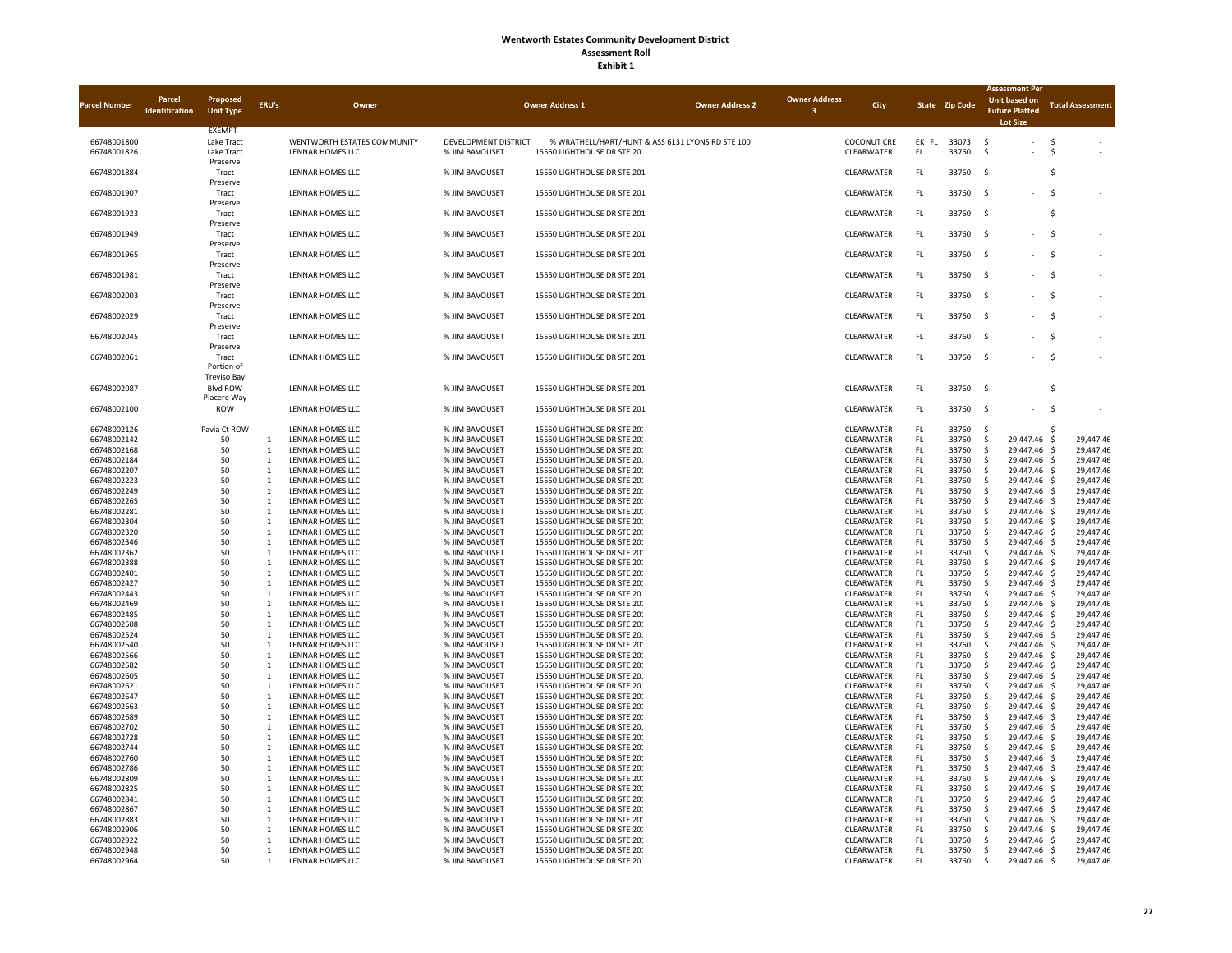|                                |                               |                                  |                                                          |                                                          |                                                            |                        |                      |                          |            |                | <b>Assessment Per</b>                                        |                                               |
|--------------------------------|-------------------------------|----------------------------------|----------------------------------------------------------|----------------------------------------------------------|------------------------------------------------------------|------------------------|----------------------|--------------------------|------------|----------------|--------------------------------------------------------------|-----------------------------------------------|
| Parcel<br><b>Parcel Number</b> | Proposed                      | ERU's                            | Owner                                                    |                                                          | <b>Owner Address 1</b>                                     | <b>Owner Address 2</b> | <b>Owner Address</b> | City                     |            | State Zip Code | Unit based on                                                | <b>Total Assessment</b>                       |
| <b>Identification</b>          | <b>Unit Type</b>              |                                  |                                                          |                                                          |                                                            |                        |                      |                          |            |                | <b>Future Platted</b>                                        |                                               |
| 66748002980                    | 50                            | $\mathbf{1}$                     | LENNAR HOMES LLC                                         | % JIM BAVOUSET                                           | 15550 LIGHTHOUSE DR STE 201                                |                        |                      | CLEARWATER               | FL.        | 33760          | <b>Lot Size</b><br>\$<br>29,447.46 \$                        | 29,447.46                                     |
| 66748003002                    | 50                            | 1                                | LENNAR HOMES LLC                                         | % JIM BAVOUSET                                           | 15550 LIGHTHOUSE DR STE 201                                |                        |                      | CLEARWATER               | <b>FL</b>  | 33760          | 29,447.46<br>-Ś                                              | $\ddot{\mathsf{s}}$<br>29,447.46              |
| 66748003028                    | 50                            | $\mathbf{1}$                     | LENNAR HOMES LLC                                         | % JIM BAVOUSET                                           | 15550 LIGHTHOUSE DR STE 201                                |                        |                      | CLEARWATER               | FL.        | 33760          | 29,447.46<br>Ś                                               | $\ddot{\mathsf{s}}$<br>29,447.46              |
| 66748003044                    | 50                            | $\overline{1}$                   | LENNAR HOMES LLC                                         | % JIM BAVOUSET                                           | 15550 LIGHTHOUSE DR STE 201                                |                        |                      | CLEARWATER               | FL.        | 33760          | 29,447.46<br>\$.                                             | $\ddot{\mathsf{s}}$<br>29,447.46              |
| 66748003060                    | 50                            | $\mathbf{1}$                     | LENNAR HOMES LLC                                         | % JIM BAVOUSET                                           | 15550 LIGHTHOUSE DR STE 201                                |                        |                      | CLEARWATER               | FL.        | 33760          | Ś<br>29,447.46                                               | \$<br>29,447.46                               |
| 66748003086                    | 50                            | $\mathbf{1}$                     | LENNAR HOMES LLC                                         | % JIM BAVOUSET                                           | 15550 LIGHTHOUSE DR STE 201                                |                        |                      | CLEARWATER               | FL.        | 33760          | 29,447.46<br>Ŝ                                               | -\$<br>29,447.46                              |
| 66748003109                    | 50                            | 1                                | LENNAR HOMES LLC                                         | % JIM BAVOUSET                                           | 15550 LIGHTHOUSE DR STE 201                                |                        |                      | CLEARWATER               | FL.        | 33760          | 29,447.46<br>Ŝ                                               | -\$<br>29,447.46                              |
| 66748003125                    | 50                            | 1                                | LENNAR HOMES LLC                                         | % JIM BAVOUSET                                           | 15550 LIGHTHOUSE DR STE 201                                |                        |                      | CLEARWATER               | FL.        | 33760          | 29,447.46<br>Ŝ                                               | -\$<br>29,447.46                              |
| 66748003141<br>66748003167     | 50<br>150                     | 1<br>1                           | LENNAR HOMES LLC<br>LENNAR HOMES LLC                     | % JIM BAVOUSET<br>% JIM BAVOUSET                         | 15550 LIGHTHOUSE DR STE 201<br>15550 LIGHTHOUSE DR STE 201 |                        |                      | CLEARWATER<br>CLEARWATER | FL.<br>FL. | 33760<br>33760 | 29,447.46<br>.S<br>63,092.52<br>-Ś                           | -\$<br>29,447.46<br>-\$<br>63,092.52          |
| 66748003183                    | 150                           | 1                                | LENNAR HOMES LLC                                         | % JIM BAVOUSET                                           | 15550 LIGHTHOUSE DR STE 201                                |                        |                      | CLEARWATER               | FL.        | 33760          | 63,092.52<br>-Ś                                              | -\$<br>63,092.52                              |
| 66748003206                    | 150                           | 1                                | LENNAR HOMES LLC                                         | % JIM BAVOUSET                                           | 15550 LIGHTHOUSE DR STE 201                                |                        |                      | CLEARWATER               | FL.        | 33760          | \$<br>63,092.52                                              | $\ddot{\mathsf{s}}$<br>63,092.52              |
| 66748003222                    | 150                           | <sup>1</sup>                     | LENNAR HOMES LLC                                         | % JIM BAVOUSET                                           | 15550 LIGHTHOUSE DR STE 201                                |                        |                      | CLEARWATER               | FL.        | 33760          | \$<br>63,092.52                                              | $\mathsf{S}$<br>63,092.52                     |
| 66748003248                    | 150                           | $\overline{1}$                   | LENNAR HOMES LLC                                         | % JIM BAVOUSET                                           | 15550 LIGHTHOUSE DR STE 201                                |                        |                      | CLEARWATER               | FL.        | 33760          | $\mathsf{S}$<br>63,092.52                                    | $\mathsf{S}$<br>63,092.52                     |
| 66748003264                    | 150                           | 1                                | LENNAR HOMES LLC                                         | % JIM BAVOUSET                                           | 15550 LIGHTHOUSE DR STE 201                                |                        |                      | CLEARWATER               | FL.        | 33760          | 63,092.52<br>$\ddot{\varsigma}$                              | -\$<br>63,092.52                              |
| 66748003280                    | 150                           | <sup>1</sup>                     | LENNAR HOMES LLC                                         | % JIM BAVOUSET                                           | 15550 LIGHTHOUSE DR STE 201                                |                        |                      | CLEARWATER               | FL.        | 33760          | 63,092.52 \$<br>\$                                           | 63,092.52                                     |
| 66748003303                    | 150                           | $\mathbf{1}$                     | LENNAR HOMES LLC                                         | % JIM BAVOUSET                                           | 15550 LIGHTHOUSE DR STE 201                                |                        |                      | CLEARWATER               | FL.        | 33760          | - \$<br>63,092.52 \$                                         | 63,092.52                                     |
| 66748003329                    | 150                           | <sup>1</sup>                     | DIGREGORIO, SALVATORE                                    | <b>FRANCES AGUECI</b>                                    | 119 RICHARD LOVAT CT                                       |                        |                      | KLEINBURG                | CANAD      | LOJ 1          | -\$<br>63,092.52 \$                                          | 63,092.52                                     |
| 66748003345                    | 150                           | $\mathbf{1}$                     | NEWCOMB, JOSEPH                                          | 9602 PAVIA CT                                            |                                                            |                        |                      | NAPLES                   | FL.        | 34113          | - \$<br>63,092.52 \$                                         | 63,092.52                                     |
| 66748003361                    | 150<br>Commercial             | $\mathbf{1}$                     | NEWCOMB, JOSEPH                                          | 9602 PAVIA CT                                            |                                                            |                        |                      | NAPLES                   | FL.        | 34113          | 63,092.52 \$<br>- \$                                         | 63,092.52                                     |
| 77470000029                    | Parcel<br>Common              | 1                                | LENNAR HOMES LLC                                         | % JIM BAVOUSET                                           | 15550 LIGHTHOUSE DR STE 201                                |                        |                      | CLEARWATER               | ${\sf FL}$ | 33760          | 849,936.08 \$<br>$\ddot{\varsigma}$                          | 849,936.08                                    |
| 79904070028                    | Area Tract<br>Common          |                                  | LENNAR HOMES LLC                                         | % JIM BAVOUSET                                           | 15550 LIGHTHOUSE DR STE 201                                |                        |                      | CLEARWATER               | FL.        | 33760          | $\ddot{\mathsf{S}}$<br>$\sim$                                | - \$                                          |
| 79904070044                    | Area Tract<br>Common          |                                  | LENNAR HOMES LLC                                         | % JIM BAVOUSET                                           | 15550 LIGHTHOUSE DR STE 201                                |                        |                      | CLEARWATER               | FL.        | 33760          | - \$                                                         | - \$                                          |
| 79904070060                    | Area Tract<br>Common          |                                  | LENNAR HOMES LLC                                         | % JIM BAVOUSET                                           | 15550 LIGHTHOUSE DR STE 201                                |                        |                      | CLEARWATER               | FL.        | 33760          | - \$                                                         | -\$                                           |
| 79904070086                    | Area Tract                    |                                  | LENNAR HOMES LLC                                         | % JIM BAVOUSET                                           | 15550 LIGHTHOUSE DR STE 201                                |                        |                      | CLEARWATER               | FL.        | 33760          | -Ś                                                           | -Ś                                            |
| 79904070109 Parcel A (and Cor  | Coach<br>Portion of           | 116                              | LENNAR HOMES LLC                                         | % JIM BAVOUSET                                           | 15550 LIGHTHOUSE DR STE 201                                |                        |                      | CLEARWATER               | FL.        | 33760          | 21,074.19<br>-Ś                                              | \$<br>2,444,606.02                            |
|                                | Parcel A -                    |                                  |                                                          |                                                          |                                                            |                        |                      |                          |            |                |                                                              |                                               |
| 79904070167                    |                               |                                  | TAYLOR MORRISON OF FLORIDA INC                           | 501 N CATTLEMEN RD STE 100                               |                                                            |                        |                      | SARASOTA                 | FL.        | 34232          | $\ddot{\mathsf{s}}$                                          | \$                                            |
|                                | Coach<br>community            |                                  |                                                          |                                                          |                                                            |                        |                      |                          |            |                |                                                              |                                               |
|                                | Center,                       |                                  |                                                          |                                                          |                                                            |                        |                      |                          |            |                |                                                              |                                               |
|                                | Prima Way                     |                                  |                                                          |                                                          |                                                            |                        |                      |                          |            |                |                                                              |                                               |
|                                | ROW and                       |                                  |                                                          |                                                          |                                                            |                        |                      |                          |            |                |                                                              |                                               |
|                                | Napoli Ct                     |                                  |                                                          |                                                          |                                                            |                        |                      |                          |            |                |                                                              |                                               |
| 79904070206                    | ROW                           |                                  | TAYLOR WOODROW HOMES                                     |                                                          | SOUTHWEST FLORIDA DIVISION LLC501 N CATTLEMEN RD STE 100   |                        |                      | SARASOTA                 | FL.        | 34232          | $\sim$                                                       | -\$                                           |
|                                | EXEMPT -                      |                                  |                                                          |                                                          |                                                            |                        |                      |                          |            |                |                                                              |                                               |
| 79904070604                    | Lake Tract<br>EXEMPT -        |                                  | WENTWORTH ESTATES COMMUNITY                              | DEVELOPMENT DISTRICT                                     | % WRATHELL/HART/HUNT & ASS 6131 LYONS RD STE 100           |                        |                      | <b>COCONUT CRE</b>       | EK FL      | 33073          | $\sim$                                                       | $\sim$                                        |
| 79904070620                    | Lake Tract                    |                                  | WENTWORTH ESTATES COMMUNITY                              | DEVELOPMENT DISTRICT                                     | % WRATHELL/HART/HUNT & ASS 6131 LYONS RD STE 100           |                        |                      | <b>COCONUT CRE</b>       | EK FL      | 33073          | - \$                                                         | \$                                            |
|                                | EXEMPT -                      |                                  |                                                          |                                                          |                                                            |                        |                      |                          |            |                |                                                              |                                               |
| 79904070646                    | Lake Tract                    |                                  | WENTWORTH ESTATES COMMUNITY                              | DEVELOPMENT DISTRICT                                     | % WRATHELL/HART/HUNT & ASS 6131 LYONS RD STE 100           |                        |                      | <b>COCONUT CRE</b>       | EK FL      | 33073          | - \$                                                         | -\$                                           |
| 79904070662                    | Lake Tract                    |                                  | LENNAR HOMES LLC                                         | % JIM BAVOUSET                                           | 15550 LIGHTHOUSE DR STE 201                                |                        |                      | CLEARWATER               | FL.        | 33760          | - \$                                                         | -Ś                                            |
|                                | EXEMPT -                      |                                  |                                                          |                                                          |                                                            |                        |                      |                          |            |                |                                                              |                                               |
| 79904070688                    | <b>Lake Tract</b>             |                                  | WENTWORTH ESTATES COMMUNITY                              | DEVELOPMENT DISTRICT                                     | % WRATHELL/HART/HUNT & ASS 6131 LYONS RD STE 100           |                        |                      | <b>COCONUT CRE</b>       |            | EK FL 33073 \$ |                                                              | - \$                                          |
|                                | Portion of                    |                                  |                                                          |                                                          |                                                            |                        |                      |                          |            |                |                                                              |                                               |
|                                | <b>Treviso Bay</b>            |                                  |                                                          |                                                          |                                                            |                        |                      |                          |            |                |                                                              |                                               |
| 79904070701                    | <b>Blvd ROW</b><br>Portion of |                                  | LENNAR HOMES LLC                                         | % JIM BAVOUSET                                           | 15550 LIGHTHOUSE DR STE 201                                |                        |                      | CLEARWATER               | FL.        | 33760          | $-5$<br>- \$                                                 |                                               |
|                                | <b>Treviso Bay</b>            |                                  |                                                          |                                                          |                                                            |                        |                      |                          |            |                |                                                              |                                               |
| 79904070727                    | <b>Blvd ROW</b>               |                                  | LENNAR HOMES LLC                                         | % JIM BAVOUSET                                           | 15550 LIGHTHOUSE DR STE 201                                |                        |                      | CLEARWATER               | FL.        | 33760          | -Ś                                                           | -\$                                           |
| 79904070769                    | 60                            | $\mathbf{1}$                     | GAYES, JAMES M = & DIANE M                               | 4640 MOUNTHALL TER                                       |                                                            |                        |                      | MINNETONKA               | MN         | 55345          | 31,092.72<br>Š.                                              | <sub>S</sub><br>31,092.72                     |
| 79904070785                    | 60                            | $\overline{1}$                   | JOHN H DOWELL TRUST                                      | 9308 VERCELLI CT                                         |                                                            |                        |                      | <b>NAPLES</b>            | FL.        | 34113          | \$.<br>31,092.72                                             | -\$<br>31,092.72                              |
| 79904070808                    | 60                            | $\mathbf{1}$                     | BOTTS. TIMOTHY J=& CHERYL A                              | 7925 SILVER LAKE CT                                      |                                                            |                        |                      | WESTERVILLE              | OH         | 43082          | 31,092.72<br>Ŝ                                               | 31,092.72<br>-S                               |
| 79904070824                    | 60                            | $\mathbf{1}$                     | TAYLOR MORRISON OF FLA INC                               | 501 N CATTLEMEN RD STE 100                               |                                                            |                        |                      | SARASOTA                 | FL.        | 34232          | 31,092.72<br>Ŝ                                               | -\$<br>31,092.72                              |
| 79904070840                    | 60                            | 1                                | TAYLOR MORRISON OF FLA INC                               | 501 N CATTLEMEN RD STE 100                               |                                                            |                        |                      | SARASOTA                 | FL.        | 34232          | -Ś<br>31,092.72                                              | -\$<br>31,092.72                              |
| 79904070866                    | 60                            | $\mathbf{1}$                     | TAYLOR MORRISON OF FLA INC                               | 501 N CATTLEMEN RD STE 100                               |                                                            |                        |                      | SARASOTA                 | FL.        | 34232          | Ŝ<br>31,092.72                                               | -\$<br>31,092.72                              |
| 79904070882                    | 60                            | $\mathbf{1}$                     | TAYLOR MORRISON OF FLA INC                               | 501 N CATTLEMEN RD STE 100                               |                                                            |                        |                      | SARASOTA                 | FL.        | 34232          | Ś<br>31,092.72                                               | -Ś<br>31,092.72                               |
| 79904070905                    | 60                            | $\overline{1}$                   | TAYLOR MORRISON OF FLA INC                               | 501 N CATTLEMEN RD STE 100                               |                                                            |                        |                      | SARASOTA                 | FL.        | 34232          | $\mathsf{\hat{S}}$<br>31,092.72                              | \$<br>31,092.72                               |
| 79904070921                    | 60<br>60                      | $\overline{1}$<br>$\overline{1}$ | TAYLOR MORRISON OF FLA INC<br>TAYLOR MORRISON OF FLA INC | 501 N CATTLEMEN RD STE 100<br>501 N CATTLEMEN RD STE 100 |                                                            |                        |                      | SARASOTA<br>SARASOTA     | FL.<br>FL. | 34232<br>34232 | 31,092.72<br>$\mathsf{\hat{S}}$<br>31,092.72<br>$\mathsf{S}$ | <sub>S</sub><br>31,092.72<br>-\$<br>31,092.72 |
| 79904070947<br>79904070963     | 60                            | $\overline{1}$                   | TAYLOR MORRISON OF FLA INC                               | 501 N CATTLEMEN RD STE 100                               |                                                            |                        |                      | SARASOTA                 | FL.        | 34232          | 31,092.72<br>$\mathsf{S}$                                    | - \$<br>31,092.72                             |
| 79904070989                    | 60                            | $\overline{1}$                   | TAYLOR MORRISON OF FLA INC                               | 501 N CATTLEMEN RD STE 100                               |                                                            |                        |                      | SARASOTA                 | FL.        | 34232          | 31,092.72<br>$\mathsf{S}$                                    | $\dot{\mathbf{S}}$<br>31,092.72               |
| 79904071001                    | 60                            | <sup>1</sup>                     | LIEBIG, PATRICK                                          | 9472 NAPOLI LN                                           |                                                            |                        |                      | NAPLES                   | FL.        | 34113          | \$<br>31,092.72                                              | -\$<br>31,092.72                              |
| 79904071027                    | 60                            | $\mathbf{1}$                     | TAYLOR MORRISON OF FLA INC                               | 501 N CATTLEMEN RD STE 100                               |                                                            |                        |                      | SARASOTA                 | FL.        | 34232          | -\$<br>31,092.72 \$                                          | 31,092.72                                     |
| 79904071043                    | 60                            | 1                                | REILLY, BRIAN P                                          | ANNE T STAPLETON-REILLY 9464 NAPOLI LN                   |                                                            |                        |                      | NAPLES                   | FL.        | 34113          | 31,092.72 \$<br>\$                                           | 31,092.72                                     |
| 79904071069                    | 60                            | $\mathbf{1}$                     | TAYLOR MORRISON OF FLA INC                               | 501 N CATTLEMEN RD STE 100                               |                                                            |                        |                      | SARASOTA                 | FL.        | 34232          | 31,092.72 \$<br>- \$                                         | 31,092.72                                     |
| 79904071085                    | 60                            | $\mathbf{1}$                     | TAYLOR MORRISON OF FLA INC                               | 501 N CATTLEMEN RD STE 100                               |                                                            |                        |                      | SARASOTA                 | FL.        | 34232          | 31,092.72 \$<br><b>S</b>                                     | 31,092.72                                     |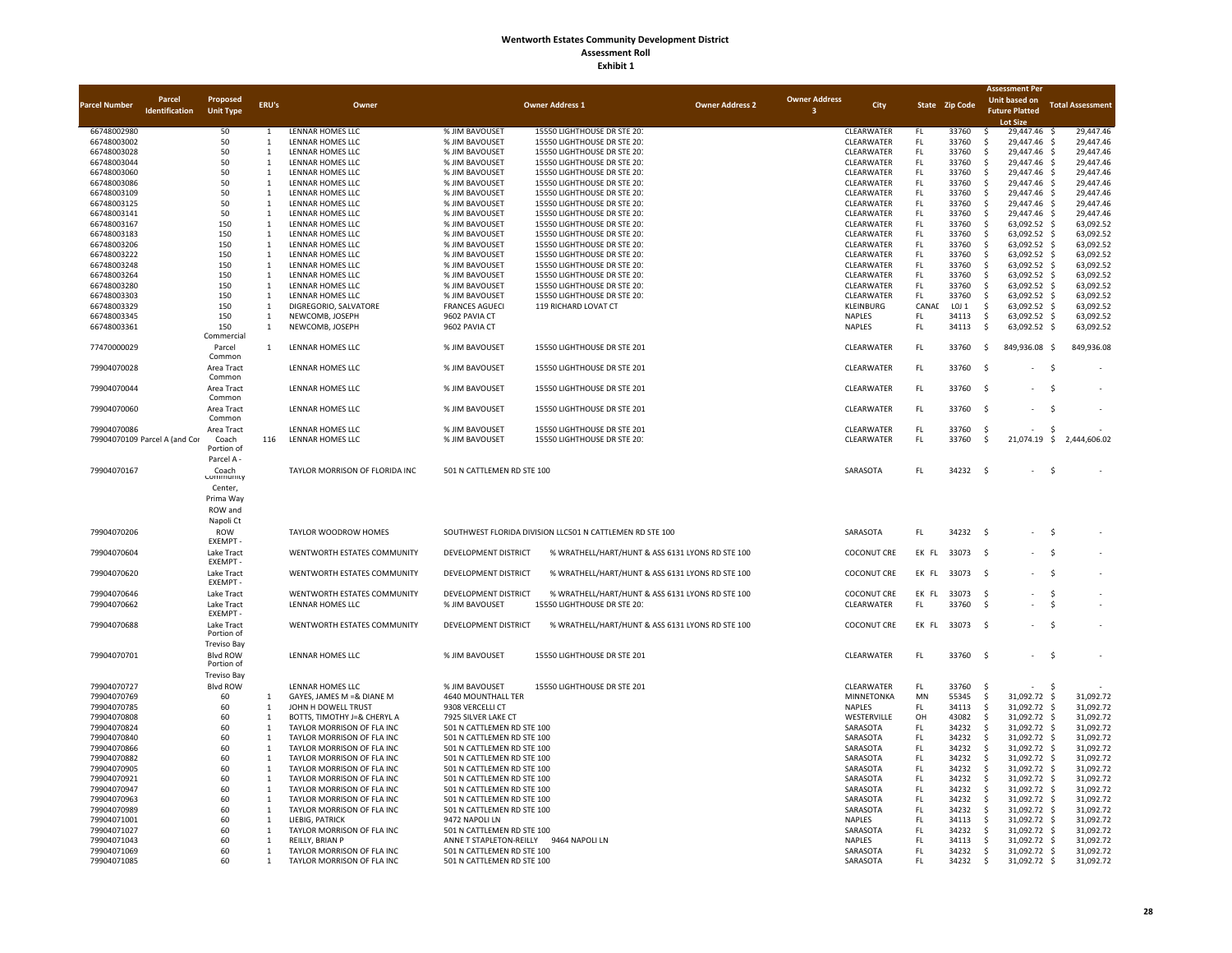|                            |                       |                      |                              |                                                          |                                                                                                |                        |                              |                        |                | <b>Assessment Per</b>                    |                                  |
|----------------------------|-----------------------|----------------------|------------------------------|----------------------------------------------------------|------------------------------------------------------------------------------------------------|------------------------|------------------------------|------------------------|----------------|------------------------------------------|----------------------------------|
| <b>Parcel Number</b>       | Parcel                | Proposed             | <b>ERU's</b>                 | Owner                                                    | <b>Owner Address 1</b>                                                                         | <b>Owner Address 2</b> | <b>Owner Address</b><br>City |                        | State Zip Code | Unit based on                            | <b>Total Assessment</b>          |
|                            | <b>Identification</b> | <b>Unit Type</b>     |                              |                                                          |                                                                                                |                        | $\overline{\mathbf{a}}$      |                        |                | <b>Future Platted</b>                    |                                  |
|                            |                       |                      |                              |                                                          |                                                                                                |                        |                              |                        |                | <b>Lot Size</b>                          |                                  |
| 79904071108<br>79904071124 |                       | 60<br>60             | $\mathbf{1}$<br>$\mathbf{1}$ | TAYLOR MORRISON OF FLA INC<br>TAYLOR MORRISON OF FLA INC | 501 N CATTLEMEN RD STE 100<br>501 N CATTLEMEN RD STE 100                                       |                        | SARASOTA<br>SARASOTA         | FL.<br><b>FL</b>       | 34232<br>34232 | 31,092.72 \$<br>\$<br>Ŝ.<br>31,092.72 \$ | 31,092.72<br>31,092.72           |
| 79904071140                |                       | 60                   | $\mathbf{1}$                 | TAYLOR MORRISON OF FLA INC                               | 501 N CATTLEMEN RD STE 100                                                                     |                        | SARASOTA                     | <b>FL</b>              | 34232          | 31,092.72<br>.\$                         | -\$<br>31,092.72                 |
| 79904071166                |                       | 60                   | $\mathbf{1}$                 | TAYLOR MORRISON OF FLA INC                               | 501 N CATTLEMEN RD STE 100                                                                     |                        | SARASOTA                     | <b>FL</b>              | 34232          | 31,092.72<br>.s                          | -\$<br>31,092.72                 |
| 79904071182                |                       | 50                   | 1.2                          | LENNAR HOMES LLC                                         | % JIM BAVOUSET<br>15550 LIGHTHOUSE DR STE 201                                                  |                        | CLEARWATER                   | <b>FL</b>              | 33760          | 29,447.46<br>.s                          | 35,336.96<br>-S                  |
| 79904071205                |                       | 50                   | 1.2                          | LENNAR HOMES LLC                                         | % JIM BAVOUSET<br>15550 LIGHTHOUSE DR STE 201                                                  |                        | CLEARWATER                   | <b>FL</b>              | 33760          | 29,447.46<br>.S                          | -\$<br>35,336.96                 |
| 79904071221                |                       | 50                   | 1.2                          | LENNAR HOMES LLC                                         | % JIM BAVOUSET<br>15550 LIGHTHOUSE DR STE 201                                                  |                        | CLEARWATER                   | <b>FL</b>              | 33760          | .s<br>29,447.46                          | -\$<br>35,336.96                 |
| 79904071247                |                       | 50                   | 1.2                          | LENNAR HOMES LLC                                         | % JIM BAVOUSET<br>15550 LIGHTHOUSE DR STE 201                                                  |                        | CLEARWATER                   | <b>FL</b>              | 33760          | .s<br>29,447.46                          | -\$<br>35,336.96                 |
| 79904071263                |                       | 50                   | 1.2                          | LENNAR HOMES LLC                                         | % JIM BAVOUSET<br>15550 LIGHTHOUSE DR STE 201                                                  |                        | CLEARWATER                   | <b>FL</b>              | 33760          | .s<br>29,447.46                          | -S<br>35,336.96                  |
| 79904071289                |                       | 50                   | 1.2                          | LENNAR HOMES LLC                                         | % JIM BAVOUSET<br>15550 LIGHTHOUSE DR STE 201                                                  |                        | CLEARWATER                   | FL.                    | 33760          | 29,447.46<br>S.                          | -Ś<br>35,336.96                  |
| 79904071302                |                       | 50                   | 1.2                          | LENNAR HOMES LLC                                         | % JIM BAVOUSET<br>15550 LIGHTHOUSE DR STE 201                                                  |                        | CLEARWATER                   | FL.                    | 33760          | 29,447.46<br>S.                          | -Ś<br>35,336.96                  |
| 79904071328                |                       | 50                   | 1.2                          | LENNAR HOMES LLC                                         | % JIM BAVOUSET<br>15550 LIGHTHOUSE DR STE 201                                                  |                        | CLEARWATER                   | FL.                    | 33760          | 29,447.46<br>$\mathsf{S}$                | 35,336.96<br>$\dot{\mathbf{S}}$  |
| 79904071344                |                       | 50                   | 1.2                          | LENNAR HOMES LLC                                         | % JIM BAVOUSET<br>15550 LIGHTHOUSE DR STE 201                                                  |                        | CLEARWATER                   | FL.                    | 33760          | 29,447.46<br>$\mathsf{S}$                | 35,336.96<br>- \$                |
| 79904071360                |                       | 50                   | 1.2                          | LENNAR HOMES LLC                                         | % JIM BAVOUSET<br>15550 LIGHTHOUSE DR STE 201                                                  |                        | CLEARWATER                   | FL.                    | 33760          | 29,447.46<br>$\mathsf{S}$                | 35,336.96<br>$\dot{\mathbf{S}}$  |
| 79904071386                |                       | 50                   | $1.2$                        | LENNAR HOMES LLC                                         | % JIM BAVOUSET<br>15550 LIGHTHOUSE DR STE 201                                                  |                        | CLEARWATER                   | FL                     | 33760          | 29,447.46<br>\$                          | \$<br>35,336.96                  |
| 79904071409                |                       | 50                   | 1.2                          | LENNAR HOMES LLC                                         | % JIM BAVOUSET<br>15550 LIGHTHOUSE DR STE 201                                                  |                        | CLEARWATER                   | <b>FL</b>              | 33760          | 29,447.46<br>\$                          | -\$<br>35,336.96                 |
| 79904071425                |                       | 50                   | 1.2                          | LENNAR HOMES LLC                                         | % JIM BAVOUSET<br>15550 LIGHTHOUSE DR STE 201                                                  |                        | CLEARWATER                   | <b>FL</b>              | 33760          | \$<br>29,447.46                          | -\$<br>35,336.96                 |
| 79904071441                |                       | 50                   | 1.2                          | LENNAR HOMES LLC                                         | % JIM BAVOUSET<br>15550 LIGHTHOUSE DR STE 201                                                  |                        | CLEARWATER                   | <b>FL</b>              | 33760          | \$<br>29,447.46                          | -\$<br>35,336.96                 |
| 79904071467                |                       | 50                   | 1.2                          | LENNAR HOMES LLC                                         | % JIM BAVOUSET<br>15550 LIGHTHOUSE DR STE 201                                                  |                        | CLEARWATER                   | <b>FL</b><br><b>FL</b> | 33760          | \$<br>29,447.46                          | -\$<br>35,336.96<br>-S           |
| 79904071483                |                       | 50                   | 1.2<br>1.2                   | LENNAR HOMES LLC<br>LENNAR HOMES LLC                     | % JIM BAVOUSET<br>15550 LIGHTHOUSE DR STE 201<br>% JIM BAVOUSET<br>15550 LIGHTHOUSE DR STE 201 |                        | CLEARWATER<br>CLEARWATER     | <b>FL</b>              | 33760<br>33760 | 29,447.46<br>-\$<br>29,447.46            | 35,336.96<br>35,336.96<br>-S     |
| 79904071506<br>79904071522 |                       | 50<br>50             | 1.2                          | LENNAR HOMES LLC                                         | % JIM BAVOUSET<br>15550 LIGHTHOUSE DR STE 201                                                  |                        | CLEARWATER                   | FL.                    | 33760          | -\$<br>29,447.46<br>-Ś                   | 35,336.96<br>-S                  |
| 79904071548                |                       | 50                   | 1.2                          | LENNAR HOMES LLC                                         | % JIM BAVOUSET<br>15550 LIGHTHOUSE DR STE 201                                                  |                        | CLEARWATER                   | FL.                    | 33760          | \$<br>29,447.46                          | $\dot{\mathbf{S}}$<br>35,336.96  |
| 79904071564                |                       | 50                   | 1.2                          | LENNAR HOMES LLC                                         | % JIM BAVOUSET<br>15550 LIGHTHOUSE DR STE 201                                                  |                        | CLEARWATER                   | FL.                    | 33760          | 29,447.46<br>-Ś                          | $\dot{\mathbf{S}}$<br>35,336.96  |
| 79904071580                |                       | 50                   | 1.2                          | LENNAR HOMES LLC                                         | % JIM BAVOUSET<br>15550 LIGHTHOUSE DR STE 201                                                  |                        | CLEARWATER                   | <b>FL</b>              | 33760          | \$<br>29,447.46                          | -\$<br>35,336.96                 |
| 79904071603                |                       | 50                   | 1.2                          | LENNAR HOMES LLC                                         | % JIM BAVOUSET<br>15550 LIGHTHOUSE DR STE 201                                                  |                        | CLEARWATER                   | FL.                    | 33760          | $\mathsf{\hat{S}}$<br>29,447.46          | $\ddot{\mathsf{s}}$<br>35,336.96 |
| 79904071629                |                       | 50                   | 1.2                          | LENNAR HOMES LLC                                         | % JIM BAVOUSET<br>15550 LIGHTHOUSE DR STE 201                                                  |                        | CLEARWATER                   | <b>FL</b>              | 33760          | 29,447.46<br>Ŝ.                          | -Ś<br>35.336.96                  |
| 79904071645                |                       | 50                   | 1.2                          | <b>LENNAR HOMES LLC</b>                                  | % JIM BAVOUSET<br>15550 LIGHTHOUSE DR STE 201                                                  |                        | CLEARWATER                   | <b>FL</b>              | 33760          | 29,447.46<br>Ŝ.                          | 35,336.96<br>-Ś                  |
| 79904071661                |                       | 50                   | $1.2\,$                      | <b>LENNAR HOMES LLC</b>                                  | % JIM BAVOUSET<br>15550 LIGHTHOUSE DR STE 201                                                  |                        | CLEARWATER                   | <b>FL</b>              | 33760          | 29,447.46<br>Ŝ.                          | 35,336.96<br>-Ś                  |
| 79904071687                |                       | 50                   | 1.2                          | LENNAR HOMES LLC                                         | % JIM BAVOUSET<br>15550 LIGHTHOUSE DR STE 201                                                  |                        | CLEARWATER                   | FL                     | 33760          | 29,447.46<br>.\$                         | \$<br>35,336.96                  |
| 79904071700                |                       | 50                   | 1.2                          | LENNAR HOMES LLC                                         | % JIM BAVOUSET<br>15550 LIGHTHOUSE DR STE 201                                                  |                        | CLEARWATER                   | FL                     | 33760          | $\mathsf{s}$<br>29,447.46                | \$<br>35,336.96                  |
| 79904071726                |                       | 50                   | 1.2                          | LENNAR HOMES LLC                                         | % JIM BAVOUSET<br>15550 LIGHTHOUSE DR STE 201                                                  |                        | CLEARWATER                   | FL                     | 33760          | 29,447.46<br>.\$                         | \$<br>35.336.96                  |
| 79904071742                |                       | 50                   | 1.2                          | LENNAR HOMES LLC                                         | % JIM BAVOUSET<br>15550 LIGHTHOUSE DR STE 201                                                  |                        | CLEARWATER                   | FL                     | 33760          | 29,447.46<br><sup>\$</sup>               | -\$<br>35,336.96                 |
| 79904071768                |                       | 50                   | 1.2                          | LENNAR HOMES LLC                                         | % JIM BAVOUSET<br>15550 LIGHTHOUSE DR STE 201                                                  |                        | CLEARWATER                   | FL                     | 33760          | 29,447.46<br>S.                          | $\dot{\mathbf{S}}$<br>35,336.96  |
| 79904071784                |                       | 60                   | $\overline{1}$               | TAYLOR MORRISON OF FLORIDA INC                           | 501 N CATTLEMEN RD STE 100                                                                     |                        | SARASOTA                     | FL.                    | 34232          | $\mathsf{S}$<br>31,092.72 \$             | 31,092.72                        |
| 79904071807                |                       | 60                   | $\mathbf{1}$                 | TAYLOR MORRISON OF FLORIDA INC.                          | 501 N CATTLEMEN RD STE 100                                                                     |                        | SARASOTA                     | FL.                    | 34232          | 31.092.72 \$<br>$\mathsf{S}$             | 31.092.72                        |
| 79904071823                |                       | 60                   | $\mathbf{1}$                 | LENNAR HOMES LLC                                         | % JIM BAVOUSET<br>15550 LIGHTHOUSE DR STE 201                                                  |                        | CLEARWATER                   | <b>FL</b>              | 33760          | Ŝ.<br>31,092.72 \$                       | 31,092.72                        |
| 79904071849                |                       | 60                   | $\mathbf{1}$                 | LENNAR HOMES LLC                                         | % JIM BAVOUSET<br>15550 LIGHTHOUSE DR STE 201                                                  |                        | CLEARWATER                   | <b>FL</b>              | 33760          | \$<br>31,092.72 \$                       | 31,092.72                        |
| 79904071865                |                       | 60                   | $\mathbf{1}$                 | LENNAR HOMES LLC                                         | % JIM BAVOUSET<br>15550 LIGHTHOUSE DR STE 201                                                  |                        | CLEARWATER                   | <b>FL</b>              | 33760          | \$<br>31,092.72 \$                       | 31,092.72                        |
| 79904071881                |                       | 60                   | $\mathbf{1}$                 | LENNAR HOMES LLC                                         | % JIM BAVOUSET<br>15550 LIGHTHOUSE DR STE 201                                                  |                        | CLEARWATER                   | <b>FL</b>              | 33760          | 31,092.72 \$<br>-Ś                       | 31,092.72                        |
| 79904071904                |                       | 60                   | $\mathbf{1}$<br>$\mathbf{1}$ | LENNAR HOMES LLC                                         | % JIM BAVOUSET<br>15550 LIGHTHOUSE DR STE 201                                                  |                        | CLEARWATER                   | <b>FL</b><br><b>FL</b> | 33760          | 31,092.72 \$<br>-Ś                       | 31,092.72                        |
| 79904071920                |                       | 60                   | 1                            | LENNAR HOMES LLC                                         | % JIM BAVOUSET<br>15550 LIGHTHOUSE DR STE 201                                                  |                        | CLEARWATER                   | <b>FL</b>              | 33760          | \$<br>31,092.72 \$                       | 31,092.72<br>31.092.72           |
| 79904071946<br>79904071962 |                       | 60<br>60             | 1                            | LENNAR HOMES LLC<br>LENNAR HOMES LLC                     | % JIM BAVOUSET<br>15550 LIGHTHOUSE DR STE 201<br>% JIM BAVOUSET<br>15550 LIGHTHOUSE DR STE 201 |                        | CLEARWATER<br>CLEARWATER     | <b>FL</b>              | 33760<br>33760 | \$<br>31,092.72 \$<br>31,092.72 \$<br>\$ | 31,092.72                        |
| 79904071988                |                       | 60                   | $\mathbf 1$                  | LENNAR HOMES LLC                                         | % JIM BAVOUSET<br>15550 LIGHTHOUSE DR STE 201                                                  |                        | CLEARWATER                   | FL.                    | 33760          | 31,092.72 \$<br>-S                       | 31,092.72                        |
| 79904072000                |                       | 60                   | $\mathbf{1}$                 | LENNAR HOMES LLC                                         | % JIM BAVOUSET<br>15550 LIGHTHOUSE DR STE 201                                                  |                        | CLEARWATER                   | FL.                    | 33760          | 31,092.72 \$<br>Ŝ.                       | 31,092.72                        |
| 79904072026                |                       | 60                   | $\mathbf{1}$                 | LENNAR HOMES LLC                                         | 15550 LIGHTHOUSE DR STE 201<br>% JIM BAVOUSET                                                  |                        | CLEARWATER                   | FL.                    | 33760          | 31,092.72<br><sup>\$</sup>               | 31,092.72<br>- \$                |
| 79904072042                |                       | 60                   | $\mathbf{1}$                 | LENNAR HOMES LLC                                         | 15550 LIGHTHOUSE DR STE 201<br>% JIM BAVOUSET                                                  |                        | CLEARWATER                   | FL.                    | 33760          | 31,092.72 \$<br><sup>\$</sup>            | 31,092.72                        |
| 79904072068                |                       | 60                   | $\mathbf{1}$                 | LENNAR HOMES LLC                                         | % JIM BAVOUSET<br>15550 LIGHTHOUSE DR STE 201                                                  |                        | CLEARWATER                   | FL.                    | 33760          | 31,092.72<br><sup>\$</sup>               | $\ddot{\mathsf{s}}$<br>31,092.72 |
| 79904072084                |                       | 60                   | $\mathbf{1}$                 | LENNAR HOMES LLC                                         | % JIM BAVOUSET<br>15550 LIGHTHOUSE DR STE 201                                                  |                        | CLEARWATER                   | FL                     | 33760          | $\mathsf{s}$<br>31,092.72                | \$<br>31,092.72                  |
| 79904072107                |                       | 60                   | $\mathbf{1}$                 | LENNAR HOMES LLC                                         | % JIM BAVOUSET<br>15550 LIGHTHOUSE DR STE 201                                                  |                        | CLEARWATER                   | FL                     | 33760          | 31,092.72                                | $\dot{\mathbf{S}}$<br>31,092.72  |
| 79904072123                |                       | 60                   | $\mathbf{1}$                 | LENNAR HOMES LLC                                         | % JIM BAVOUSET<br>15550 LIGHTHOUSE DR STE 201                                                  |                        | CLEARWATER                   | <b>FL</b>              | 33760          | 31,092.72<br>.S                          | -\$<br>31,092.72                 |
| 79904072149                |                       | 60                   | $\mathbf{1}$                 | LENNAR HOMES LLC                                         | % JIM BAVOUSET<br>15550 LIGHTHOUSE DR STE 201                                                  |                        | CLEARWATER                   | <b>FL</b>              | 33760          | 31,092.72<br>.\$                         | -\$<br>31,092.72                 |
| 79904072165                |                       | 60                   | $\mathbf{1}$                 | TAYLOR MORRISON OF FLORIDA INC                           | 501 N CATTLEMEN RD STE 100                                                                     |                        | SARASOTA                     | <b>FL</b>              | 34232          | 31,092.72<br>.\$                         | -\$<br>31,092.72                 |
| 79904072181                |                       | 60                   | $\mathbf{1}$                 | TAYLOR MORRISON OF FLORIDA INC                           | 501 N CATTLEMEN RD STE 100                                                                     |                        | SARASOTA                     | <b>FL</b>              | 34232          | .\$<br>31,092.72                         | -\$<br>31.092.72                 |
| 79904072204                |                       | 60                   | $\mathbf{1}$                 | TAYLOR MORRISON OF FLORIDA INC                           | 501 N CATTLEMEN RD STE 100                                                                     |                        | SARASOTA                     | <b>FL</b>              | 34232          | 31,092.72<br>.\$                         | -\$<br>31,092.72                 |
| 79904072220                |                       | 60                   | 1                            | TAYLOR MORRISON OF FLORIDA INC                           | 501 N CATTLEMEN RD STE 100                                                                     |                        | SARASOTA                     | <b>FL</b>              | 34232          | 31,092.72<br>-S                          | -\$<br>31,092.72                 |
| 79904072246                |                       | 60                   | $\mathbf{1}$                 | TAYLOR MORRISON OF FLORIDA INC                           | 501 N CATTLEMEN RD STE 100                                                                     |                        | SARASOTA                     | <b>FL</b>              | 34232          | 31,092.72 \$<br>-Ś                       | 31,092.72                        |
| 79904072262                |                       | 60                   | $\mathbf{1}$                 | EDELBROCK, CHRISTOPHER J                                 | MICHELLE L EDELBROCK<br>31217 ADAMS DF                                                         |                        | <b>GIBRALTAR</b>             | MI                     | 48173          | 31,092.72 \$<br>\$                       | 31,092.72                        |
|                            |                       | Common               |                              |                                                          |                                                                                                |                        |                              |                        |                |                                          |                                  |
| 79905000026                |                       | Area Tract           |                              | VIA VENETO AT TREVISO BAY                                | NEIGHBORHOOD ASSOCIATION INC 14895 BELLEZZA LN                                                 |                        | <b>NAPLES</b>                | <b>FL</b>              | 34110          | \$<br>$-5$                               |                                  |
|                            |                       | Common               |                              |                                                          |                                                                                                |                        | <b>NAPLES</b>                | FL.                    |                |                                          | $\mathsf{S}$                     |
| 79905000042                |                       | Area Tract<br>Common |                              | VIA VENETO AT TREVISO BAY                                | NEIGHBORHOOD ASSOCIATION INC 14895 BELLEZZA LN                                                 |                        |                              |                        | 34110          | - \$                                     |                                  |
| 79905000068                |                       | Area Tract           |                              | VIA VENETO AT TREVISO BAY                                | NEIGHBORHOOD ASSOCIATION INC 14895 BELLEZZA LN                                                 |                        | NAPLES                       | FL                     | 34110          | $\ddot{\mathsf{s}}$<br>- \$              |                                  |
|                            |                       | Common               |                              |                                                          |                                                                                                |                        |                              |                        |                |                                          |                                  |
| 79905000084                |                       | Area Tract           |                              | VIA VENETO AT TREVISO BAY                                | NEIGHBORHOOD ASSOCIATION INC 14895 BELLEZZA LN                                                 |                        | <b>NAPLES</b>                | FL.                    | 34110          | - \$<br>$\sim$                           | $\ddot{\varsigma}$               |
|                            |                       | Common               |                              |                                                          |                                                                                                |                        |                              |                        |                |                                          |                                  |
| 79905000107                |                       | Area Tract           |                              | LENNAR HOMES LLC                                         | % JIM BAVOUSET<br>15550 LIGHTHOUSE DR STE 201                                                  |                        | <b>CLEARWATER</b>            | FL.                    | 33760          | - Ś                                      | $\dot{\mathbf{S}}$               |
| 79905000123                |                       | <b>Lake Tract</b>    |                              | <b>LENNAR HOMES LLC</b>                                  | 15550 LIGHTHOUSE DR STE 201<br>% JIM BAVOUSET                                                  |                        | CLEARWATER                   | FL.                    | 33760          | - \$                                     | $\mathsf{S}$                     |
|                            |                       | EXEMPT -             |                              |                                                          |                                                                                                |                        |                              |                        |                |                                          |                                  |
| 79905000149                |                       | Lake Tract           |                              | WENTWORTH ESTATES COMMUNITY                              | DEVELOPMENT DISTRICT<br>% WRATHELL/HART/HUNT & ASS 6131 LYONS RD STE 100                       |                        | <b>COCONUT CRE</b>           | EK FL                  | 33073          | \$<br>$\sim$                             | -\$                              |
|                            |                       |                      |                              |                                                          |                                                                                                |                        |                              |                        |                |                                          |                                  |